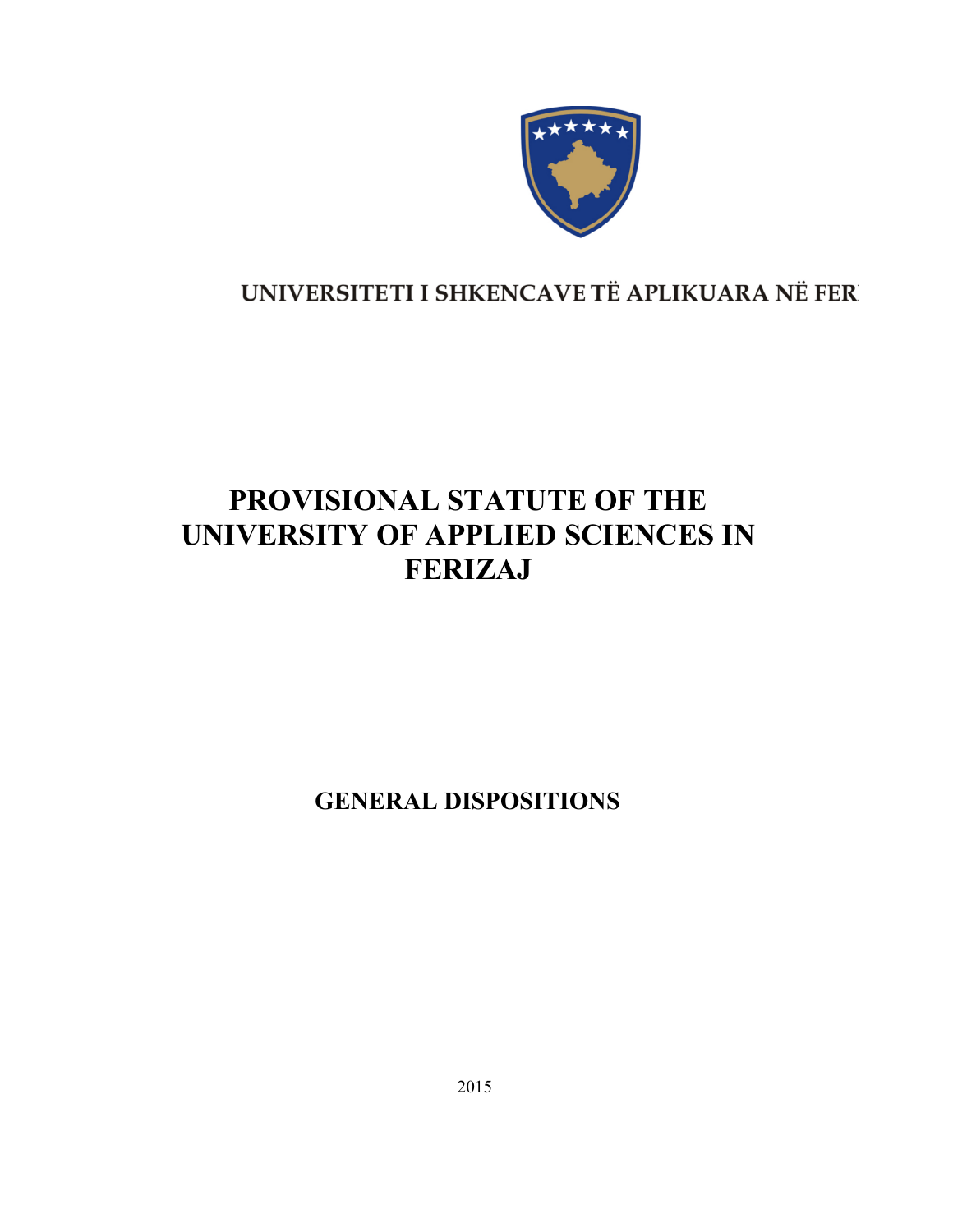## PROVISIONAL STATUTE OF THE UNIVERSITY OF APPLIED SCIENCES IN FERIZAJ

#### GENERAL DISPOSITIONS

#### Article 1

#### Establishment

Universiteti i Shkencave të Aplikuara në Ferizaj (hereinafter referred to as 'University') is established in accordance with the Govermental Decision Nr.0273/01B on 06.07.2015. The University provides academic education, scientific research and artistic work.

#### Article 2

#### Emri, selia, simbolet dhe struktura

1. The name of the university is University of Applied Sciences in Ferizaj – UASF (in albanian language: Universiteti i Shkencave të Aplikuara në Ferizaj – UshAF). 2. The universitey is based in Ferizaj.

#### Article 3

The University shall consist of academic units and organizational units as further provided in this Statute.

#### Article 4

- 1. The University shall have the following symbols:
	- $\bullet$  logo;
	- seal and embossing seal;
	- $\bullet$  flag;
	- Rector's chain;
	- gown of Rector, Vice-Rectors and Deans of academic units.
- 2. The symbols of the University shall be determined by the Board on the proposal of the Senate.
- 3. Academic units of the University shall have the right to use name, logo and flag of the University.
- 4. The University shall have an annual day of celebration on 6 July.

## Article 5

#### Vision, Missioni and Strategic Objectives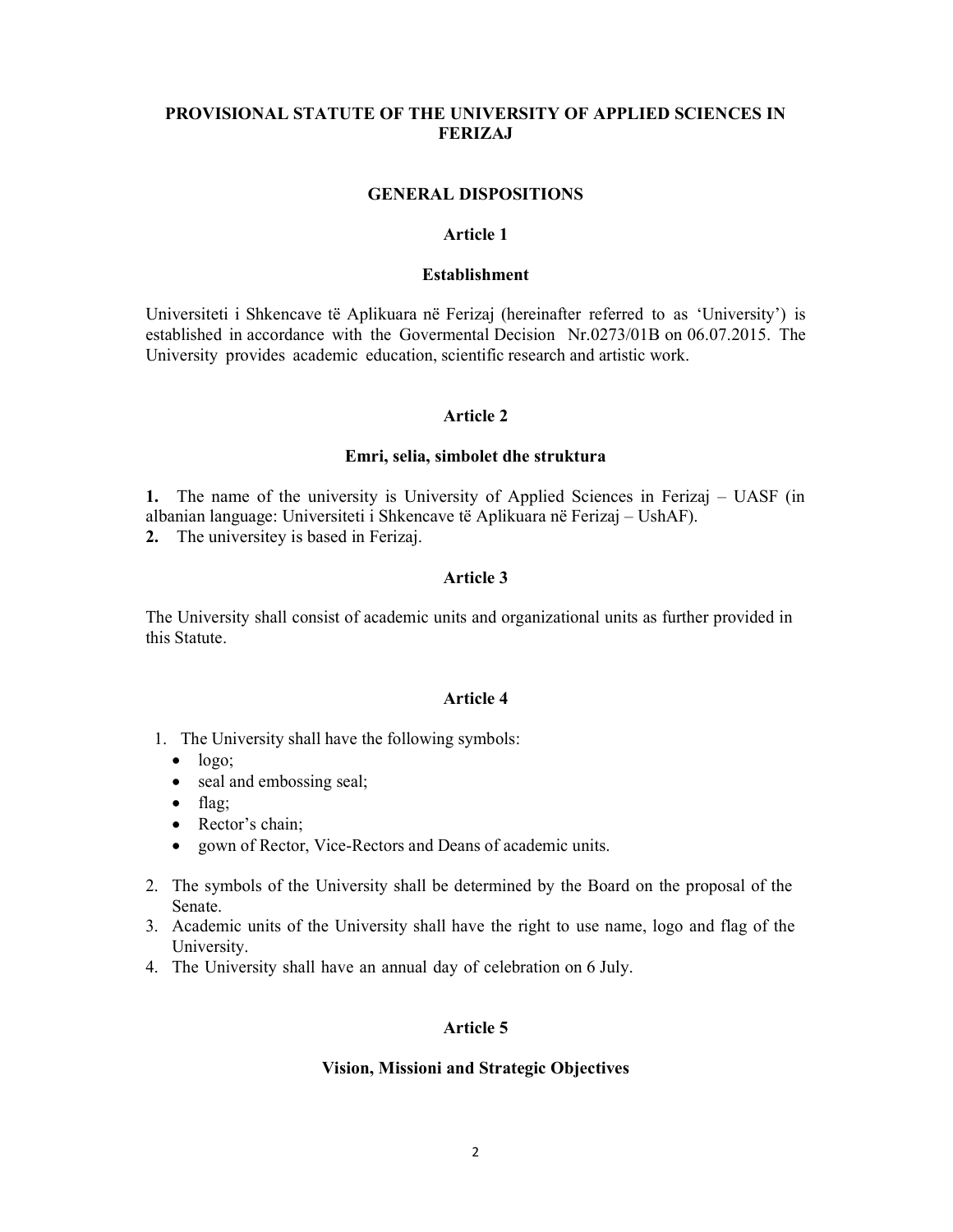# 1. Vision

Vision of the University of Applied Sciences in Ferizaj is to become a strong and most reputable institution in the region specializing in programs of applied sciences and higher professional education in Kosovo, providing trained and qualified professionals for the needs of local businesses, as well as regional and industrial labour markets.

# 2. Missioni

Mission of the University of Applied Sciences in Ferizaj is, in addition to working with students during their studies, to develop cooperative activity with local partners (including industrial ones), by involving them in the development process of the university, and those external (European Universities of Applied Sciences, etc.) through the mobilization of students and teachers, all in the use of internal resources (human and material), by way of connecting local economic needs (of the regional and wider) with the permanent growth of quality in learning.

# 3. Objektivat strategjike

- Develop USHAF into a model institution (reference) for Applied higher education institutions in the region, modern and attractive for students to study and businesses to cooperate with
- Offering three new programs of applied research and a master's degree, based on local market requirements, existing and the future ones, at the beginning of the academic year 2017-18.
- Increase and strengthen the cooperation between the university and industrial businesses in the region of Ferizaj and beyond, creating academic board and business partnership until 1 June 2016
- The establishment of institutes for applied research as well as research for academic and professional needs of the business community in Kosovo until the end of 2016.
- Solidifying the partnership with the University of Applied Sciences in Salzburg and creating partnerships with at least five Universities of Applied Sciences in Europe and beyond to 2016.
- Providing a comprehensive management system aspects of student (academic and administrative) including e-learning system by October 1, 2016.
- Creating a platform for the development of new academic staff and development (increase) in teaching skills for existing staff, through various trainings, until 1 October 2016.
- Drafting of statutes and all university regulations and guidelines until 1 December 2015.
- 4. The University regards itself as an integral part of the European zone of higher education, represented by the European University Association. The University is committed to respect all rules, standards and obligations associated with this status.

# Article 6

The University is committed to equal opportunities for all without discrimination on any grounds such as sex, race, sexual orientation, marital status, colour, language, religion, political or other belief, national, ethnic or social origin, affiliation with a national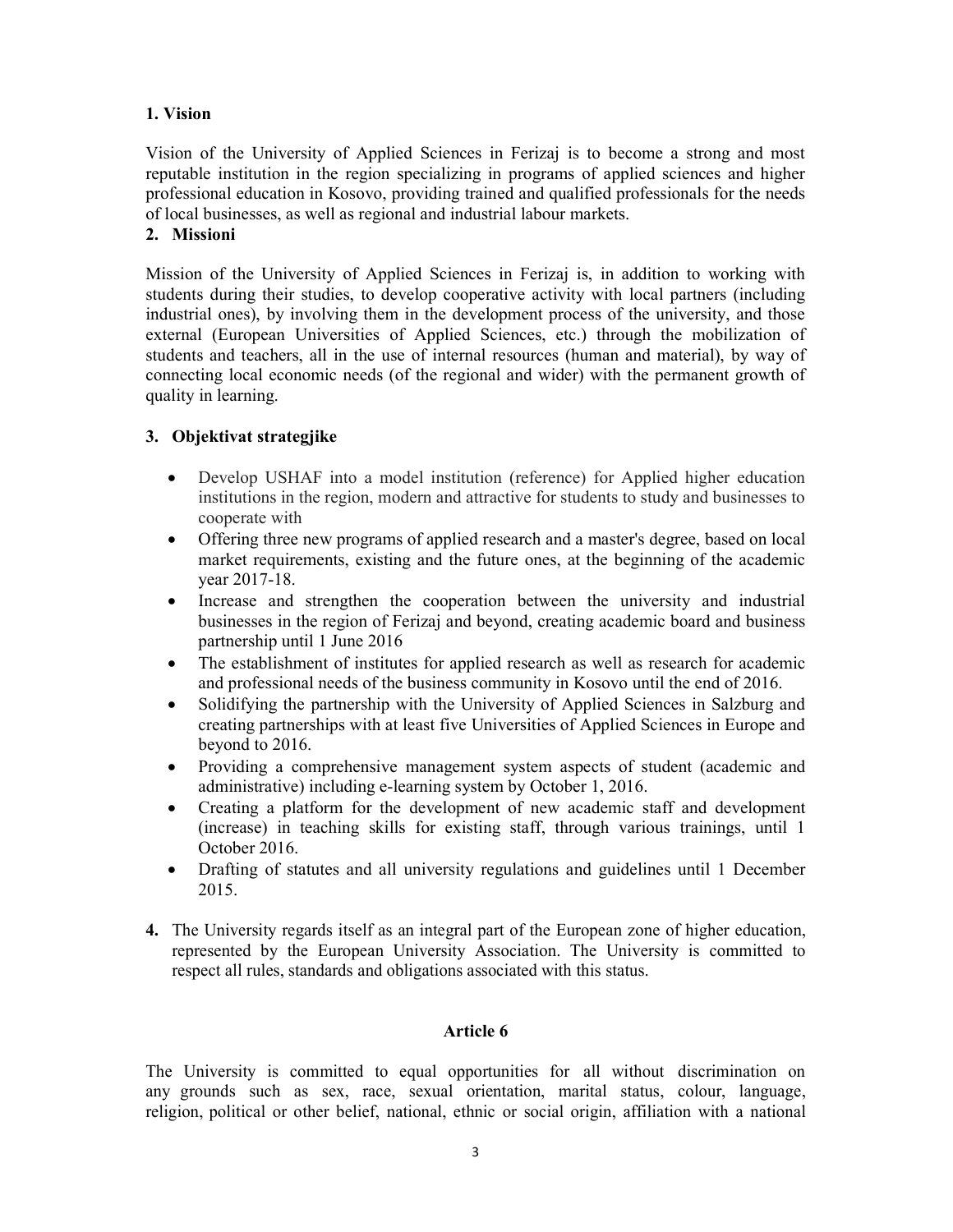community, property, birth or other status and, so far as it is reasonably practicable, age, physical or mental impairment.

#### Article 7

The University declares its support of the equality of gender. This means that in cases where a male and a female applicant have the same qualification, the female candidate will be preferred.

#### Article 8

All persons and bodies of the University shall conduct themselves in accordance with the highest standards of commitment, integrity, objectivity, accountability, openness, honesty and leadership.

#### Article 9

The University shall enjoy freedom of academic teaching, of scientific research and of artistic work within its remit without interference from public authorities other than as provided by the applicable laws. Campus is entitled to immunity from the law enforcement bodies, unless specified otherwise by separate laws.

#### Article 10

Staff and students of the University shall enjoy freedom of association and expression within the structures provided by this Statute.

## Article 11

#### The rights and obligations

- 1. The University shall have the right to:
	- 1.1. Arrange its structures and activities trough its own rules in accordance with the applicable regulations which are based on this statute, in accordance with the Law on Higher Education and subsidiary instruments issued under it.
	- 1.2. Choose teaching and other staff, set conditions for admission of students and methods of teaching and assessment of students, approved by the Kosovo Acreditation Agency (KAA).
	- 1.3. Independently develop and implement curricula and research and artistic projects in cooperation with local and intertrnation partners;
	- 1.4. Choose subjects to be taught;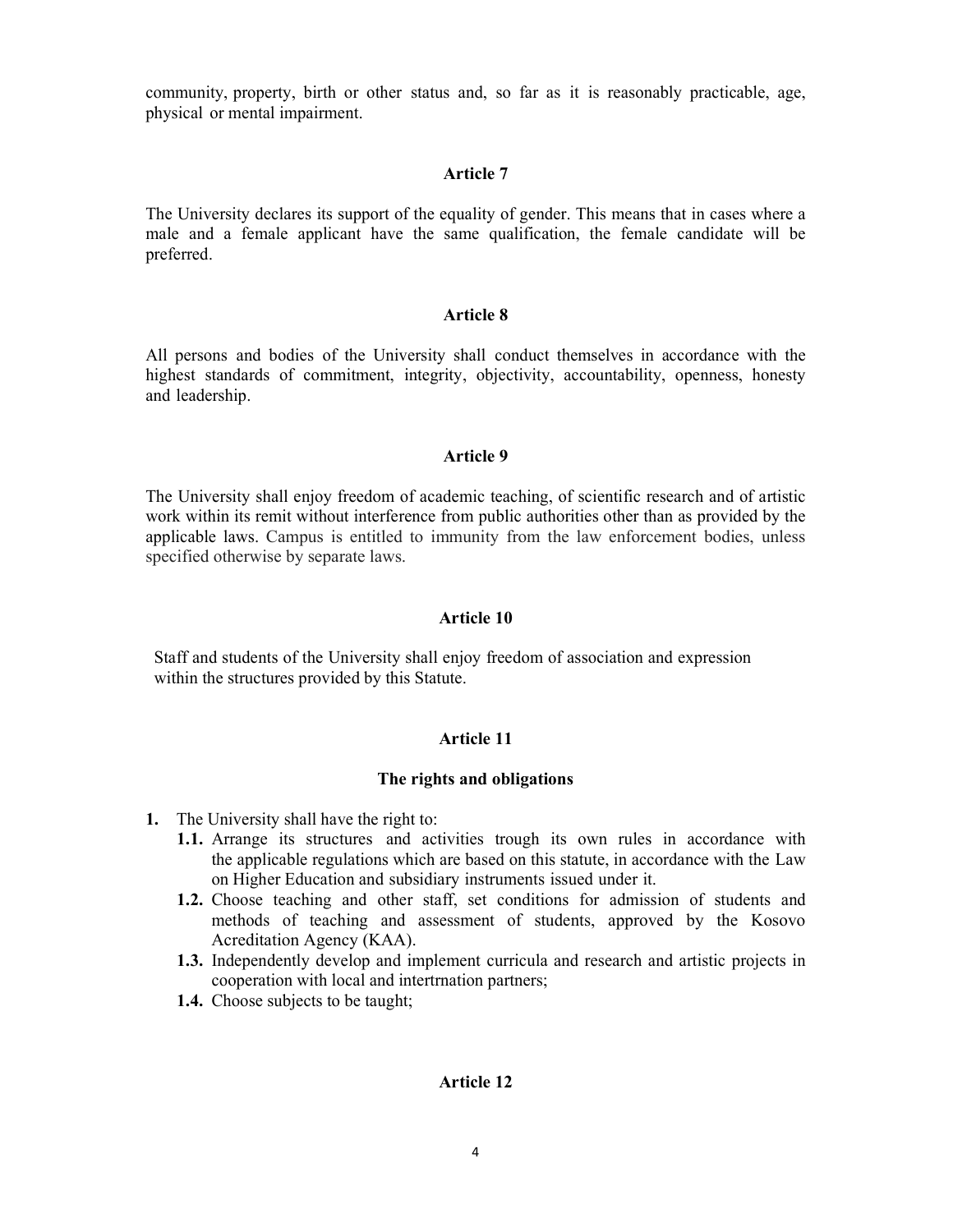1. The University shall have legal personality with all the rights and obligations of a legal person in relation to the matters dealt with in the applicable laws including powers to:

1.1. The right to sue and be sued;

1.2. Regulation of its internal organization;

1.3. Limiting the right to use the title of the university only to persons or organizations that have authorization by the Board of the University;

1.4. Possession and management of land and buildings and other capital assets;

1.5. Admission and manage funds from any legal source;

1.6. Proposal of taxes, fees and fines to the Ministry for approval;

1.7. To appoint and terminate the employment of academic staff and non-academic as well as to perform all the duties of an employer, as provided for by legislation.

1.8. All contracts for labor relations in this period should be made in cooperation with the MEST.

1.9. Signing of contracts for goods and services and capital projects;

1.10. Approval for the content and structure of its academic programs scientific, artistic and professional;

1.11. Creating legal relationships with students and prescribe the conditions for admission;

1.12. Setting methodologies applied to teaching and learning;

1.13. Implementation of appropriate measures for evaluation and quality assurance;

1.14. Award degrees, diplomas, scientific titles and honor, and for good cause to cancel them;

1.15. The establishment of commercial enterprises and institutes for teaching purposes, scientific research, professional and artistic;

1.16. Signing agreements with other national and international (education in Kosovo) and international institutions;

1.17. Approval, the content and form of the flag, seal and other emblems and,

1.18. Other competencies needed to perform its duties according to the law

# Article 13

- 1. Academic units of the University and organizational units are not legal persons. Academic and organizational units of the university have authority as provided in this Statute. Academic units of the University and organizational units are programs (units) specific within the university, while the University is a budget organization under the Law for the budget.
- 2. University conducts procurement for all academic units. Academic units have a planned budget within the university and the possibility of setting priorities through commitmentexpense claims
- 3. The Managing Authority, which has been granted authorization, is required to submit detailed annual report to the Rector about all relevant aspects of management including:
	- 3.1. contracts and agreements;
	- 3.2. general use of resources;
	- 3.3. accounting and budget flow;
	- 3.4. specific staff employment;

3.5. use of facilities;

3.6. performance with regard to project objectives.

4. The managing authority shall be obliged to deliver such a report for a shorter period on demand of the Rector.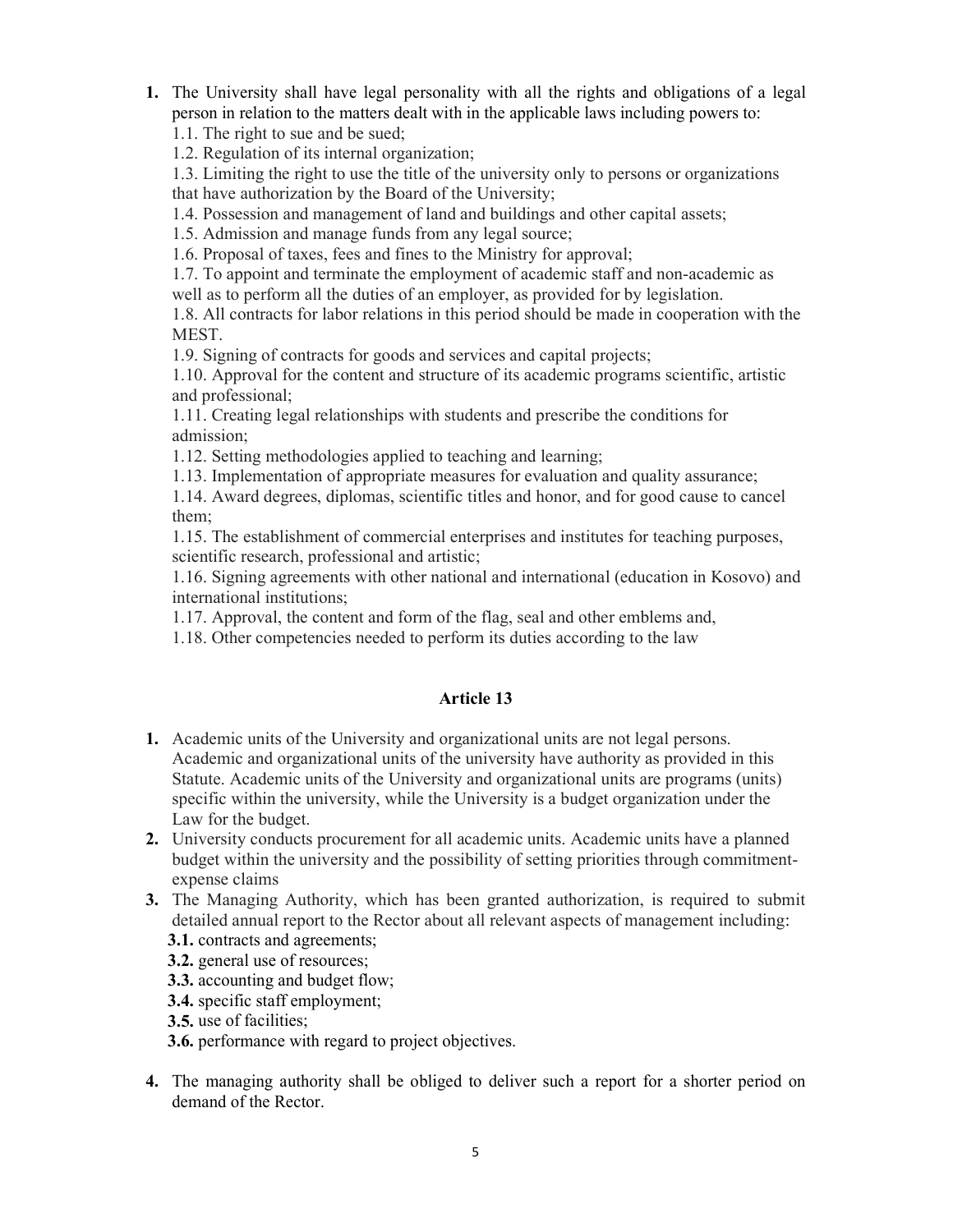5. In case of danger ahead the Rector shall have the right to suspend procuration until a final decision is made by the University Steering Council.

#### Article 14

Property and infrastructure used by the University is public property.

## Article 15

#### University Governance

- 1. The main governing authorities of the University are the Founding Council (hereinafter referred to as " Steering Committee") and the Provisional Senate (hereinafter referred to as " Senate").
- 2. All governing bodies of the University shall conduct its business on the principle of majority voting if not stated otherwise in this Statute.
- 3. The mandate of all government officials and government authorities of its members is temporary, according to the decision of the Steering Council in cooperation with the MEST to establish organs of the regular but not longer than 1 year from the date of establishment of interim bodies.

#### Article 16

The chief academic and administrative officer and the person in charge of the University shall Article 15<br>
1. The main governing authorities of the University are the Founding Council (hereinafter<br>
referred to as "Stearie").<br>
2. All governing Committee") and the Provisional Senate (hereinafter referred to<br>
2. All go responsible to the Steering Council for the effective, efficient and economic operation of the University within its obligations. In that context the Rector shall have all such powers as are necessary for the performance of the duties of Rector insofar as these are not accorded to any other organ or officer by this Statute. The Rector shall be assisted by Vice-Rectors and the Secretary General of the University as hereinafter provided for.

## Article 17

#### University Steering Council

- 1. The University Steering Council is the principal governing authority of the University.
- 2. Steering Council shall have the overall strategic responsibility for the efficient institutional operation of the University.
- 3. Steering Council shall be in charge of all general decisions regarding resources issues (budget, staff, infrastructure), in order to provide appropriate conditions for the sustainable operation of the University in accordance with its obligations.
- 4. Steering Council, shall be accountable collectively to the Ministry of Education, Science and Technology for the proper and efficient use of funds allocated to the University by ministries or any other public source.
- 5. Steering Council may establish temporary committees to advise it on specific aspects of its work.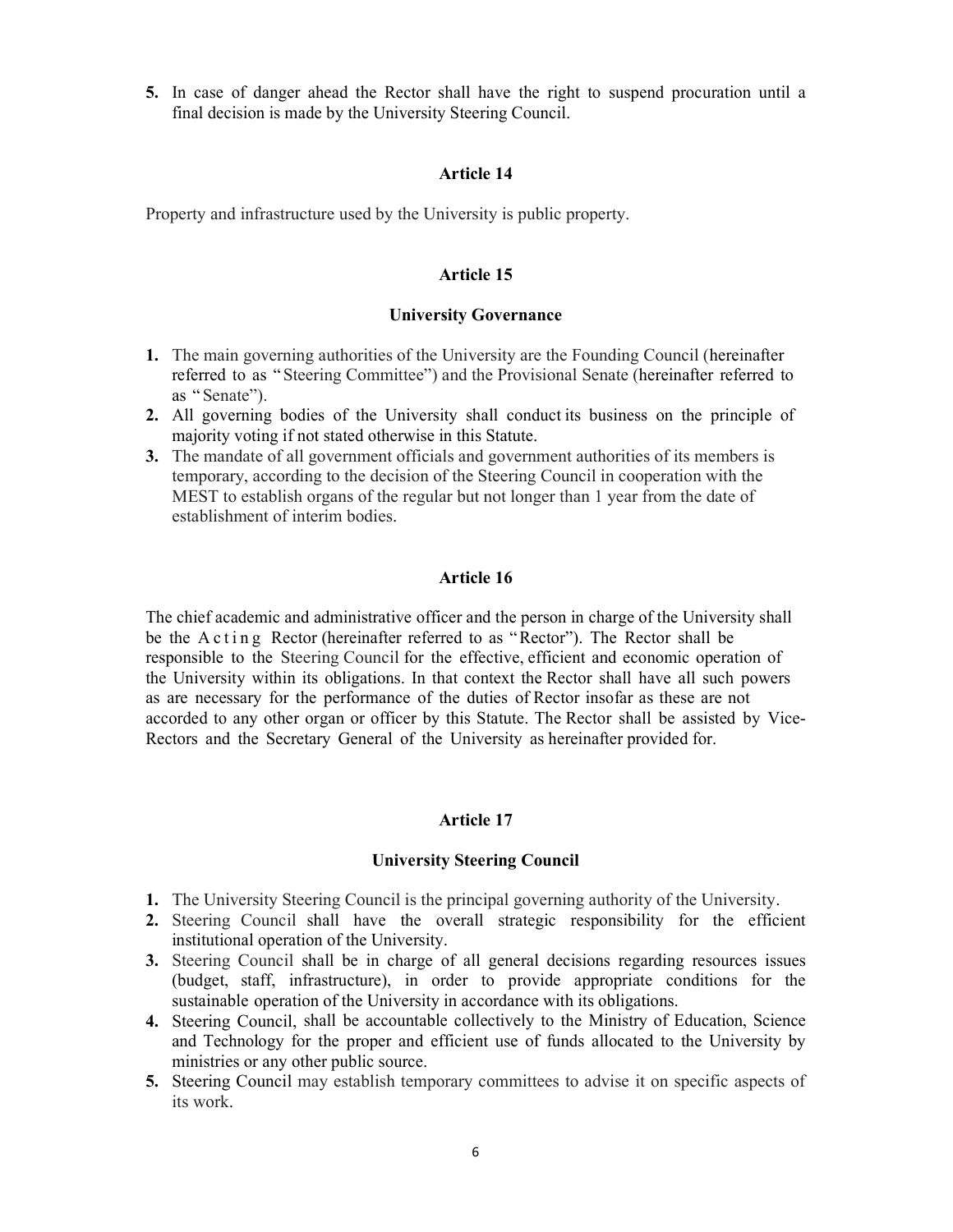6. Steering Council forms Committee for statutory affairs as an advisory committee. The Commission informs the authorities of the University in respect of all cases of nonimplementation of the Statute and other matters assigned by the competent authorities and takes part in designing or give an opinion in the procedure of preparation of acts and regulations issued by the University. Council by a special act regulates issues related to the Commission of statutory

#### Article 18

- 1. Steering Council shall consist of nine voting members.
- 2. Four voting members of the Board shall be nominated by the Ministry of Education, Science and Technology in accordance with the regulations of the Law of Higher Education. They should be persons of high public reputation, with relevant professional skills, business as well as other practical skills. In a general election in University, the election of the members of the Steering Council will be made according to the Law on Higher Education or by administrative guidance which will issue MEST
- 3. All members of the Steering Council to serve in their personal capacity in Steering Council, not as delegates or representatives of a special interest group.
- 4. At the invitation of the Steering Council, as required, the meeting can be attended by other persons without the right to vote.
- 5. President of the Student Parliament may participate in meetings of the Board, without voting rights, in cases when students issues are addressed.

## Article 19

- 1. Steering Council elect the Chairperson and Vice Chairperson and its Secretary from its members.
- 2. The mandate of the members of the Steering Council is temporary.

#### Article 20

- 1. Regulation of the Steering Council prepared and approved by the Steering Council.
- 2. Meetings of the Steering Councill shall require a quorum of four (4) members.
- 3. Decisions of the Steering Councill are taken by a majority of votes (majority of members). If the number of votes is equal votes, the Chairman has dhe decisive vote
- 4. The following decisions of the Steering Councill shall require a qualified majority of two thirds of votes of the members: 4.1. Annual financial plan;
- 5. Steering Council approves special rules for analyzing the annual financial plan.
- 6. Meetings of the Steering Council are convened by the chairman. In exceptional cases, meetings can be convened by 2/3 of the members of the Steering Council. The agenda for meetings is decided by the Steering Council Chairman, or Vice Chairperson respectively, in cooperation with the rector.

## Article 21

1. The Rector shall provide reasonable technical support and infrastructure (secretary and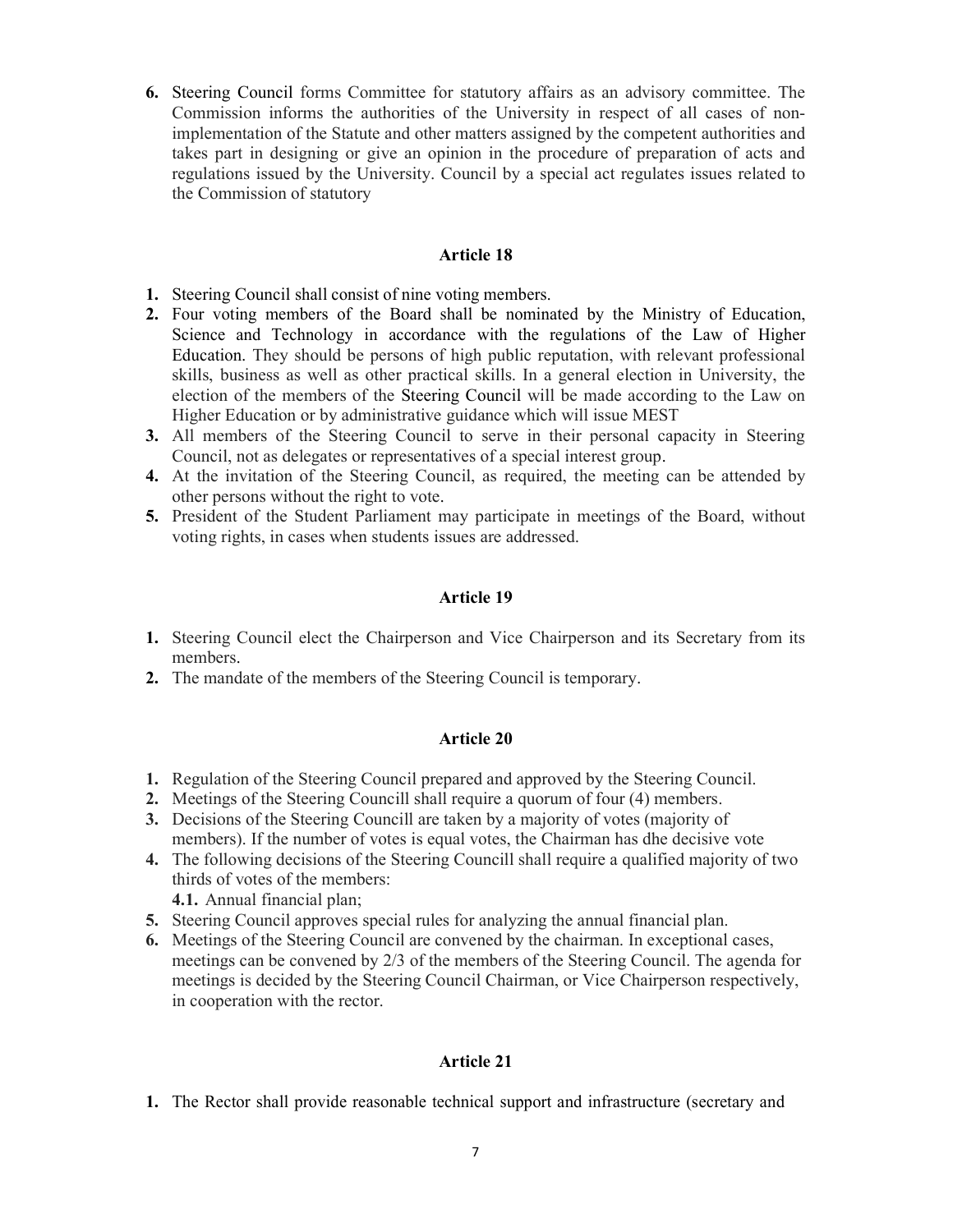assistant, office infrastructure) for the Steering Council.

2. The Secretary General shall have the responsibility for providing additional information for decisions of the Steering Council on request

#### Article 22

1. In accordance with the provisions of this Statute, Steering Council has the following responsibilities:

- 1.1. Approving the academic character and mission of the University, on the proposal of the Senate or otherwise having consulted with the Senate and, as considered necessary, with international experts, and overseeing its continuing activities;
- 1.2. Develop a strategic plan, which will be updated annually. In the preparation of the strategic plan and its annual updates;
- 1.3. Steering Council will consult with the Ministry regarding compliance of its objectives and plans with the state strategy for higher education and the resources that will be available from the Ministry. The scope of such consultations set with a bylaw issued by the Ministry;.
- 1.4. Monitoring the effective and efficient use of resources, the solvency of the University and the safeguarding of its assets on behalf of the public;
- 1.5. Developing strategies for securing adequate resources from both public and private sources; giving consideration to the feasibility in due course of establishing subsidiary companies to utilise the results of academic work of the University;
- 1.6. Discussion and approval of the annual budget plan prepared by the Rector and its submission to the civil authorities;
- 1.7. Defining guidelines regarding the appointment, assignment, grading, appraisal, suspension, dismissal and determination of salary and conditions of service of members of staff.
- 1.8. Deciding on the establishment, termination and change of the internal structure of academic and organizational units after having consulted with the Senate insofar as not determined otherwise in this Statute.

- 1. Responsibilities of the Steering Council are:
	- 1.1. Ensure preconditions for accurate administration and resources management on the level of the University and its subordinate units;
	- 1.2. Define regulations for the delegation of authority over resources and other administrative matters to the academic units of the University in accordance with the regulations of this Statute;
	- 1.3. Define regulations with regard to the governance, conduct and management of the University as may be required by this Statute;
	- 1.4. Decide about the general organizational structure of academic units on the proposal of the Senate and having consulted with the units affected;
	- 1.5. Arrange for financial audit as hereinafter provided for;
	- 1.6. Define regulations, in accordance with this Statute, relating to:
		- 1.6.1. the conduct of staff;
		- 1.6.2. payment and conditions of service of staff;
		- 1.6.3. procedures of methods of redress for members of staff as a result of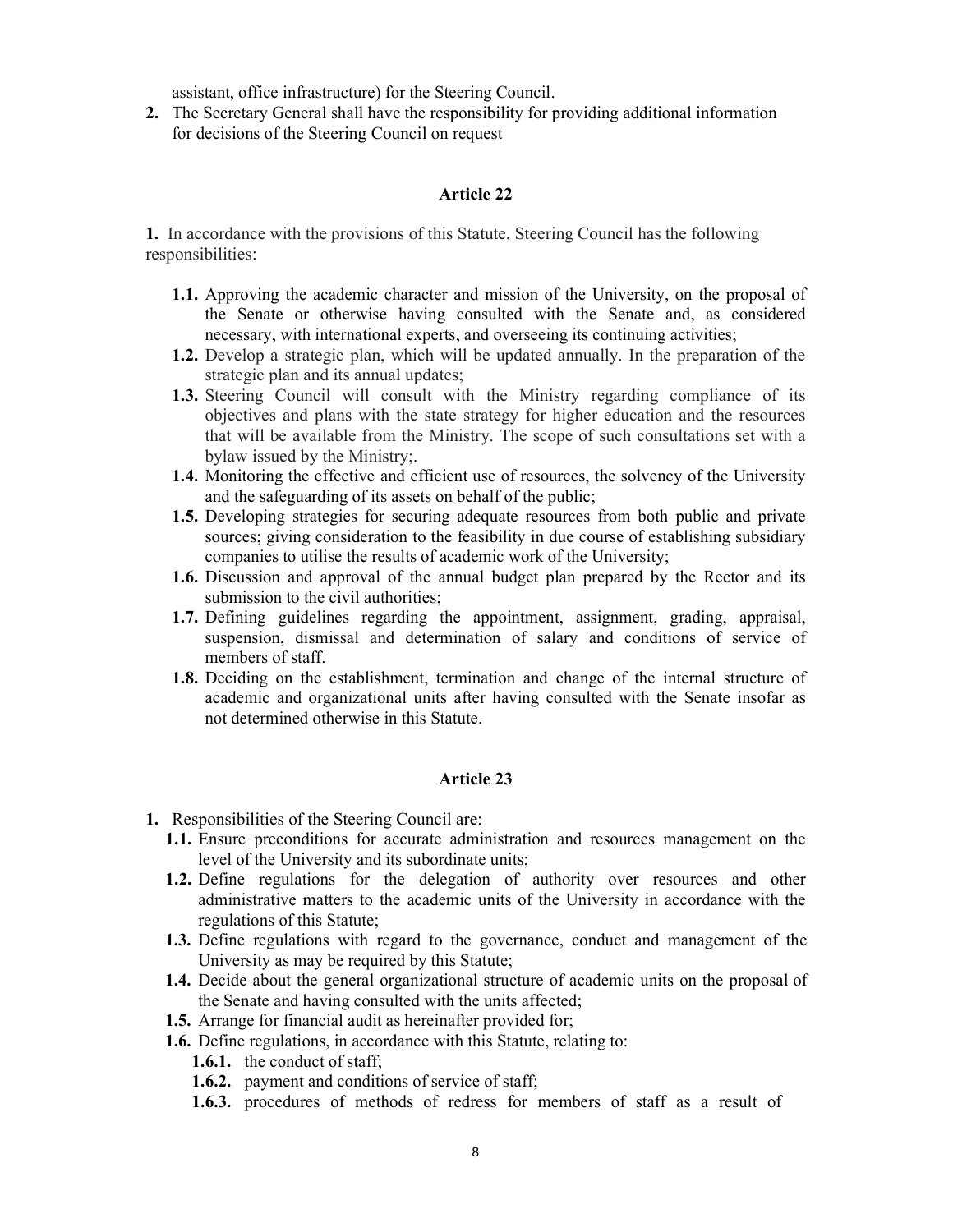grievance relating to their employment;

- 1.6.4. the suspension or dismissal of members of staff;
- 1.6.5. appeal against such suspension or dismissal;
- 1.7. To propose to the Ministry the tuition and other fees payable by the enrolled and in some cases, review the tariffs for the evaluation of applications, exams resits and graduation and these tariffs have to confirmed by the ministry;
- 1.8. Determine rules for cost calculation to be charged for providing university services to third parties;
- 1.9. Elect the Vice-Rectors upon the proposal of the Rector
- 1.10. Ensure that the general regulations of this Statute are put into practice within the University;
- 1.11. Conduct themselves in accordance with the general regulations as outlined in this Statute;
- 1.12. Decide the form and content of logo, seal, embossing seal, flag and other institutional symbols and propose to the Ministry form and contents of diploma on the suggestion of the Senate.

#### Article 24

- 1. The Board shall arrange for the publication of an annual report on the performance of the University in accordance with the requirements of the Ministry and the Kosovo Accreditation Agency. The report shall in any case give information about the following aspects:
	- 1.1. General strategic objectives that have been achieved;
	- 1.2. Statistic data about the University as a whole and its organizational units regarding:
		- 1.2.1. Budget (public and private funds);
		- 1.2.2. Staff (development figures);
		- 1.2.3. Infrastructure;
		- 1.2.4. Academic profile (changes in academic staff, fields of research etc.);
		- 1.2.5. Study programmes;
		- 1.2.6. Student figures (new enrolments, total number of students, graduates);
		- 1.2.7. Research (projects, publications, congress visits, papers);
		- 1.2.8. International co-operation;
	- 1.3. Annual report of auditors about the proper use of resources.

#### Article 25

#### Rector

- 1. Rector is the head (leading Management authority) of the University.
- 2. Rector is responsible for the effective and orderly operation of the University and its management within the policies determined by the Council and has the necessary authority to carry out those tasks.
- 3. Rector duties are specified in the employment contract.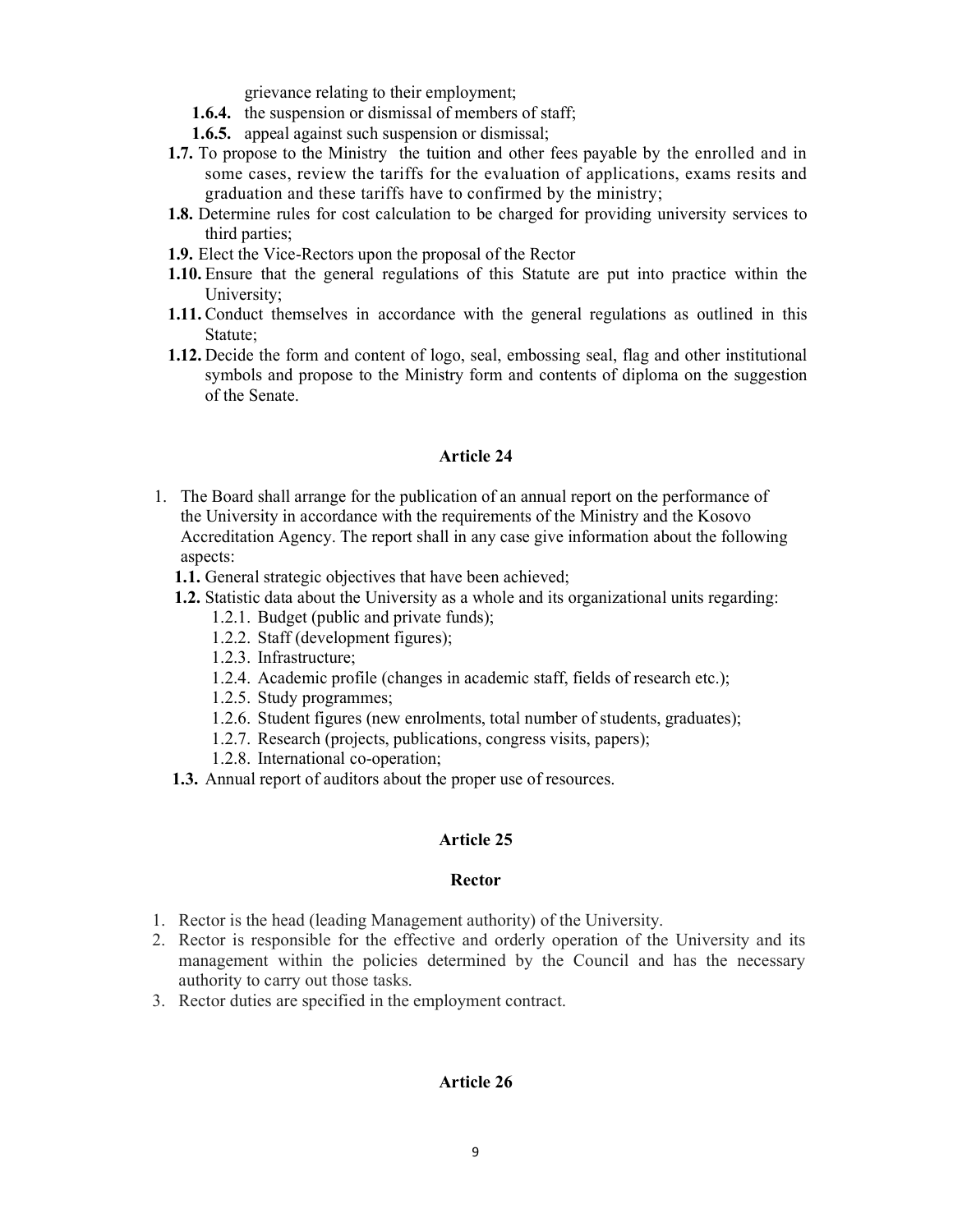- 1. Interim Chairman of the Council serves as the Acting Rector until the regular election of the Rector of the University.
- 2. The regular term of the Rector starts according to the Administrative Instruction issued by MEST.

The Acting Rector shall be appointed by the Steering Council which will have the mandate until the regular election of the Rector, unless otherwise provided by this charter or any other decision by MEST

## Article 28

- 1. The Rector shall be responsible for:
	- 1.1. acting in the name of the University and representing the University towards the general public;
	- 1.2. being in charge for the organization, direction and management of the University;
	- 1.3. holding the position of head of staff;
	- 1.4. determining the code of conduct of the University staff within the framework established by the Board;
	- 1.5. the appointment, assignment, grading, appraisal, suspension, dismissal and determination of the salary and conditions of service of staff within the framework established by the Board;
	- 1.6. chairing the Senate;
	- 1.7. presenting proposals to the Board concerning the educational character and mission of the University, taking into account the recommendations and opinions of the Senate;
	- 1.8. implementing the decisions of the Board;
	- 1.9. managing budget and resources within the estimates approved by the Board;
	- 1.10. preparing the annual budget preview regarding income and expenditure for consideration by the Board;
	- 1.11. signing contracts in the name of the University with third persons;
	- 1.12. signing the diploma and other official certificates of the University;
	- 1.13. nominating candidates for Vice-Rectors to be elected by the Board;
	- 1.14. nominating a candidate for the Secretary General;
	- 1.15. announcing all academic awards;
	- 1.16. all other duties in the name of the University as determined by this Statute or other applicable regulations.

#### Article 29

The Rector shall have the right to form advisory boards of the Rectorate on a temporary basis.

#### Article 30

Rector will inform the Steering Council for any action or omission of the Steering Council, which, in the opinion of the Rector, constitutes an abuse of public funds that are provided. If the Steering Council does not act to correct such improper act or omission, the Rector will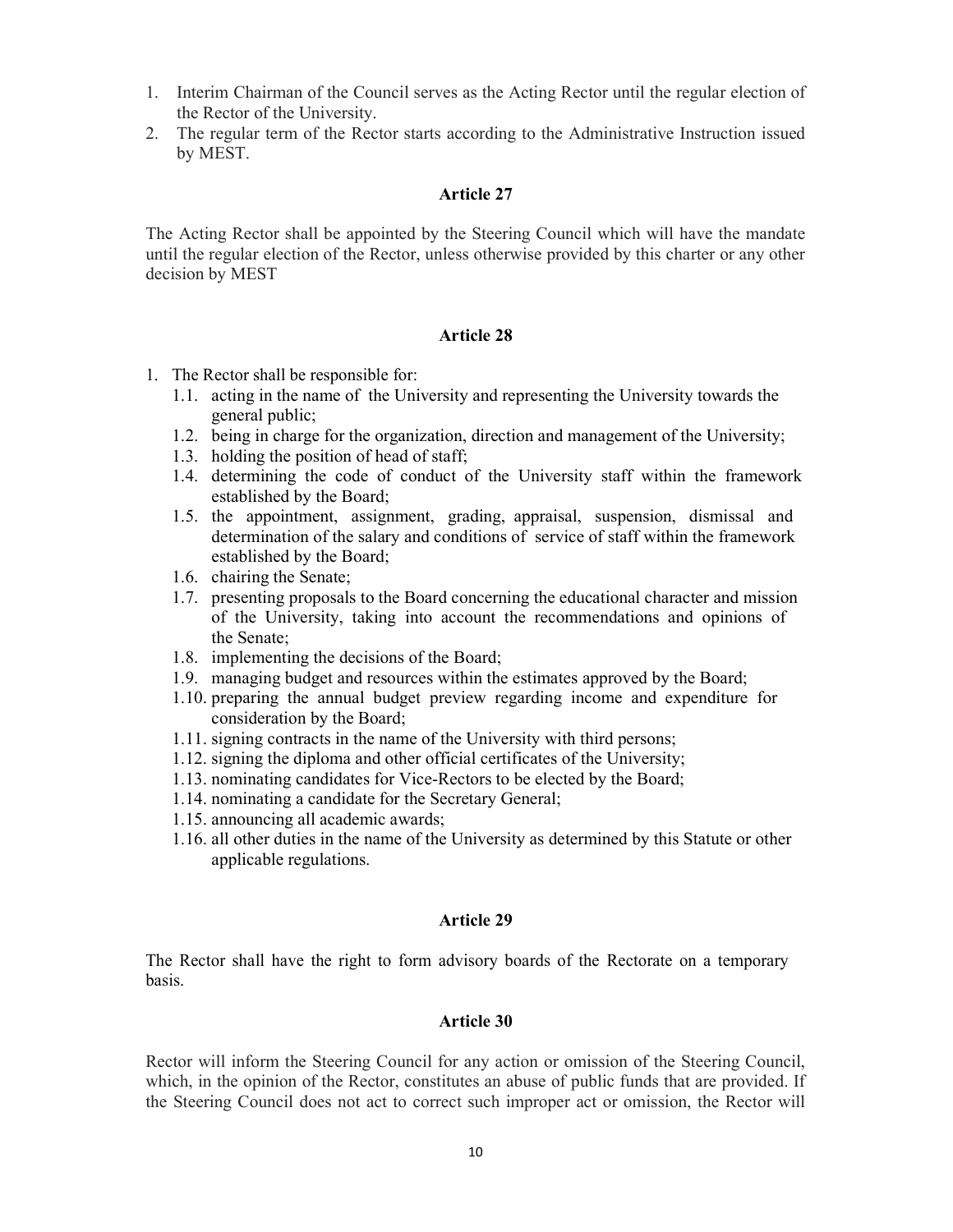report directly this act or omission to the Ministry. In such cases, the Steering Council can not take any action against the rector, except when the Ministry itself allows such thing.

#### Article 31

The Rector's authority shall be symbolized by the Rector's chain.

#### Article 32

- 1. The mandate of a Rector may cease prematurely in case of:
	- 1.1. resignation;
	- 1.2. dismissal;
	- 1.3. health reasons;
	- 1.4. conviction of criminal charge;
	- 1.5. death.
- 2. The procedure for dismissal of the Rector may be initiated with absolute majority of votes by:
	- 1.1. the Board;
	- 1.2. the Senate.
- 3. The decision to dismiss can be taken only by the Steering Council.
- 4. In the case of dismissal of the Rector, the mandate of the Vice-Rectors is also terminated.
- 5. In case of dismissal the newly elected Rector and the Vice-Rectors shall be elected for the outstanding period of the mandate of the dismissed Rector.
- 6. In the case of dismissal of the Rector, or in any case the remaining vacant position of rector, Steering Council elects acting rector until the end of the procedure of the election of the rector for the remaining term. Acting Rector will hold the post of rector to take another decision. Acting Rector appointed a person who fulfills the conditions for the appointment of the rector, Article 27

#### Article 33

- 1. Rector has the right to appeal to the Minister against his dismissal.
- 2. The decision of the Ministry is the final decision in the administrative procedure.
- 3. Against the decision of the Ministry can be initiated proceedings in the competent court.

#### Article 34

#### Vice-Rectors

University has three (3) Vire-Rectors.

#### Article 35

1. The duties of the Vice-Rectors shall be determined by the Rector in accordance with the regulations of this Statute. The Rector shall have the right to delegate full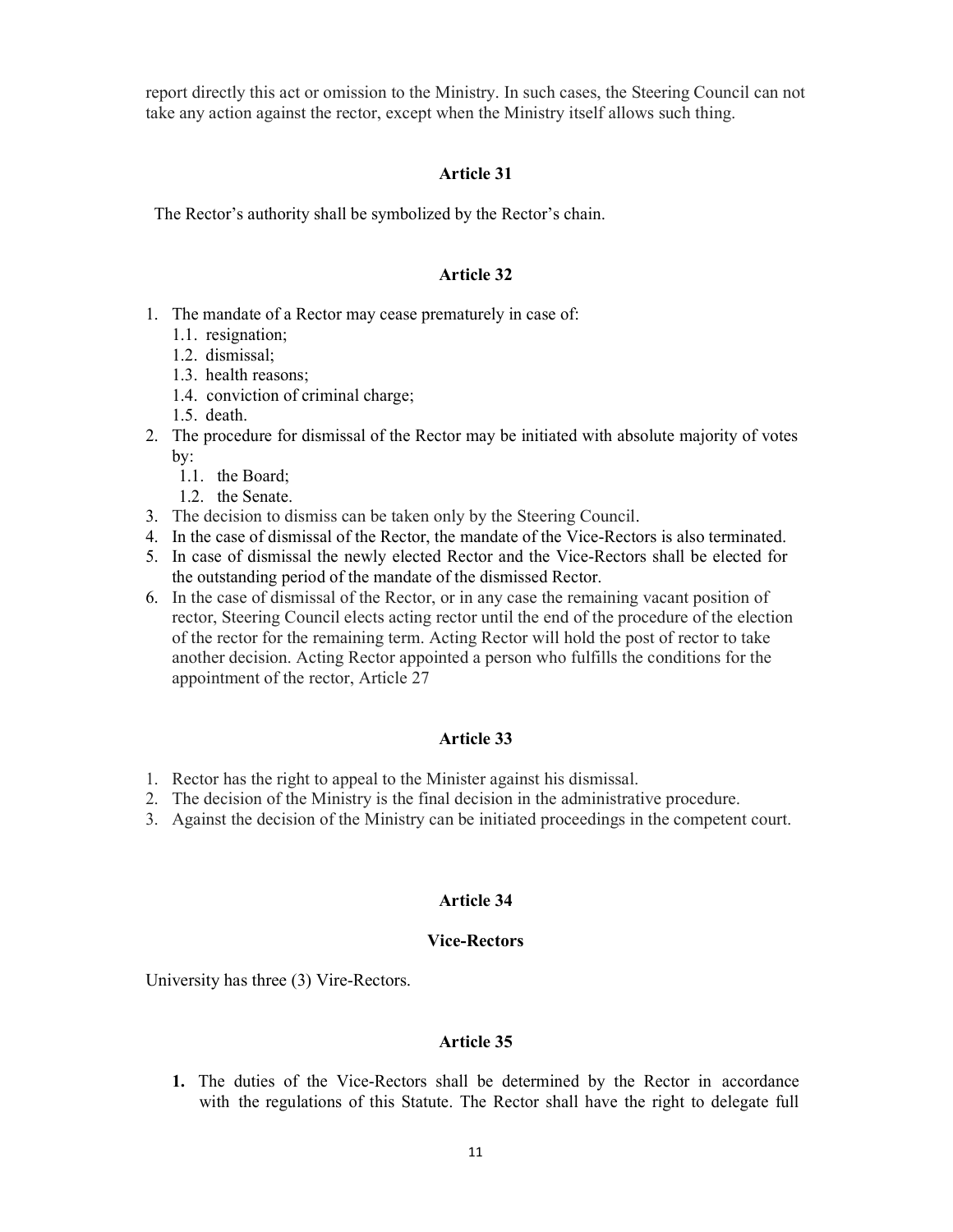legal responsibility on a temporary basis. The following fields can be assigned to Vice-Rectors explicitly for co- responsibility:

- 1.1. Teaching, students affairs and scientific research;
- 1.2. Budget, Finance and Infrastructure;
- 1.3. International cooperation and quality assurance.

#### Article 36

The Rector shall nominate one Vice-Rector to deputize for him and exercise all powers of the Rector in the case of temporary unavailability or incapacity of the Rector.

#### Article 37

- 1. The Rector shall propose a list of nominees for Vice-Rectors from among the Professors of the University after having consulted with the Senate.
- 2. The Vice-Rectors shall be elected by the Stering Council upon a single decision with absolute majority in a single ballot. In the case of non-election of a candidate, the Rector shall have the right to propose a new candidate.
- 3. The mandate of the Vice-Rectors shall be linked with that of the Rector.

#### Article 38

1. The mandate of Vice-Rector may be terminated in the same way as the mandate of the Rector as provided in articlee 32 of this Statute.

## Article 39

#### Secretary General of the University

- 1. The Secretary General is the highest executive administrative officer of the University, with special rights and responsibilities, which shall be defined in his contract, issued by the Rector.
- 2. The Secretary General shall be responsible to the Rector for the efficient, economic and effective administration at all levels of the University. In that capacity the Secretary General will be responsible for all matters not otherwise made the responsibility of other bodies or officers.
- 3. The Secretary General is the head of the administration of the University. He is head of office of the central administration of the University.

#### Article 40

- 1. The Secretary General of the University shall be selected by the Steering Council on a proposal of the Rector based on public advertisement.
- 2. The Secretary General shall be appointed for a period of 5 years with a possible renewal for an unlimited period of time.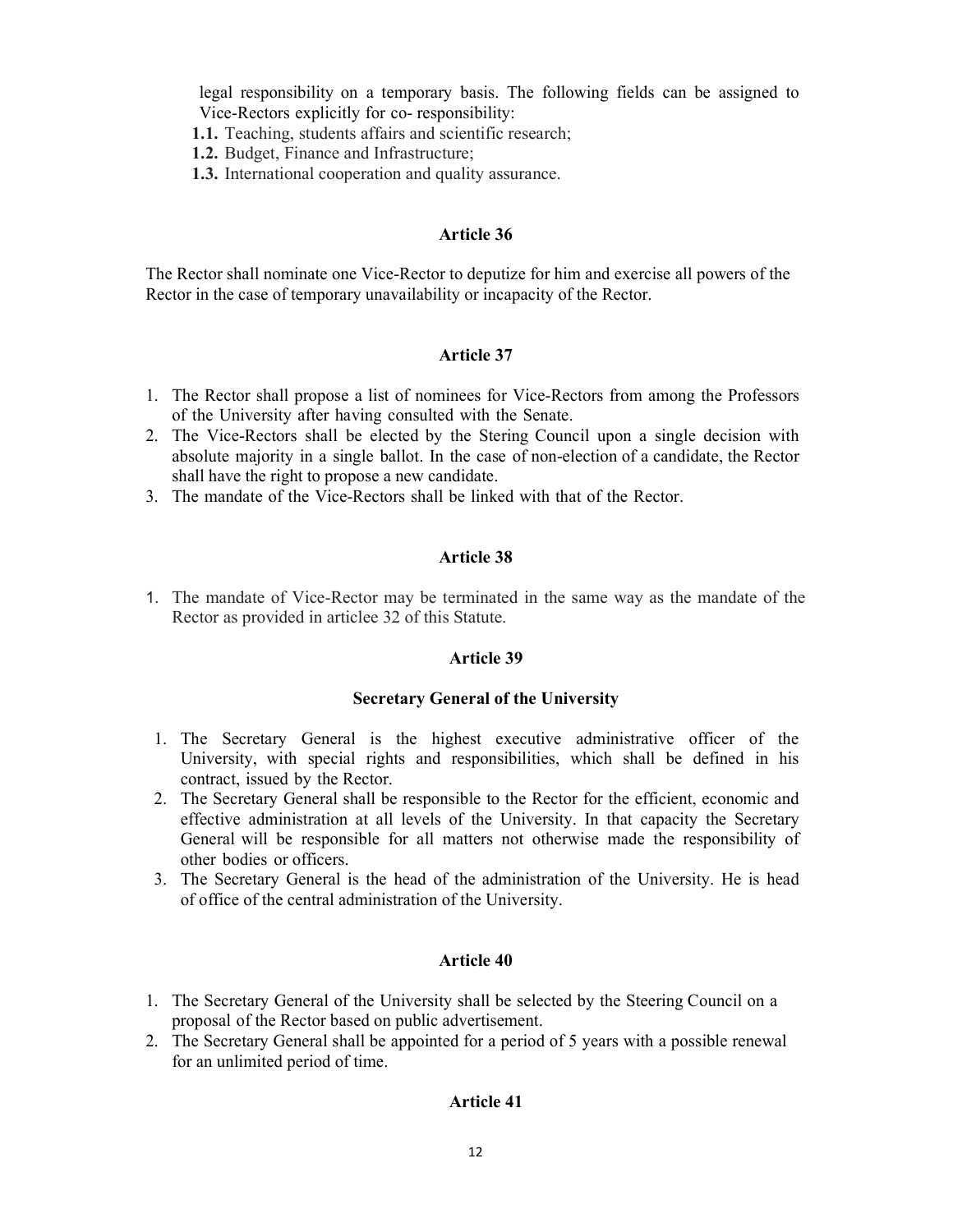- 1. Candidates for the position of Secretary General must fulfil the following qualification profile:
	- 1.1. Academic degree, Master or equivalent with a minimum of four years of study, required;
	- 1.2. professional fields of law;
	- 1.3. minimum of five years of relevant working experience;
	- 1.4. proven organizational and managerial skills;
	- 1.5. sufficient knowledge about educational, artistic and research processes;

- 1. The Secretary General shall have the following responsibilities and duties:
	- 1.1. highest executive administrative officer;
	- 1.2. head of central administration;
	- 1.3. chief of administrative offices and Secretaries on faculty level;
	- 1.4. officer in charge for the efficient, economic and effective administration of the University;
	- 1.5. responsible for the development and maintenance of management information systems and preparation and organization of management data;
	- 1.6. officer in charge of the technical preparation of the budgeting process;
	- 1.7. other issues as requested by the Steering Council and Rector and not otherwise determined by this Statute.

# Article 43

## Senate

The Senate of the University is the highest academic body of the University.

## Article 44

- 1. The Senate shall consist of the following voting members:
	- 1.1. the Rector;
	- 1.2. the Vice-Rectors;
	- 1.3. the Deans of all academic units according to this Statute;
	- 1.4. one member elected by and from the academic staff in each academic unit (so the total equals the total number of persons listed in point 3.);
	- 1.5. one (1) member elected by the student's parliament from among the students of the University. The elected member by the students must have a GPA during the bachelor and master of not less than 8:00 in each of these studies;
	- 1.6. one members elected by and from non-academic staff.
- 2. The Secretary General shall be assigned as permanent non-voting member of the Senate.

## Article 45

The mandate of the academic and non- academic members of the Senate is temporary and will last until the regular elections.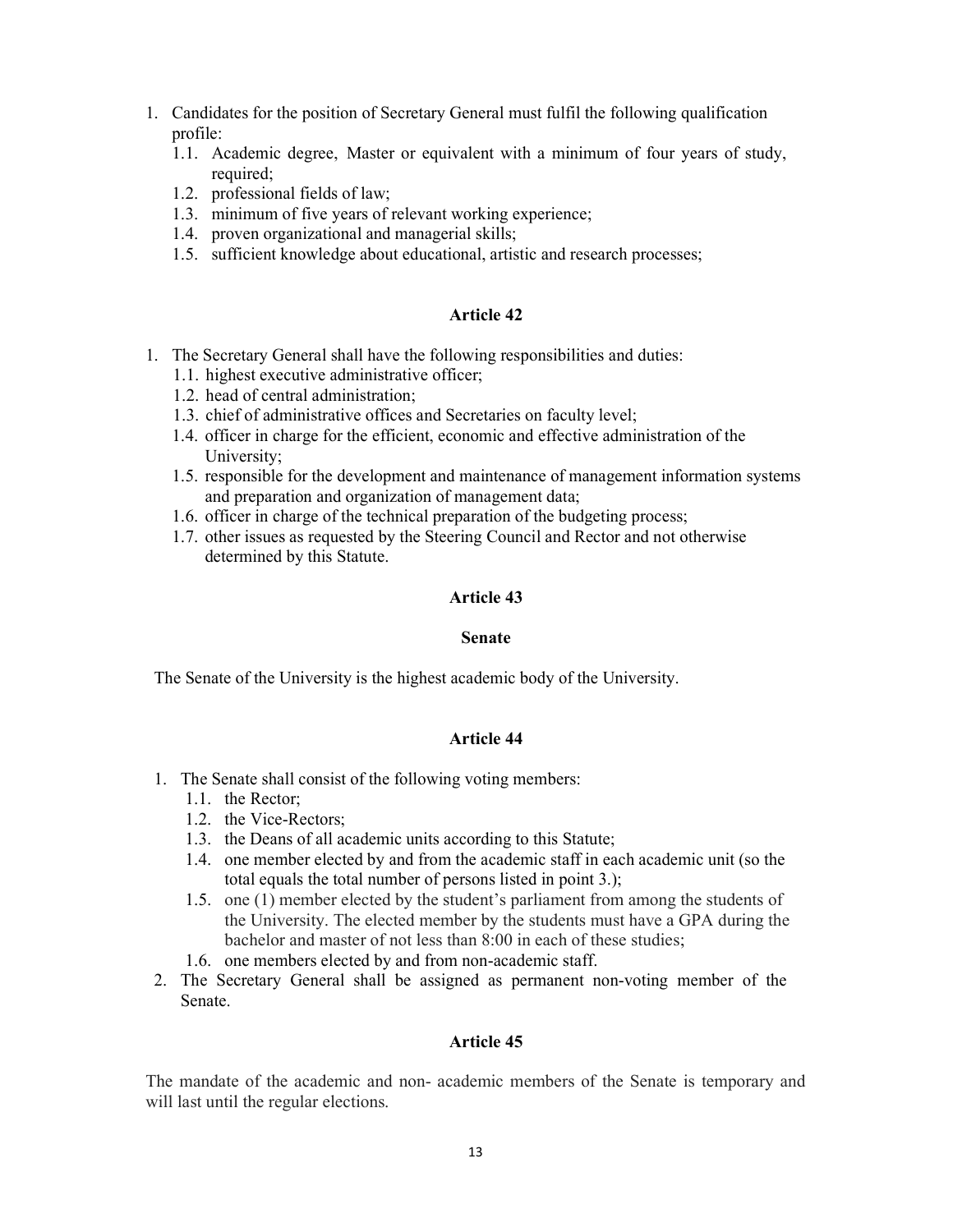The Rector shall chair the Senate. In the absence of the Rector a Vice-Rector shall take the chair in the order of precedence established by the Rector.

#### Article 47

- 1. The Senate shall prepare a code of conduct for its operation and regulations for the election procedure of its members.
- 2. Procedures for meetings of the Senate and its committees and commissions shall be regulated by the Rector.

#### Article 48

- 1. Subject to the overall responsibility of the Steering Council and to the responsibilities of the Rector and the Vice-Rectors, the Senate shall be responsible for:
	- 1.1. general strategic issues relating to research, scholarship, teaching and courses at the University, including:
		- a. criteria for the admission of students;
		- b. the appointment of teaching staff;
		- c. policies and procedures for assessment and examination of the academic performance of students;
		- d. the general outline of study programmes;
		- e. provisions for lifelong learning;
		- f. academic standards and the validation and review of courses;
		- g. quality assurance and evaluation;
		- h. procedures for the award of qualifications and honorary academic titles;
		- i. procedures for the exclusion of students for academic or other reasons;
	- 1.2. the development of strategies of the academic activities of the University and the resources needed to support them, and the provision of advice thereon to the Rector and the Steering Council;
	- 1.3. development of the policy for the protection of the intellectual property of the University and its commercial utilisation;
	- 1.4. provision of advice on such other matters as the Steering Council or the Rector may refer to the Senate.

- 1. It shall be the duty of the Senate to:
	- 1.2. approve study programmes of academic units;
	- 1.3. design strategies for the academic development of the University;
	- 1.4. determine general regulations for the fields of educational, scientific and artistic work;
	- 1.5. determine procedures and criteria for the evaluation of teaching, scientific research and artistic work;
	- 1.6. determine the criteria for student enrolments in accordance with this Statute;
	- 1.7. determine the criteria for dismissal of students;
	- 1.8. define the academic standards for lessons and for quality assurance of lessons in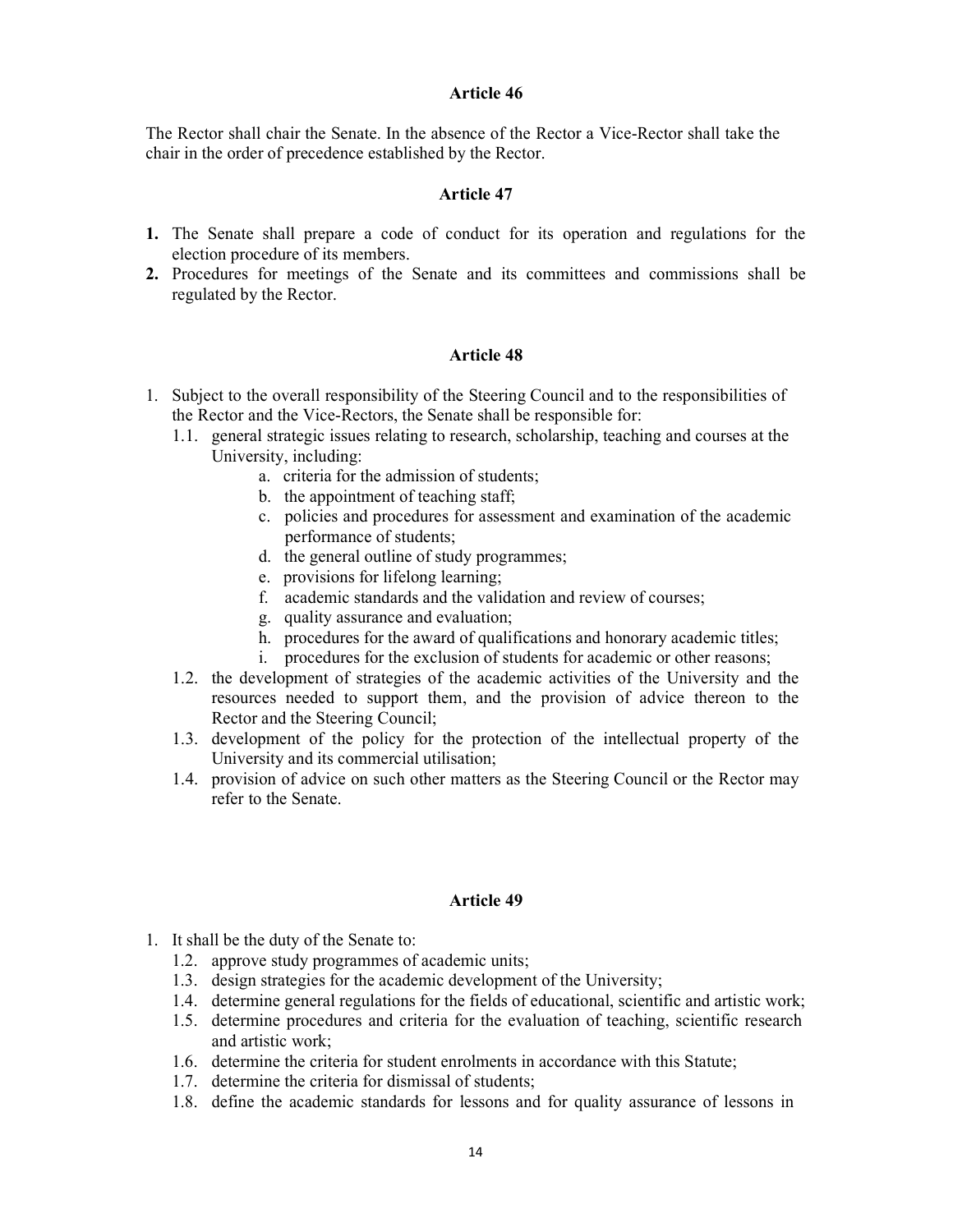accordance with this Statute;

- 1.9. determine the criteria for examination;
- 1.10. determine the content of all academic evidence and documentation in accordance with this Statute;
- 1.11. determine the procedure for assessment of academic staff in accordance with this Statute;
- 1.12. elect the members for all committees and commissions established by the Senate;
- 1.13. consider issues on the request of Board or Rector;
- 1.14. consider issues on the request of the Student parliament;
- 1.15. issue a code of conduct about the work of the Senate;
- 1.16. deal with other issues as determined by this Statute or requested from Board, Rector or faculty councils.
- 2. The Senate may establish temporary committees or commissions to advise it on specific aspects of its work.

#### Article 50

## Education/Science Council

- 1. The University, in addition to the Senate, has the Eucation/Science Council which deals with educational operationals/organizational and scientific issues of the University.
- 2. The Learning / Scientific consists of the following members with voting rights:
	- 2.1. Vice-Rector for teaching;
	- 2.2. Two members selected from the academic staff of each academic program (one of them should be the leader of the program, while the other member of the program will be selected by the teaching staff of the respective program). Another member will be selected by the program committee and will be ratified in the Senate.
	- 2.3. One (1) member elected by the student parliament from among the students of the University. Member elected by the students must have a GPA during the bachelor and master of not less than 8:00 in each of these studies.
	- 2.4. One (1) member elected by non-academic staff.
- 3. Teaching/scientific Council reports for its work to the University Senate
- 4. The mandate of academics and non-academic members of the Senate is temporary
- 5. Vice-Rector for teaching chairs the Teaching/Scientific Council.

#### Article 51

The Eucation/Science Council shall have the following responsibilities and duties:

- 1. Provide advice and proposals to the Governing Council and Senate on all matters pertaining to the University, its staff and its internal structure and organization.
- 2. Propose to Senate changes in the curricula and syllabus (which come from the Faculties), to make recommendations on teaching methods in the field of research or artistic work and other academic matters.
- 3. Monitor the progress of students and research or artistic work of the faculty.
- 4. Propose the number and define the conditions for registration of new students, in accordance with guidelines issued by the Steering Council and the Senate.
- 5. Determine and implement appropriate measures for quality assurance and evaluation in accordance with the guidelines set by the Senate.
- 6. The draft annual work reports to the Senate.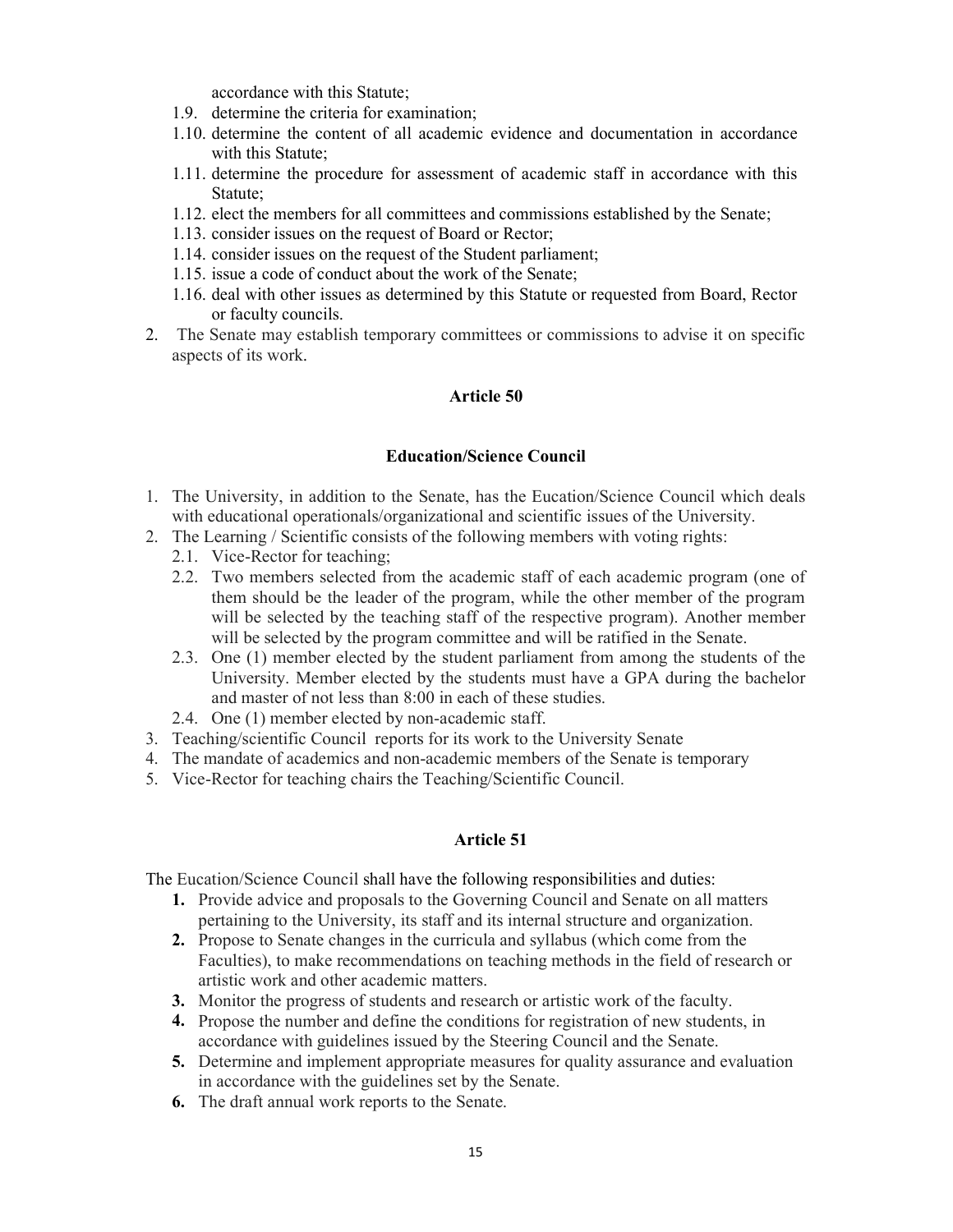- 7. To deal with other issues related to academic issues of all academic units.
- 8. To deal with other issues which are determined by this Statute or requested by the Steering Council or Senate

## Organisational Structure

1. University os composed of:

- 1.1. Academic units;
- 1.2. Organisational units.

## Article 53

Academic or organizational units shall have no legal personality.

## Article 54

## Academic units

Academic units of the University are: Faculty and other units established by the Steering Council by special decision.

# Article 55

- 1. Academic units have equal status under the organizational provisions of this Statute.
- 2. The academic unit operates within the institutional framework of the University offering higher education programs, scientific research or artistic work.

# Article 56

Academic units are created through integration or dissolution of other units, with the decision made by Steering Council and after consultation with the Senate.

# Article 57

- 1. Requirements for the status of an academic unit:
	- 1.1. To cover one or more specific areas of academic education, scientific research or artistic work within the institutional framework of the University;
	- 1.2. Sufficient infrastructure;
	- 1.3. The appropriate number of academic staff enabling the fulfillment of academic requirements for the long term.
- 2. The Steering Council, in cooperation with the MEST, makes the final decision.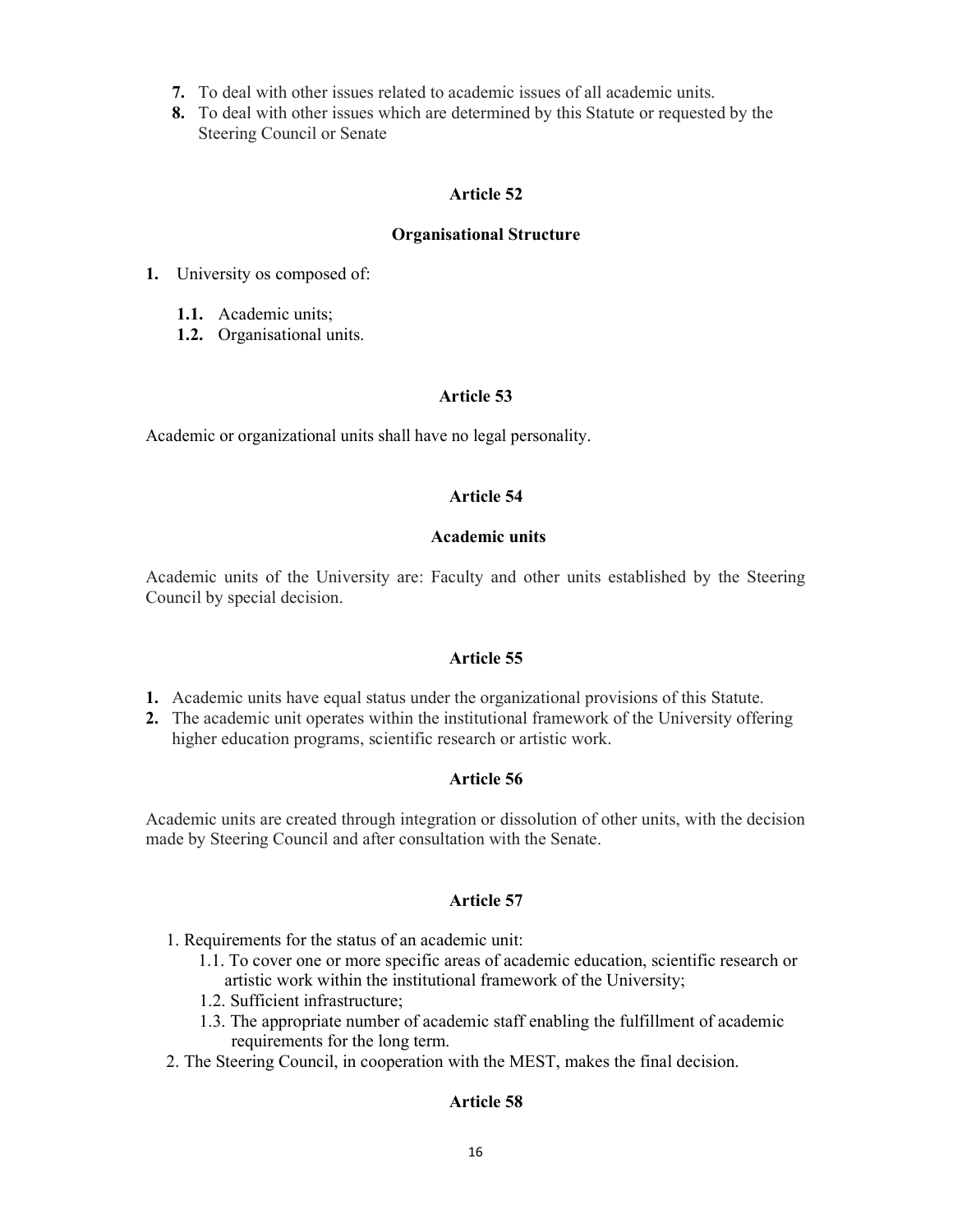- 1. The academic unit loses status if:
	- 1.1. Its programs are evaluated negatively by the Kosovo Accreditation Agency twice;
	- 1.2. Subject to integration or disintegration;
	- 1.3. Steering Council makes the final decision.

Steering Council decides on the annual budget of the academic unit on the proposal of the rector and budget hearing with the academic unit. The allocation should take into account special needs of teaching, research and artistic reauirements, as well as the results of previous reports and evaluations of academic units.

#### Article 60

The academic unit has available a relevant percentage of annual student fees to improve educational quality and to cover extraordinary services of educational staff. Steering Council issued relevant regulations.

#### Article 61

- 1. For educational reponsibility, which are financed by public funds, university assigns to the academic unit a certain number of academic and non-academic staff and provide appropriate infrastructure in accordance with educational obligations established by the Steering Council as pere the proposal of the Senate.
- 2. The academic unit, as a member of the University, is responsible for the implementation of accredited study programs within the framework of its educational profile and in accordance with the provisions of higher education. Senate approves the study programs.
- 3. Academic unit is responsible for the development of scientific research and artistic work within its scope.
- 4. Interdisciplinary study programs, involving several academic units shall be established he Senate as per the proposal of the participating academic units.

#### Article 62

- 1. Academis unit has its one name.
- 2. Academic unit has its own shield and the name of the universitetit.

#### Article 63

#### Faculty

- 1. The faculty is engaged in these academic disciplines:
	- 1.1. Academic education;
	- 1.2. Scientific research;
	- 1.3. Artistic creativity;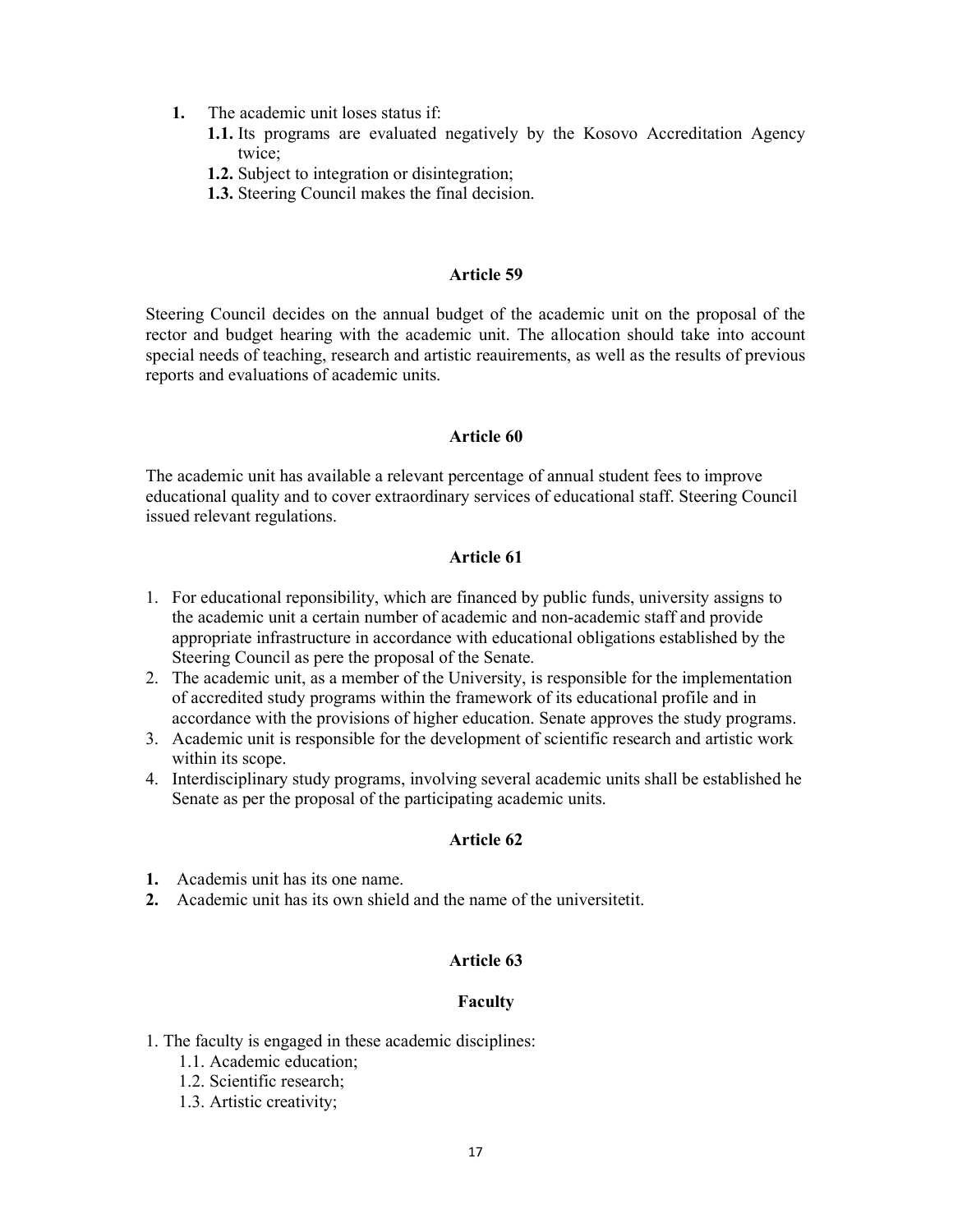1.4. Other activities determined by this Statute.

## Article 64

- 1. The faculty offers these type of studies:
	- 1.1. Professional Studies;
	- 1.2. Bachelor Studies;
	- 1.3. Master Studies

#### Article 65

- 1. In its composition University has the following faculties:
	- 1. Faculty of Management,
	- 2. Faculty of Engineering and Informatics,
	- 3. Faculty of Architecture, Design and Wood Technology,
	- 4. Faculty of Tourism and Environment.
- 2. According to the dynamic development and infrastructural conditions, The Steering Council can take decisions to open new organizational or academic units.

#### Article 66

- 1. Depending on the size (the total number of academic staff, a sufficient number of teachers according to the needs of different academic fields and the percentage of permanent staff), Faculty should meet international standards (critical dimension) in order to ensure sustainable development and professional activities in all scientific fields for a long period.
- 2. Faculty focuses its profile educational and research needs of the country, retraining professionals and lifelong learning, as well as practical services for local partners.
- 3. The Faculty has the right to establish institutions for practical research in areas designated under cooperation agreements with public or private donors, with the approval of the Stering Council.
- 4. Steering Council issues regulations on the internal organization of academic units on the proposal of the Board of the respective academic unit.
- 5. Academic units have the right to create these two levels of hierarchical subdivision:
	- 5.1. Departments (general fields of science or arts);
	- 5.2. Institutes (special fields of science or arts).

- 1. The Faculty is responsible for the following:
	- 1.1. To propose to the Council / Senate Scientific and study programs;
	- 1.2. To organise teaching, examination and assessment of students;
	- 1.3. Academic progress of students, including student academic services;
	- 1.4. To develop scientific research or artistic work according to international standards;
	- 1.5. Quality assurance, evaluation and reporting issues as provided in this Statute;
	- 1.6. Budgeting and efficient tools, as provided in this Statute;
	- 1.7. Personnel issues under the provisions of this Statute;
	- 1.8. To use correctly and efficiently allocated funds by the Steering Council.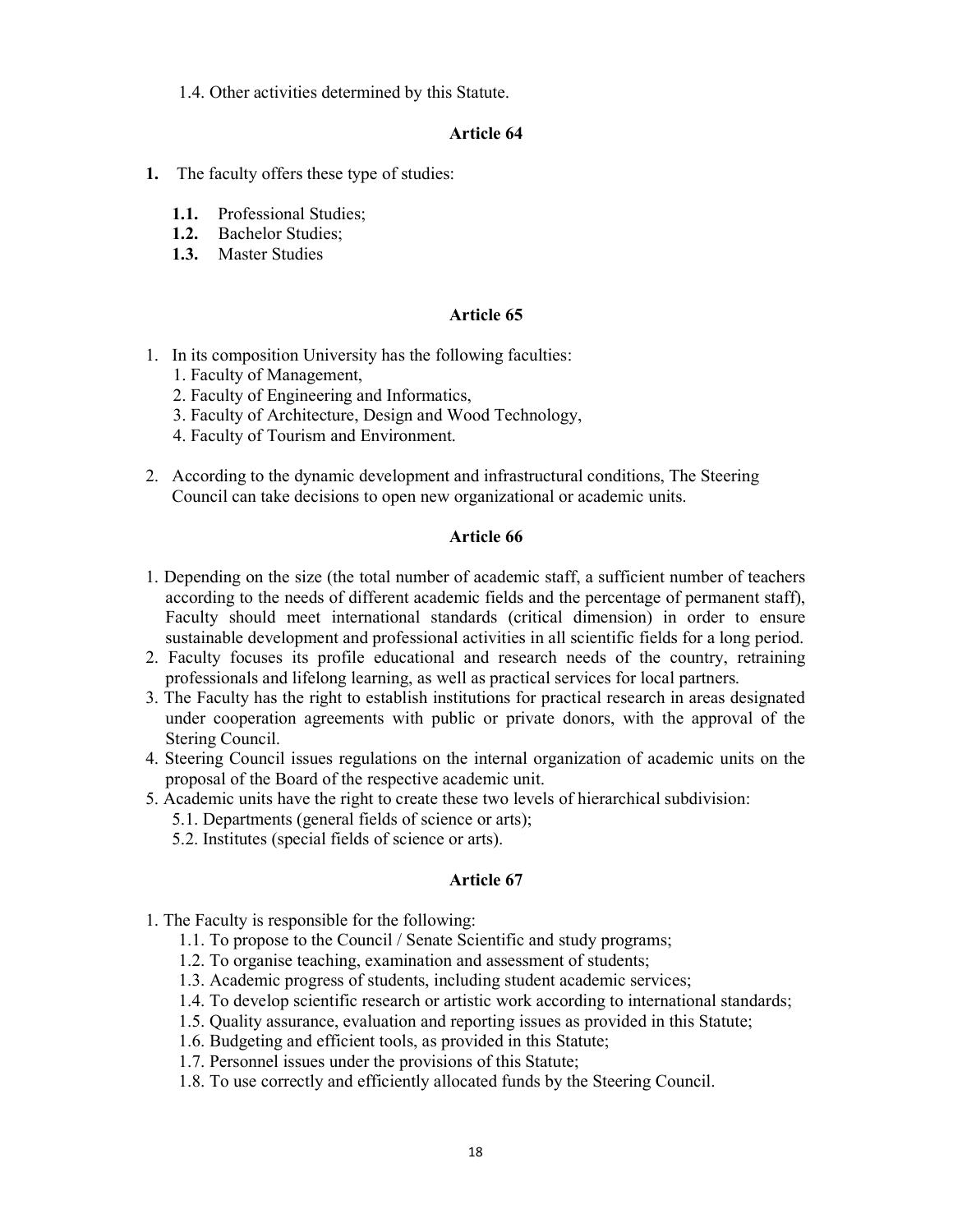1. Each faculty id lead by the Acting Dean (thereafter "Dean").

# Article 69

- 1. Acting Deans proposed by the Rector and approved by the Steering Council. In regular elections, Deans are elected by the Council for teaching / Scientific and ratified by the Senate.
- 2. Candidates for the position of Dean shall be persons with relevant academic qualifications and have skills and experience in leadership and have at least the academic title of assistant professor or lecturer.

## Article 70

The authority of the Dean is simbolised with teh dean's chain.

## Article 71

- 1. The Dean's mandate can end before its time in case of:
	- 1.1. Resignation;
	- 1.2. Dismissal;
	- 1.3. Healthh reasons;
	- 1.4. Sentensig for penal offense;
	- 1.5. Retirement;
	- 1.6. Death.
- 2. The proedure for the dismissal of the Dean are initiated by the:
	- 2.1. Steering Council;
	- 2.2. Senat;
	- 2.3. Rector;
	- 2.4. Teaching/scientific Council
- 3. The procedure and grounds for dismissal of the Dean are defined in regulations issued by the Senate.
- 4. The decision to dismiss the Dean is taken by the Rector.
- 5. In the event of early termination of the mandate, newly elected dean will be elected for the remainder of the mandate period.

- 1. Dean for his work is responsible to the Rector. A Dean's duties are:
	- 1.1. To provide academic leadership in their respective fields for the development of teaching, research and artistic work in the faculty;
	- 1.2. Provide efficient, economic and effective use of funds allocated to the Faculty by the Steering Council;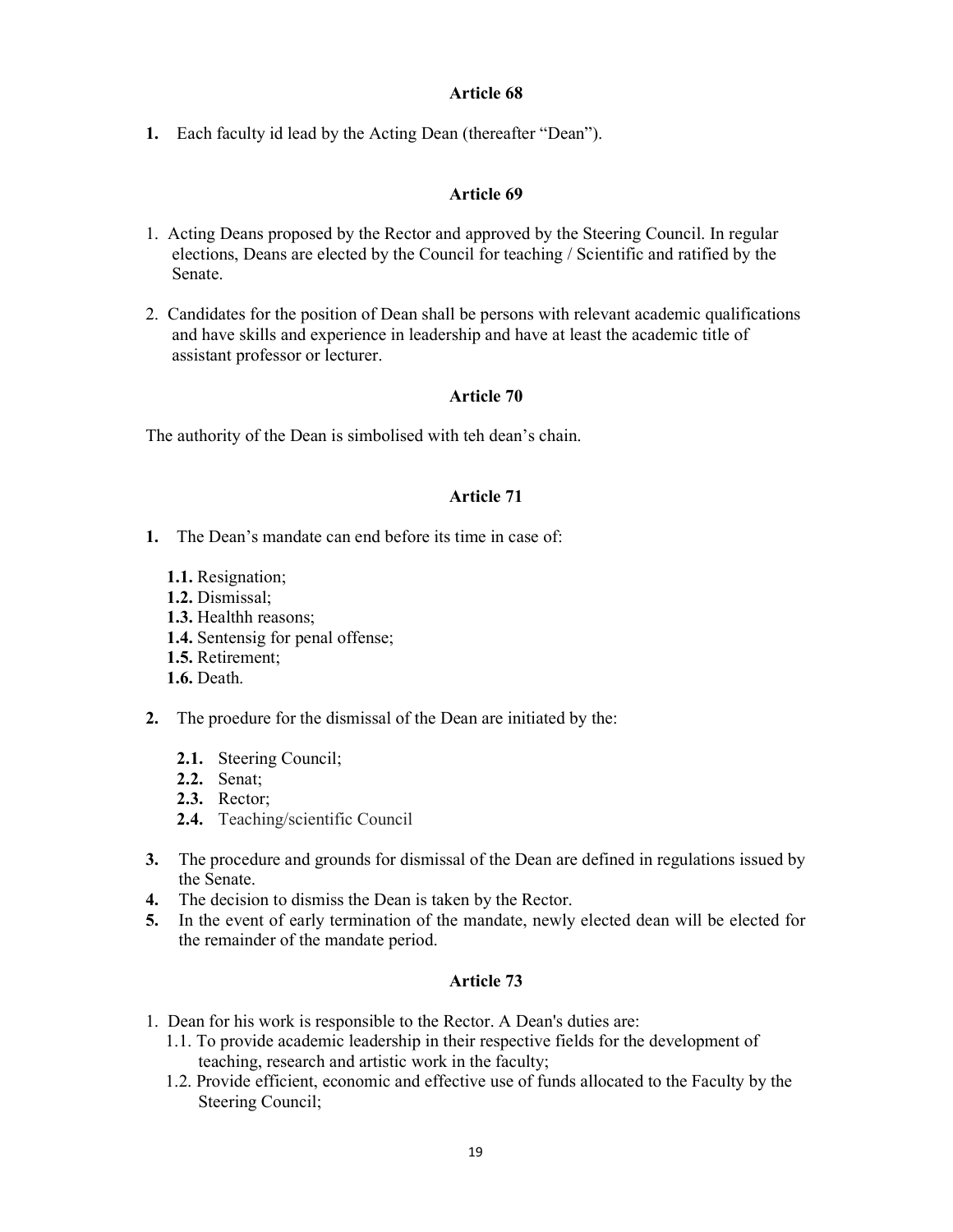- 1.3. Take all measures necessary to implement the decisions and tasks defined by the Teaching/Scientific Council;
- 1.4. Provide sufficient information about use of resources and performance in teaching, research and artistic work to the Rector and the Steering Council under the provisions of this Statute;
- 1.5. Represent the Faculty in University Senate;
- 1.6. To advise the Rector and the Senate for appointment of academic staff in the subjects of the Faculty;
- 2. Dean can represent the University for legal matters on behalf of the faculty only with the authorization of the Steering Council as set in the regulation or otherwise.

- 1. Each faculty will have committees of programs for each study program, whose members are:
	- 1.1. Dean;
	- 1.2. Director of the program;
	- 1.3. All the full time teaching staff who teach in the respective program.
	- 1.4. A representative from among the students, elected by the Student's Parliament. Member elected by the students must have a GPA during the bachelor and master of not less than 8:00 and must be a student in the respective program.

## Article 75

Programme Director chairs the programme committe.

## Article 76

The program committee has the following responsibilities and duties:

- 1. To provide advice and proposals to the Education/Scientfic Council on all matters relating to the program, its staff and its internal structure and organization.
- 2. To propose the Education/Scientfic Council new curricula and changes in current curriculum, provide recommendations on teaching methods in the field of research or artistic work and other academic matters.
- 3. Monitor the progress of students and research or artistic work of the programme.
- 4. Propose number and determine the conditions for registration of new students, in accordance with guidelines issued by the Steering Council and the Senate.
- 5. Establish and implement appropriate measures for quality assurance and evaluation in accordance with the guidelines set by the Senate.
- 6. The draft annual work reports to the Education/Scientfic Council.
- 7. To deal with other issues related to academic issues.
- 8. To deal with other issues which are determined by this Statute or requested by the Steering Council or Senate.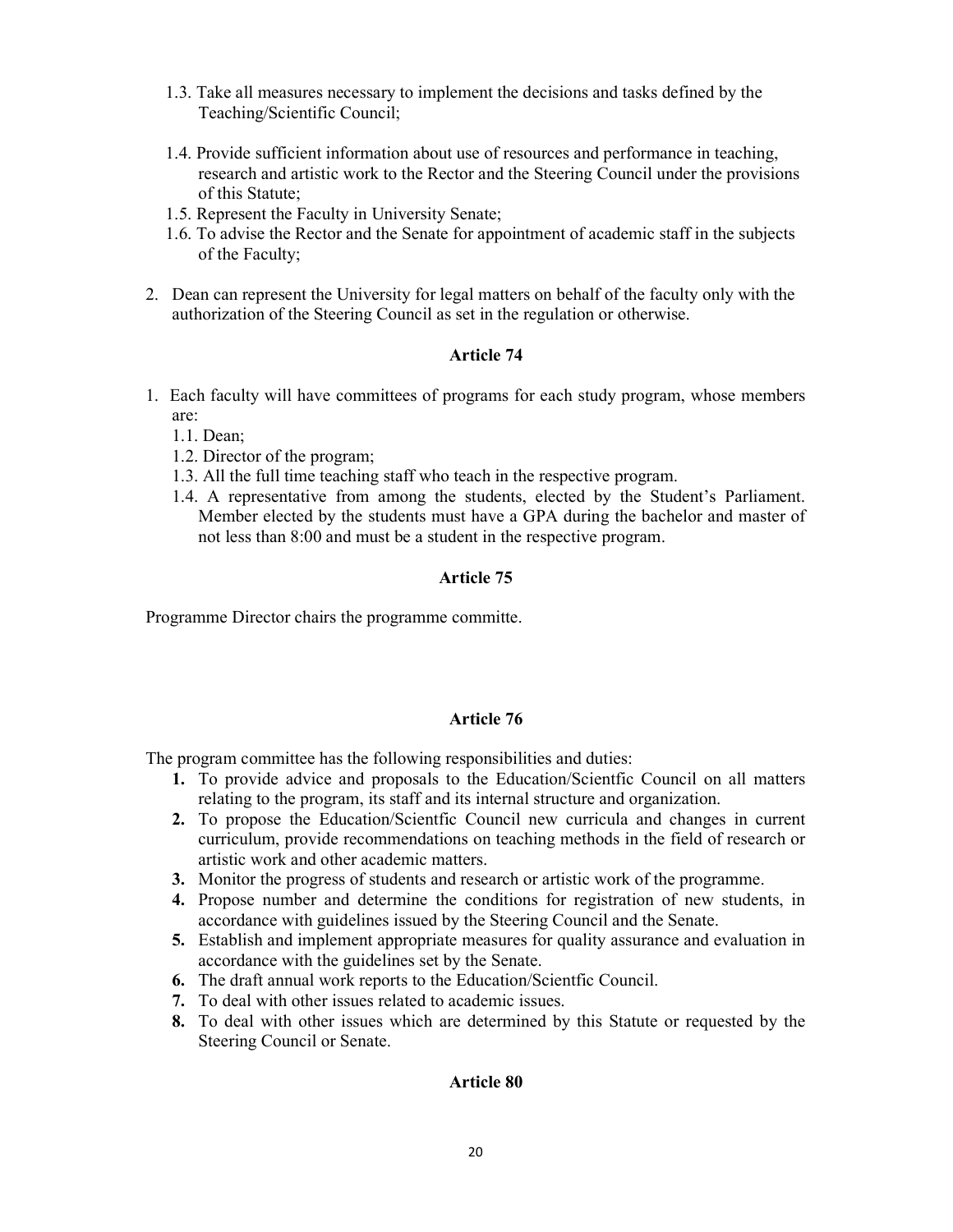#### Students and the organization of studies Research and study programs

- 1. Studies in the University defined in the study programs.
- 2. Contents of programs for all types of studies included in this Statute shall be based on the regulations prepared by the Education/Scientfic Council based on suggestions of the study program committee and approved by the Senate.
- 3. The content of the teaching study programs is set by the regulations which are prepared by the Education/Scientfic Council, at the suggestion of the study program committee and approved by the Senate in accordance with Article 16.4 of the Law on Higher Education of the Republic of Kosovo and in harmony with standards set by the Ministry.

#### Article 81

- 1. The university offers the following types of studies:
	- 1.1. Professional Studies;
	- 1.2. Basic Studies (Bachelor) degree;
	- 1.3. Master studies; scientific and professional.

#### Article 82

- 1. Programs of study include:
	- 1.1. Title of the study;
	- 1.2. The type of study;
	- 1.3. Academic title;
	- 1.4. Conditions for registration;
	- 1.5. Objectives and results;
	- 1.6. Details of the curriculum;
	- 1.7. competences;
	- 1.8. ECTS value (subjects, theses);
	- 1.9. Conditions for individual studies.
- 2. The compulsory contents of the curriculum shall be defined in regulations issued by the Senate

#### Article 83

- 1. Bachelor studies last 3 or 4 years and require 180 respectively 240 ECTS, unless otherwise specified by regulations of the Ministry related with Article 16.4 of the Law on Higher Education.
- 2. The Senate shall issue special regulations for basic studies in certain areas as per the proposal of the Teaching/scientific counci, if these programs are expected to last up to 6 years and require up to 360 ECTS.
- 3. Upon successful completion of studies the students are awarded with the academic degree Bachelor of Science or Bachelor of Arts.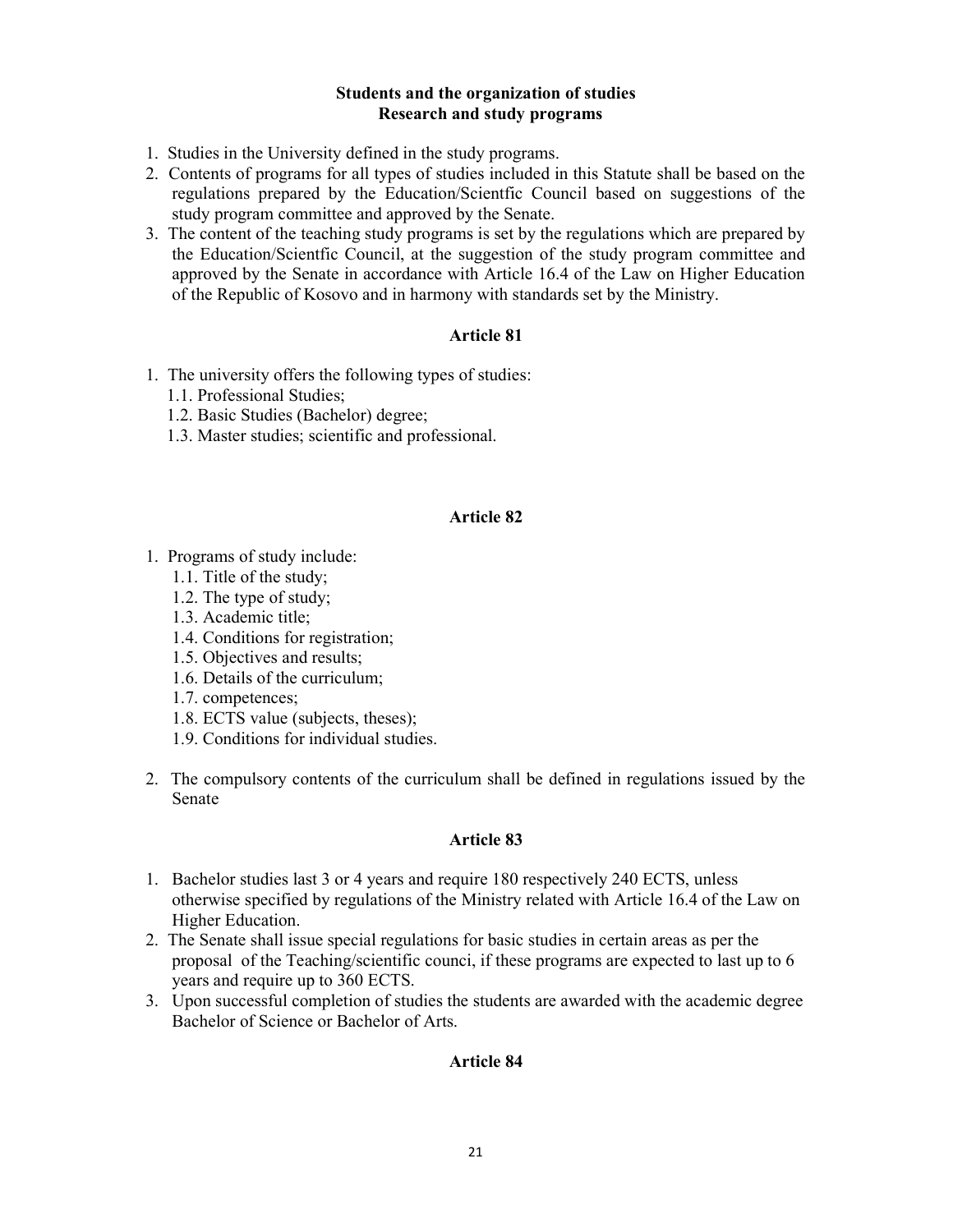- 1. Master studies lasting 1 respectively 2 years and require 60 respectively 120 ECTS, unless otherwise specified by regulations of the Ministry related with Article 16.4 of the Law on Higher Education.
- 2. Successful completion of Basic Studies degree is a prerequisite for registration of master studies.
- 3. Upon successful completion of master studies students are awarded with the academic title master of science, master of arts or professional master.

- 1. Academic units of the University have the right to establish special programs for study in the Bologna framework (bachelor - master):
	- 1.1. For bi-modular study programs;
	- 1.2. For interdisciplinary studies programs;
	- 1.3. For joint research programs.

## Article 86

- 1. Bi-modular study programs offered by academic units in a joint program of study and contain two areas of studies.
- 2. The responsibilities of each contributing partner are defined in the study program.
- 3. Study Program is proposed by the teaching/scientific committee and approved by the Senate.
- 4. Upon successful completion of joint studies and obtained a diploma, the student acquires the professional title of both fields of study.

## Article 87

- 1. Interdisciplinary study programs determined by the Senate and offered by two or more academic units on two levels of study.
- 2. The responsibilities of each partner are defined in the study program.
- 3. The Senate shall establish an interdisciplinary study commission, which is responsible for:
	- 3.1. Development of the study program;
	- 3.2. The organizational and technical issues;
	- 3.3. Procedures for implementation.
- 7. All proposals of the study program must be approved by the Teaching/Scientific Council.
- 8. The Senate takes a final decision on all study regulations, proposed by the study commission and approved by the council of academic units.

- 1. Joint research programs can be developed between UASF and other universities on the basis of partnership agreement.
- 2. Joint study programs are determined by the Senate and offered by academic units on three levels.
- 3. The obligations of each partner institution are defined in the study program on the basis of institutional mutual agreement.
- 4. The Senate will select members for the joint inter-university study commission, which is responsible for: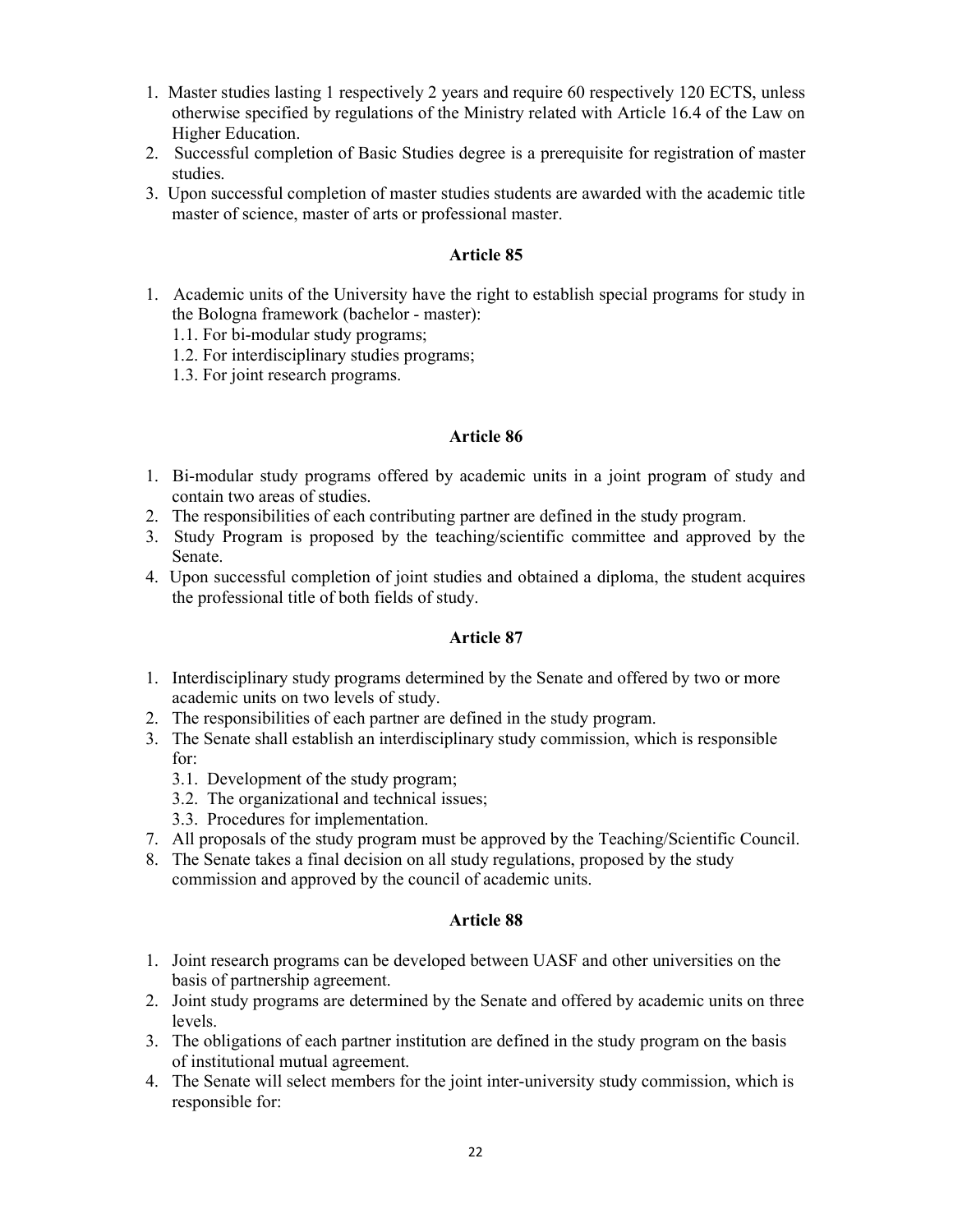- 4.1. Development of the study program;
- 4.2. Organizational and technical issues;
- 4.3. The procedures for implementation.
- 5. All proposals of the study commission must be approved by the Teaching/Scientific Council of all academic units of all universities, which contribute to the study.
- 6. The Senate takes a final decision on all study regulations, proposed by the Teaching Council / Scientific.

- 1. Students have the right to appear in an individual study program called "Studium irregulare (individual studies). Outline of a studium irregulare includes one of the regular programs of studies (according to the study program) offered by an academic unit. The total number of cases selected individually compared with the foundation study program must not exceed 30% (measured in ECTS).
- 2. Individual elective courses can be chosen from all academic units of the University.
- 3. Proposals for part time studies should should be addressed to Teaching/Scientific Council, from basic educational curriculum is based onand should include the following elements:
	- 3.1. Title of the study;
	- 3.2. Following the regular study program;
	- 3.3. Objectives and results of the study process;
	- 3.4. Details of the curriculum;
	- 3.5. ECTS value (subjects, theses);
- 4. Teaching/Scientific Council decides on:
	- 4.1. Accept studium irregulare in the presented version;
	- 4.2. Rejecting the proposal for studium irregulare;
	- 4.3. Handing back the proposals for studium irregulare for amendment or supplementation.
- 5. If the Teaching/Scientific Council responds positively, academic units adopt irregulare Studium.

## Article 90

- 1. Academic units have the right to offer academic courses for the general public.
- 2. University courses include:
	- 2.1. Basic courses;
	- 2.2. Specialized courses;
	- 2.3. Seminars;
	- 2.4. Summer School.
- 3. The curriculum, preconditions for attendance and other organizational matters are approved by the Teaching/Scientific Council according to the proposal of the professor who is responsible for the case. The final decision is taken by the Senate.
- 4. Upon successful completion of the university course, the issued certificates are signed by the dean of the academic unit in which the programme was developed and by the professor in charge of the module.

## Article 94

## Admission to the studies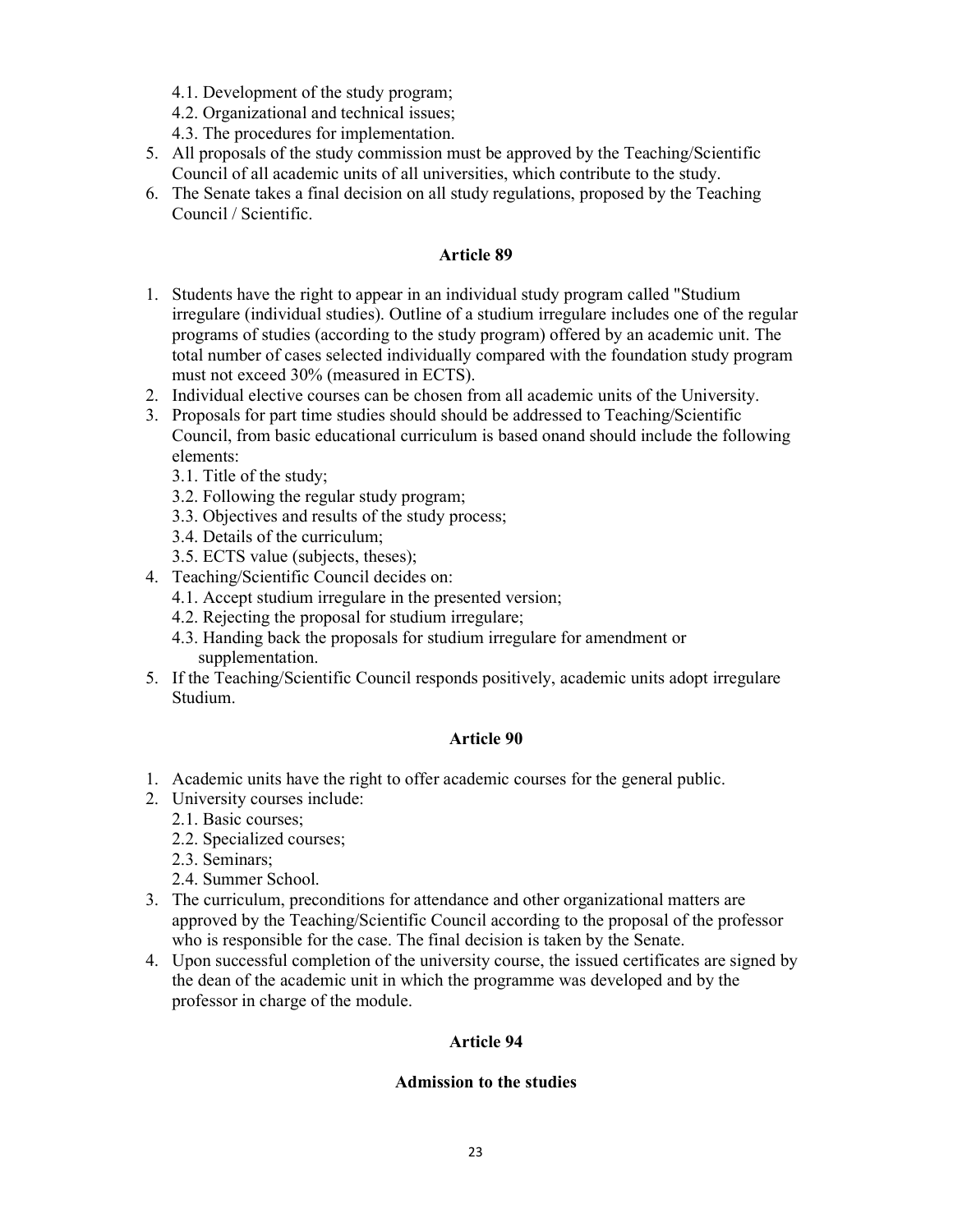- 1. Any candidate who passes the state exam has the right to compete for university studies according to the legislation.
- 2. Conditions for admission to undergraduate bachelor at the University are:
	- 2.1. The successful completion of a secondary school in Kosovo with a certified diploma;
	- 2.2. Successful completion of primary and secondary school with at least 12 years of education, certified by the relevant degree;
	- 2.3. Successful completion of primary and secondary school with at least 12 years of education, certified by the respective degree earned abroad, providing that the equivalency certificate is completed;
	- 2.4. The decision on the recognition of diplomas and equivalence are taken by the relevant ministry.
- 3. The Senate shall issue regulations, which define in detail the conditions and criteria for enrollment in undergraduate-degree.
- 4. For specific areas of study, University organizes enrollment exams or extra exams for some modules, which must be approved by the Ministry. In this case the student must successfully pass the entrance exam for enrollment in the first year of studies.

- 1. Students on undergraduate studies are accepted on the basis of competition, according to the results of preliminary studies and their equivalent as defined in the Law on Higher Education.
- 2. Special requirements for admission to the master will be appointed by the Senate in accordance with the provisions of this Statute.

## Article 98

- 1. Number of places for bachelor and master determined by the Senate for every year of the study in each academic unit. The decision is based on the total number of students which will be educated with public funds, which are provided by the Ministry.
- 2. Part-time students, bachelor and master, which are not publicly funded but have achieve excellent results in learning, can be enrolled in a full-time study, funded by public funds, from the second year of study, or the following year of study. Conditions and criteria for this award are set by the Steering Council on the proposal of the Senate.

## Article 99

Rules for announcement of the competition and the criteria for registration are issued by the Senate.

## Article 100

- 1. Applicants who are not accepted in the first year of master studies may appeal against the decision within three working days after the announcement of the results.
- 2. The final decision on the appeal is taken from 3-member committee, headed by Vice-Rector for teaching and student issues and other members appointed by the rector.

## Article 101

## Determination of academic success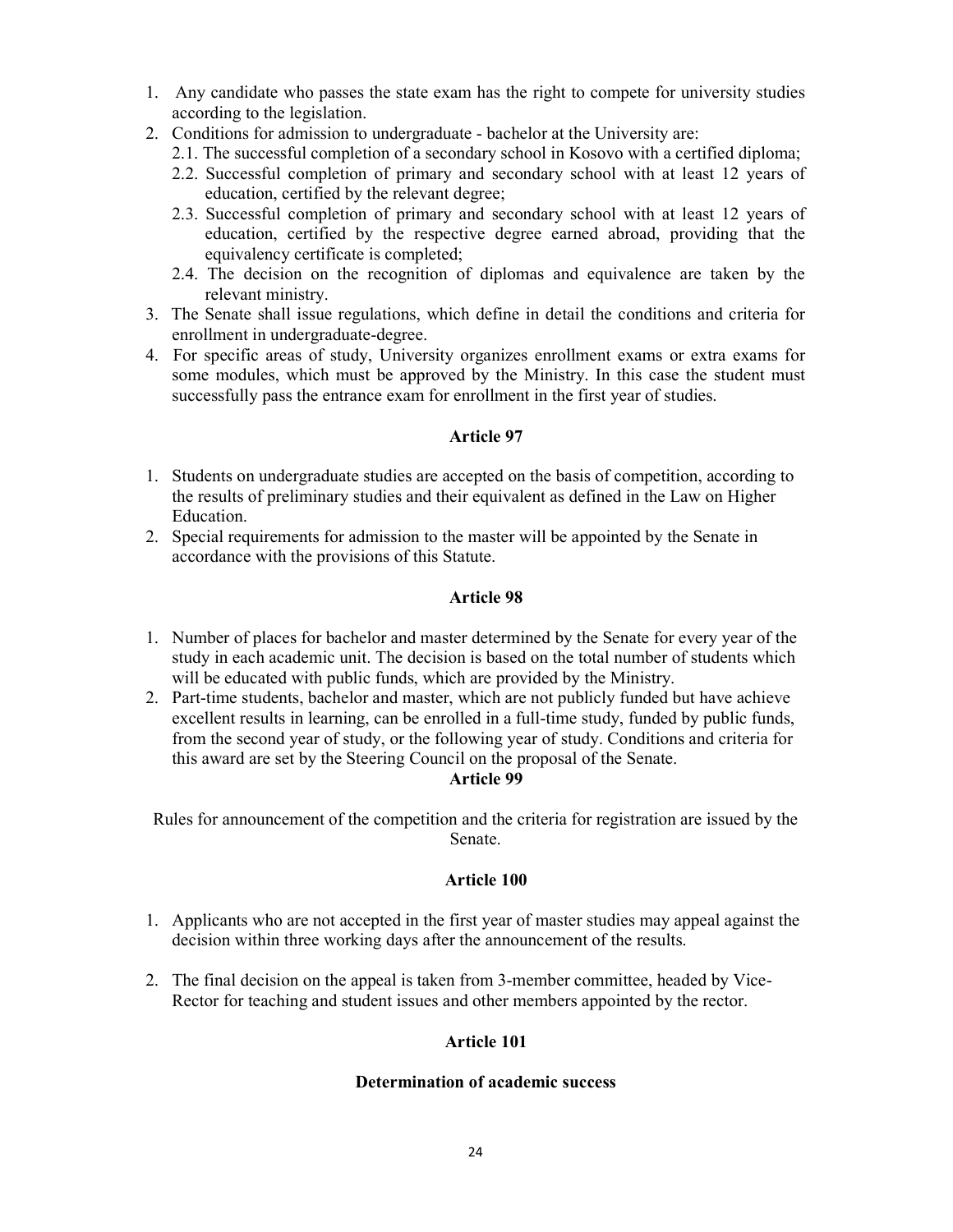- 1. In determining the academic success, these methods will be applied:
	- 1.1. Exam;
	- 1.2. Mid-term test;
	- 1.3. Seminar paper;
	- 1.4. Professional practice;
	- 1.5. The practical test during exercises;
	- 1.6. Interpretation and presentation of artistic and other works.

- 1. All academic units of the University will apply these grades to describe the level of success in exams:
	- 1.1. 10 and 9 (excellent);
	- 1.2. 8 (very good);
	- 1.3. 7 (good);
	- 1.4. 6 (adequate);
	- 1.5. 5 (unsatisfactory).

2. A candidate successfully passes the exam with grades 6-10.

3. The Senate shall issue regulations setting detailed criteria for assessment.

# Article 103

- 1. Examinations shall serve as the regular way of determining knowledge.
- 2. The exams can be organized separately for each subject or combined for more subjects in accordance with the program of study (examination committee).
- 3. Examinations are public and are held in the following ways:
	- 3.1. Writing;
	- 3.2. Oral;
	- 3.3. Written and oral;
	- 3.4. Practice.
- 4. Combined oral and writing exams have tp be organised within seven days.
- 5. Exams are evaluated by an examiner or by an examination commission.
- 6. Examinations can be held by an examination commission if:
	- 6.1. The student complained;
	- 6.2. It is assigned by the study program.
- 7. The procedure of examination is defined by the study program.
- 8. The method of determining the knowledge and passing of the exam will be determined by the curriculum of the course - syllabus.

- 1. Exams for bachelor and master are held during examination peiod.
- 2. Examination schedule include winter term (January), spring (June) and autumn (September). The exact period for each term is defined by the general calendar of studies, which is accepted by the Senate and open to the public. Details about the date of the start and end of each period are determined by the council of academic units.
- 3. Schedules of examinations, which included daily schedules, are published at the beginning of the academic year.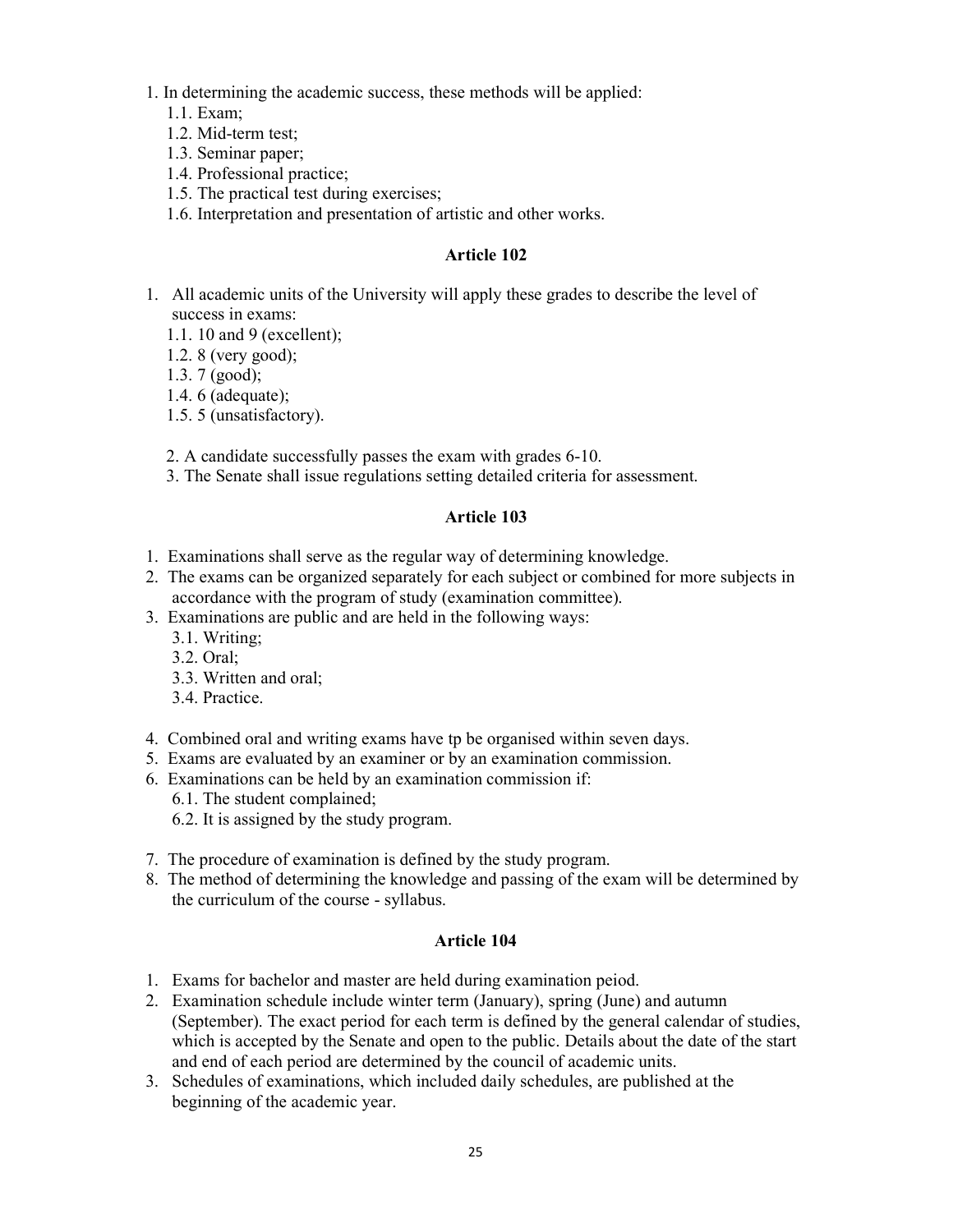- 4. The schedule of examinations will be determined so that the student does not have more than one exam per day.
- 5. The schedule of exams, after being announced, are obligatory for both: examiner and student.

- 1. Time of submission of examination shall start no earlier than 6 weeks before and end no later than 8 days before the start of the exam period.
- 2. The exam schedule must be announced no later than three days before the exam.
- 3. In all cases where a student misses or is withdrawn from the exam, the exam is considered to have failed (marked 5).
- 4. Upon request, the student may be allowed by the Dean of the academic unit to enter earlier in the exam, if they participate in an international exchange program of studies or is doing practical training abroad during the period set for examination.

## Article 107

- 1. The student has the right to file a written complaint with the dean of the academic unit against the marking. The appeal must be submitted within two working days after the results are announced.
- 2. Complaints may be made for the following reasons:
	- 2.1. For the written exam appeal against the marking for the written exam;
	- 2.2. Oral examination appeal against the marking of the oral exam;
	- 2.3. Combined examination, written and oral:
		- 2.3.1. Appeal against the marking of the written exam prior to the oral exam;
		- 2.3.2. Appeal against the marking of the oral exam, which means that the written exam is accepted as passed.
- 3. Upon receipt of the complaint in time, the Dean of the academic unit establishes the examination commission within one working day after receiving the complaint and appoints three members, but without the examiner against whose grade student complained.
- 4. If oral examination is repeated, examination by the commission has to be organinsed on the next working day after the commission is established.
- 5. In case of an appeal against the marking of a written examination, written examination will be reviewed by the committee in the next working day after the commission is established.
- 6. There may be na appeals against the commission's decision.
- 7. Tests and exam papers are stored maximum 30 days after the examination.

- 1. The student has the right to retake an examination which was not passed.
- 2. As a rule, the student has the right to enter a maximum of three times in the examination which was not passed.
- 3. Student after the appeal, with a strong justification, may be allowed by the Dean of the academic unit to take the exam for the fourth time. The exam can then be held by a commission of three members who are appointed by the dean of the academic unit.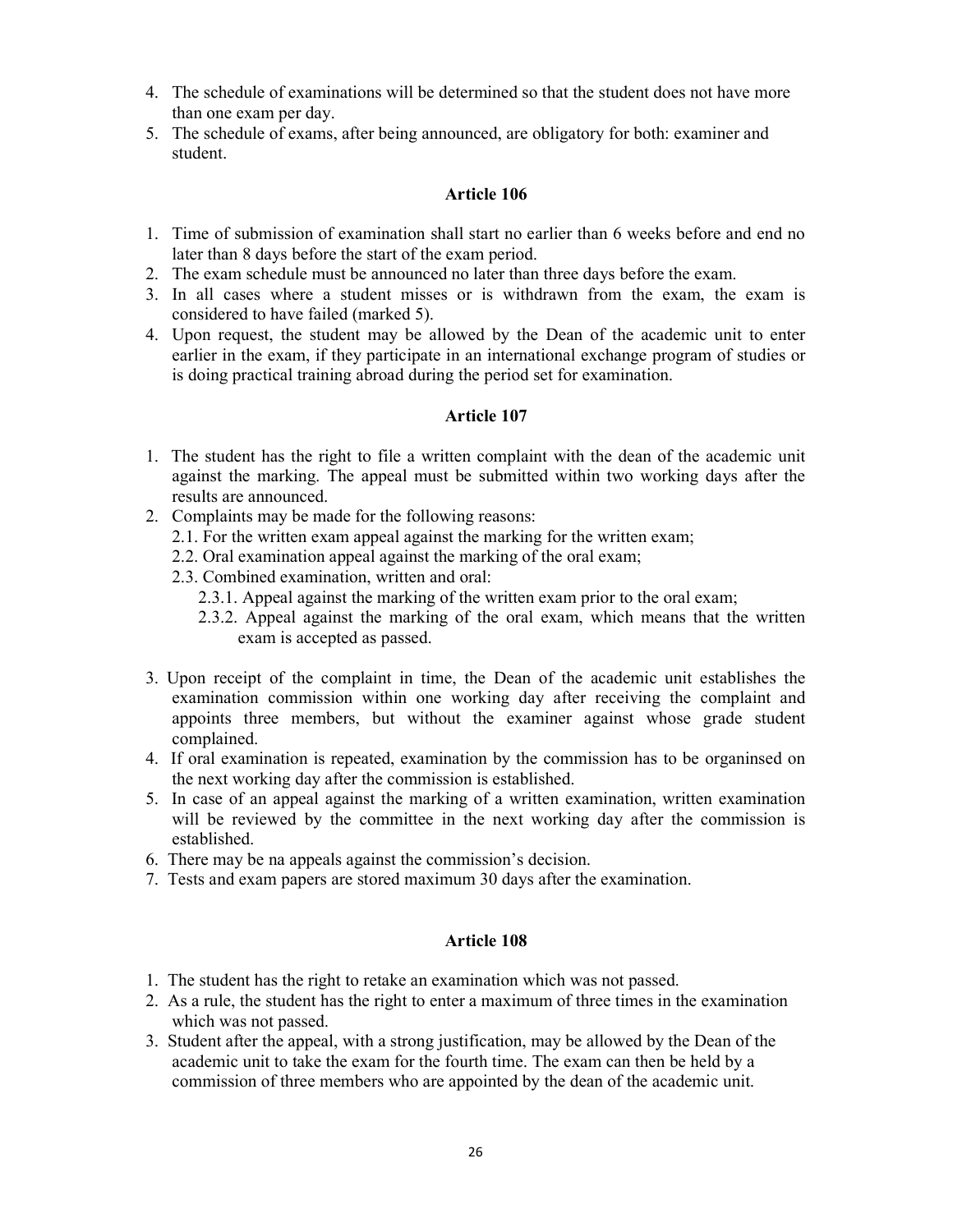- 4. In case of re-enrollmens the same year, the number of exams failed former student does not count.
- 5. If the student fails again 4 times during the repeated examination, he/she loses the status of a regular student for this type of study.
- 6. The student can regain the status of a student if he/she is enroled in a new study program.

- 1. After completion of the last regular semester of bachelor and master, the student shall be given a period of 12 months to complete exams (graduation period).
- 2. Students may apply once to the Dean of the academic unit for extension of the graduating period for another 12 months.

## Article 110

#### Bachelor and master studies

- 1. Bachelor programs can be completed with final exam, Bachelor thesis or a commission examination in accordance with their programs of study.
- 2. Bachelor thesis is an individual work by the student, proving that the theoretical skills achieved during the course of study can be used successfully for solving practical problems in specific scientific fields.
- 3. The Bachelor thesis can be jointly elaborated by two or three students (research group) and there must be clearly marked contribution of each candidate.
- 4. The request for elaboration of a Bachelor of two or three students is decided by the Education/Scientific Council.
- 5. Procedure for application, elaboration, defense and grading of a Bachelor theses is determined Education/Scientific Council.

## Article 111

- 1. Master's programs complete with master thesis in accordance with the study programs.
- 2. The Master thesis work individually by the student, proving that the theoretical skills achieved during the course of study can be applied successfully to solve complex research problem in certain areas of science.
- 3. Diploma Master elaborated by two or three students (research group), and there must be clearly marked contribution of each candidate.
- 4. An application for elaboration of master thesis by two or three students decided by the Teaching Council / Scientific.
- 5. The procedure for application, elaboration, defense and grading of the master thesis is determined by the Teaching Council / Scientific.

## Article 114

## Academic Titles

Academic awards are given in accordance with the provisions of this statute and in accordance with the Law on Higher Education.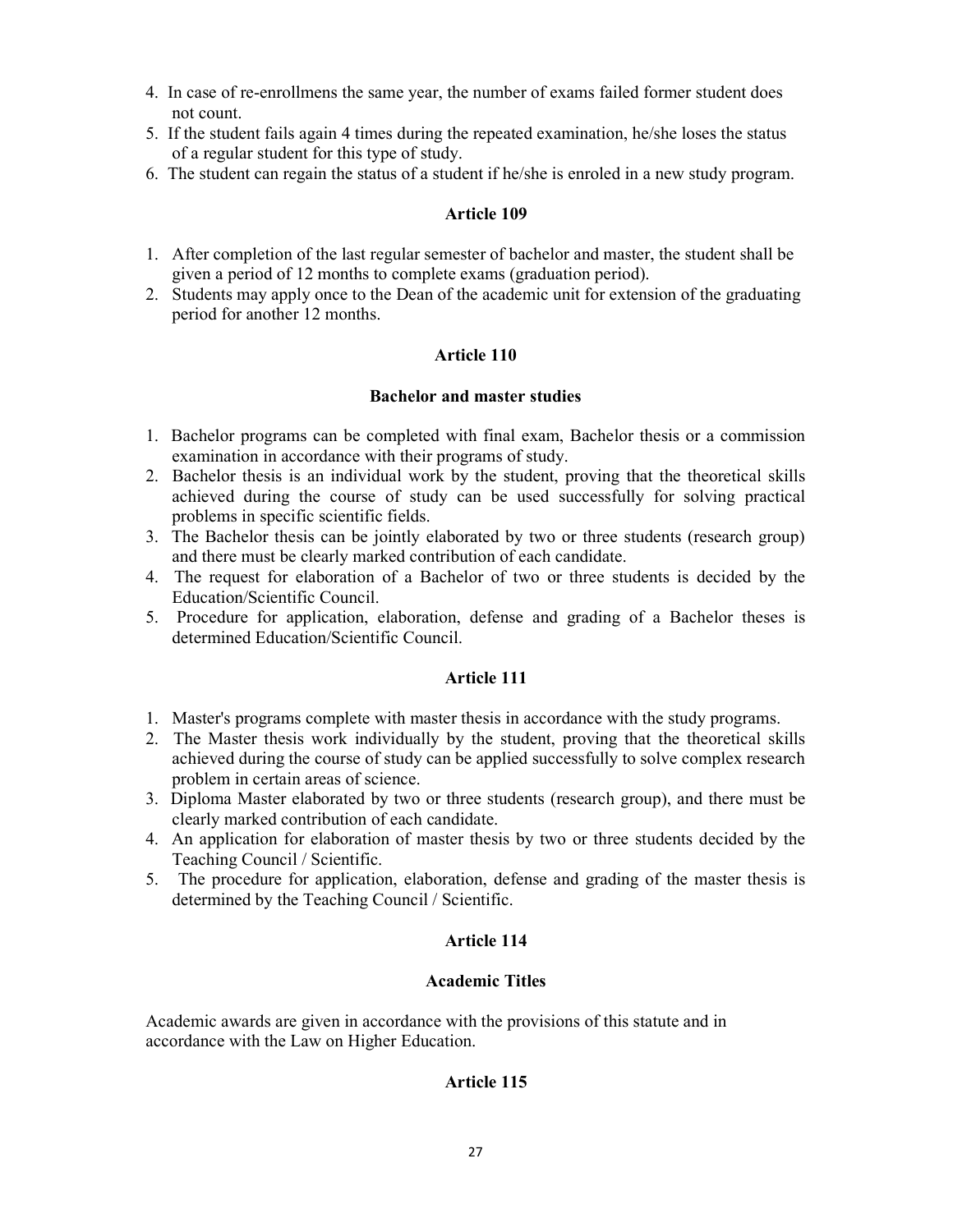- 1. Successful completion of studies in accordance with the study program certified by the University through a diploma, which is an official document.
- 2. Form and content of diploma and diploma supplement, and the procedure of issuance shall be discribed in a separate regulation of the Ministry.
- 3. The diploma is signed by the rector and the dean of the academic unit where the study was completed.

## Article 116 Recognition of the studies

- 1. In accordance with the rules of the Lisbon Recognition Convention and in accordance with specific regulations of the Ministry, the University accepts qualifications (academic degrees, diplomas, examinations) of recognized or licensed institutions, local or foreign higher education.
- 2. In accordance with the MEST's Administrative Instruction on the principles and procedures for the recognition of diplomas of higher vocational schools and university degrees earned outside of Kosovo, it is the responsibility of the University to make the recognition of diplomas of higher vocational schools and university degrees and certificates to certain periods of the study to students, in order to continue with their studies.
- 3. In case of recognition of qualifications, the student has the right to continue studies in the university.

# Article 117

- 1. The recognition procedure will be conducted by a professional officer of the Central University Administration.
- 2. The decision on the recognition of studies is based on information retrieved from the the relevant European database and coordinated by the National Council for Recognition, which is responsible for implementation of the Lisbon Recognition Convention.
- 3. Senate authorizes the Rector to make recognition of all cases that are straight forward and clear.
- 4. Notes on the acceptance of qualifications shall be kept permanently by the Central Administration of the University.

- 1. In questionable cases, when the data are not sufficient to make a decision, the relevant committee should study the application for recognition and should be given the following information:
	- 1.1. Complete file with all the data;
	- 1.2. The available data and comments on the specific case by the National Council for Recognition or equivalent.
- 2. Educational/scientific Council submits a proposal to the Senate, in a form a report, with a decision within two months when the request was submitted.
- 3. The decision of the Educational/Scientific Council can be as follows:
	- 3.1. Full recognition of diplomas from abroad;
	- 3.2. Submission of a list of additional tests required in order to receive full recognition;
	- 3.3. Refusal of the application because of major discrepancies in the study programs.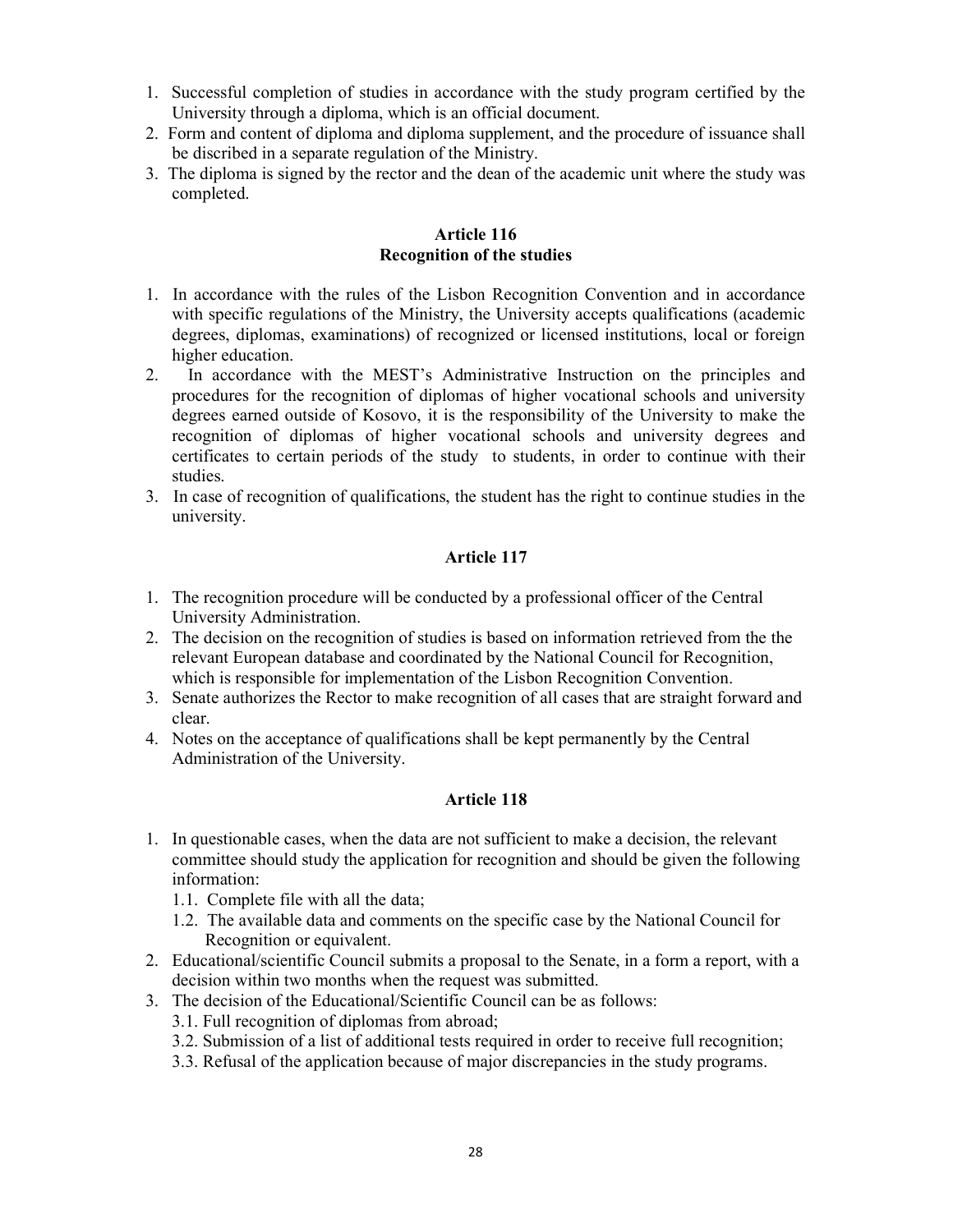#### Academic Unit

- 1. University organizes studies in accordance with the existing programs of study during the academic year, which lasts 12 months. The academic year begins on October 1 and ends on 30 September.
- 2. The active study period (lectures, exercises, seminars, colloquies) is divided into two semesters. The winter semester begins on October 1 and ends on 15 January. The summer term starts on February 16 and ends on May 31.
- 3. The course may be taught in weeks (15 weeks per term) for one or two semesters or can be held as a block lectures in a semester.
- 4. Calendar of studies is issued by the Senate not later than 31 May and a schedule of lectures (lessons, exercises, seminars, colloquies), the terms and conditions of the test.

#### Article 120

Senate shall issue regulations about the commitment and total student load.

## Article 121

## Language of the studies

- 1. University organizes studies in Albanian and in other official languages of Kosovo.
- 2. Based on the decision of the Senate, upon the proposal of the Education/Scientific Council, lectures can be organised in other languages.
- 3. With the proposal of the Education/Scientific Council Senate can decide on a study programs to be offered exclusively in a foreign language if there a clear arguments (promotion of academic exchange, the situation in the labor market, the interest of students, academic orientation teachers) that support these measures and favor the academic development of the University.

## Article 122

#### Changing the study programe

- 1. The student can change the study program by terminating education in a study program and start education in another program of study in the same or in a different academic unit of the University.
- 2. Replacement of the study program is possible between study programs in order to achieve the same level of education in accordance with the provisions of this Statute;
- 3. During the change of the study program, the student is legally allowed to start a new program of study if at least 50% of exams passed in the old study program and are accepted in the new study program.
- 4. According to paragraph 3 the student is allowed to enroll in the new program of studies: 1.1. At least in the second year of studies;
	- 1.2. The best year of studies following the old study program.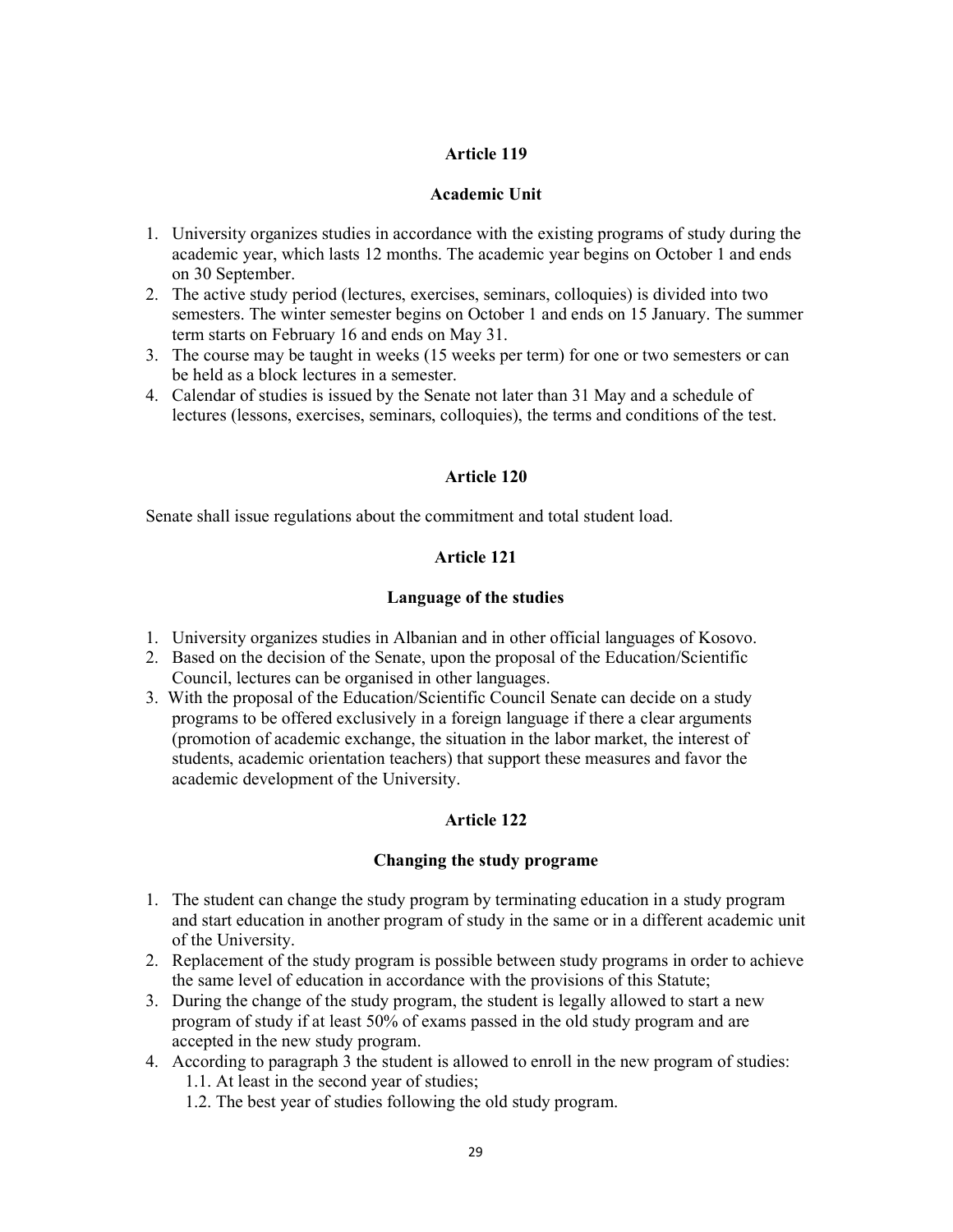2. Changing the study program can not be done if the student has to enroll again in the first year of study in the new study program in accordance with paragraph 3 and 4.

#### Article 123

- 1. The student must submit the request to change of the study program to the Education/Scientific Council. Attached to the application must be evidence of successful completion of the requirements based on the previous study program.
- 2. The Education/Scientific Council sets conditins for changing individual study program in accordance with the regulations of the study program.
- 3. The decision to change the program of study is taken by the Education/Scientific Council.
- 4. An appeal against refusal of changing the study program should be done to the Education/Scientific Council by the student, within 8 working days after the publication of the decision.

## Article 124

During the change of the study program from another university in USHAF, they will apply the same rules as the case of change of the study program within the University.

#### Article 125

#### Students – status, rights and obligations

1. A person enrolled in studies at the University has the status of a student.

2. The student status is verified by the student book (student card).

3. Content and form of student card are determined by special regulations issued by the Senate.

#### Article 126

1. The University offers two modes of study:

- 1.1. Regular student status. This means that all preconditions have been met for admission to a specific study program.
	- 1.1.1. Full-time Student;
	- 1.1.2. Part-time Student;
- 1.2. Visiting student status.

- 1. Students who are admitted to the University have the right to:
	- 1.1. Attend all lectures, seminars and other teaching organized in subjects chosen in the study program;
	- 1.2. The use of university libraries and other services for students;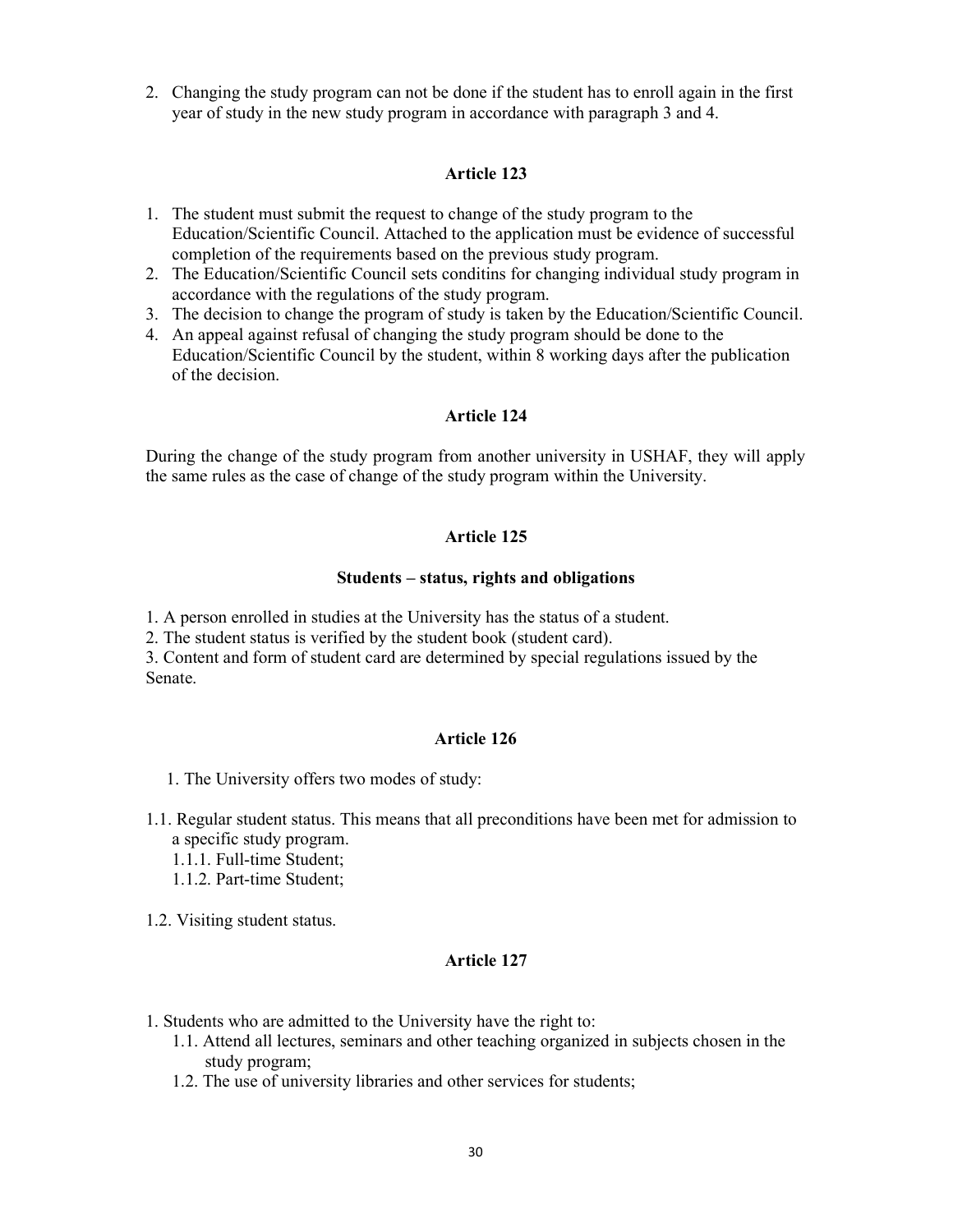- 1.3. Participate in elections for student representatives to university bodies, participate regularly in the meetings of bodies and commissions that are appointed as members and perform such duties in a committed and sincere way. In case of conflict of interest relating to the content delegate of students do not participate in meetings of governing bodies of the University;
- 1.4. Students have the right to put forward new ideas and opinions without the ris of losing their studentship or privileges they can receive from the university;
- 1.5. Students have the right to complain about the quality of the teaching or university infrastructure;
- 1.6. Students have the right to challenge any decision or action against University to Ministry and the competent court.

- 1. Students who are admitted to the University have an obligation:
	- 1.1. To respect the regulations issued by the University;
	- 1.2. To respect the rights of staff and other students;
	- 1.3. To pay proper attention to their studies and participate in academic activities;
	- 1.4. To follow lectures in accordance with the rules of the specific study program;
	- 1.5. To behave on the premises of the University, as well as outside them not to discredit the University;
	- 1.6. To respect the rules of the Code of Conduct;
	- 1.7. Pay fees and charges that are certain.

## Article 129

- 1. Successful completion of the academic year in accordance with the program of study is the precondition for a student to enroll into the next year.
- 2. Exceptionally, the requirement for registration of another academic year can be achieved even with minus 2 unpassed exams from the previous year.
- 3. A student who has failed to successfully complete a year has to enroll again in the same leve of the study.
- 4. The maximum number of registered academic year is equal to the number of years of regular relevant study. The is only one re-registration of a year and there can not be a re/registration twice for one academic year in a row.

- 1. A regular student loses its status for the following reasons:
	- 1.1. When he decides to leave his/her studies;
	- 1.2. When graduates;
	- 1.3. When it fails to enroll in the academic year;
	- 1.4. When he/she not graduated in the double duration of study;
	- 1.5. When it reaches the maximum number of re-enrollments without successfully completing their studies;
	- 1.6. In the case of exclusion, according to the decision issued after disciplinary proceedings.
- 2. A student can apply once for an extended duration of study for one or two years. The Education/Scientific Council will decide on this. In case of a positive decision, the student is still a regular student.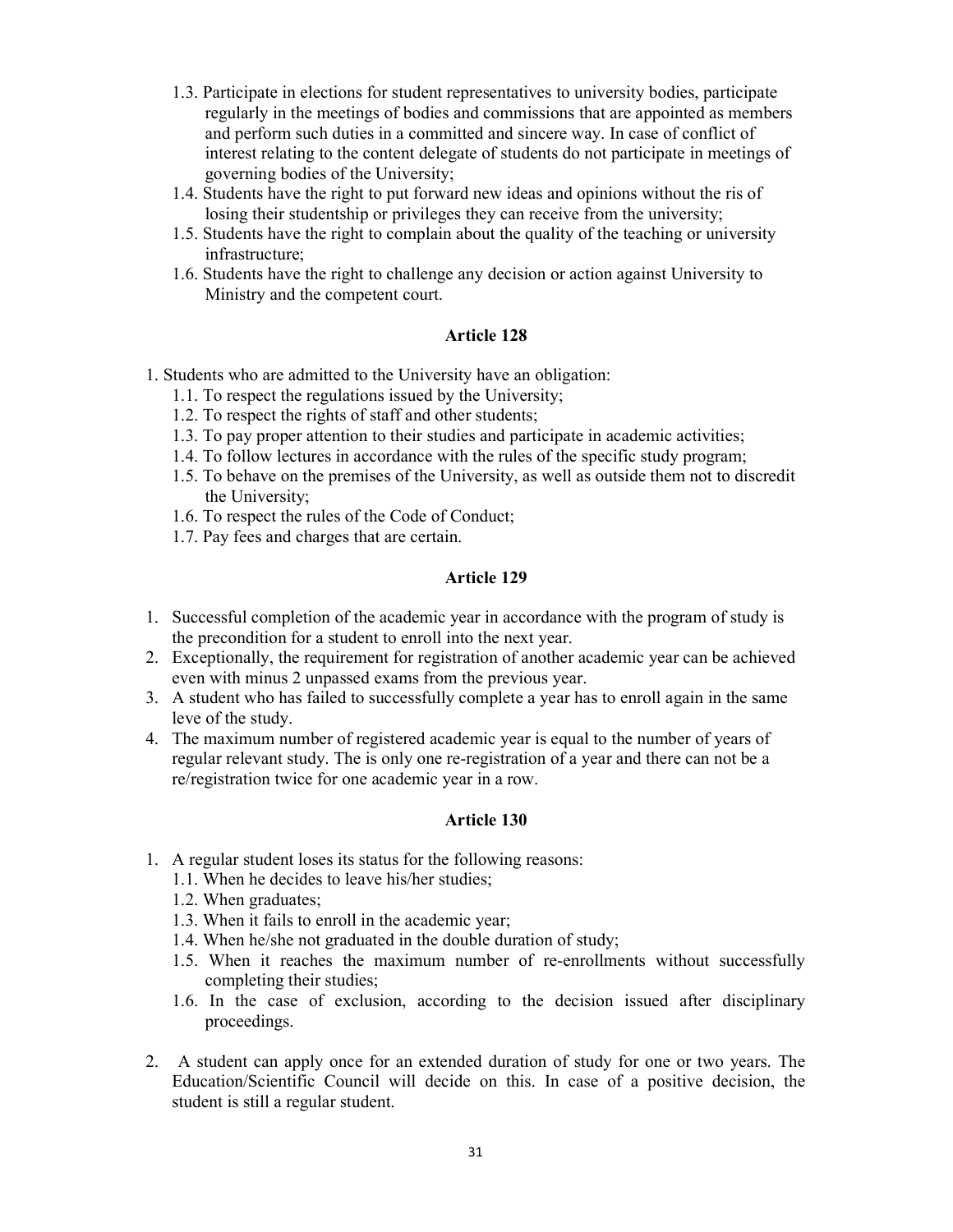- 3. The Education/Scientific Council can apply special regulations for maintaining the status of a regular student in the following cases:
	- 3.1. For special achievements in the field of sports, certified with amateur or professional status at regional level or above;
	- 3.2. For special achievements as a recognized artist, certified by relevant media response and confirmed by the Education/Scientific Council;
	- 3.3. For individuals with physical disabilities, including disability, sight and hearing, or mental, certified by a doctor certificate. The decision on enrollment for each year is made by the Education/Scientific Council. These students must be equipped with special devices that respond to their needs and enable the pursuit of studies and consider the specific form of the exam.
- 4. A student may request temporary suspension of the status of a regular student in proven cases as:
	- 4.1. Serious illness;
	- 4.2. Care for children under three years old;
	- 4.3. Pregnancy and maternity;
	- 4.4. Other justified. The final decision is with the dean of the academic unit.

- 1. The status of a regular student is held within two years after they have completed all the exams. During this time the student must finish the diploma exam to successfully complete the study.
- 2. A student who has exceeded the prescribed time to successfully complete the degree may apply to the Dean of the academic unit for extension of the period for one year only.

## Article 132

- 1. The student can enroll again as a regular student without any restriction regarding the period of temporary suspension of regular student status under this Statute. The period of temporary suspension of regular student status under this Statute does not count in the duration of studies.
- 2. If the curriculum at the time of first registration is not deivered in the comming year after the temporary suspension of a regular student status under this Statute, the Education/Scientific Council decides for differential exams or additional obligations as a condition for the continuation of studies.

## Article 133

- 1. The Education/Scientific Council exempt permanently or temporarily University students who violate the rules. Students accused of misconduct have the right to be heard by the disciplinary commission, which advises the Education/Scientific Council. Students excluded have the right to complain to the complaints committee level as the second level.
- 2. Regulations elaborating these procedures shall be approved by the Steering Council after consulting with the student parliament.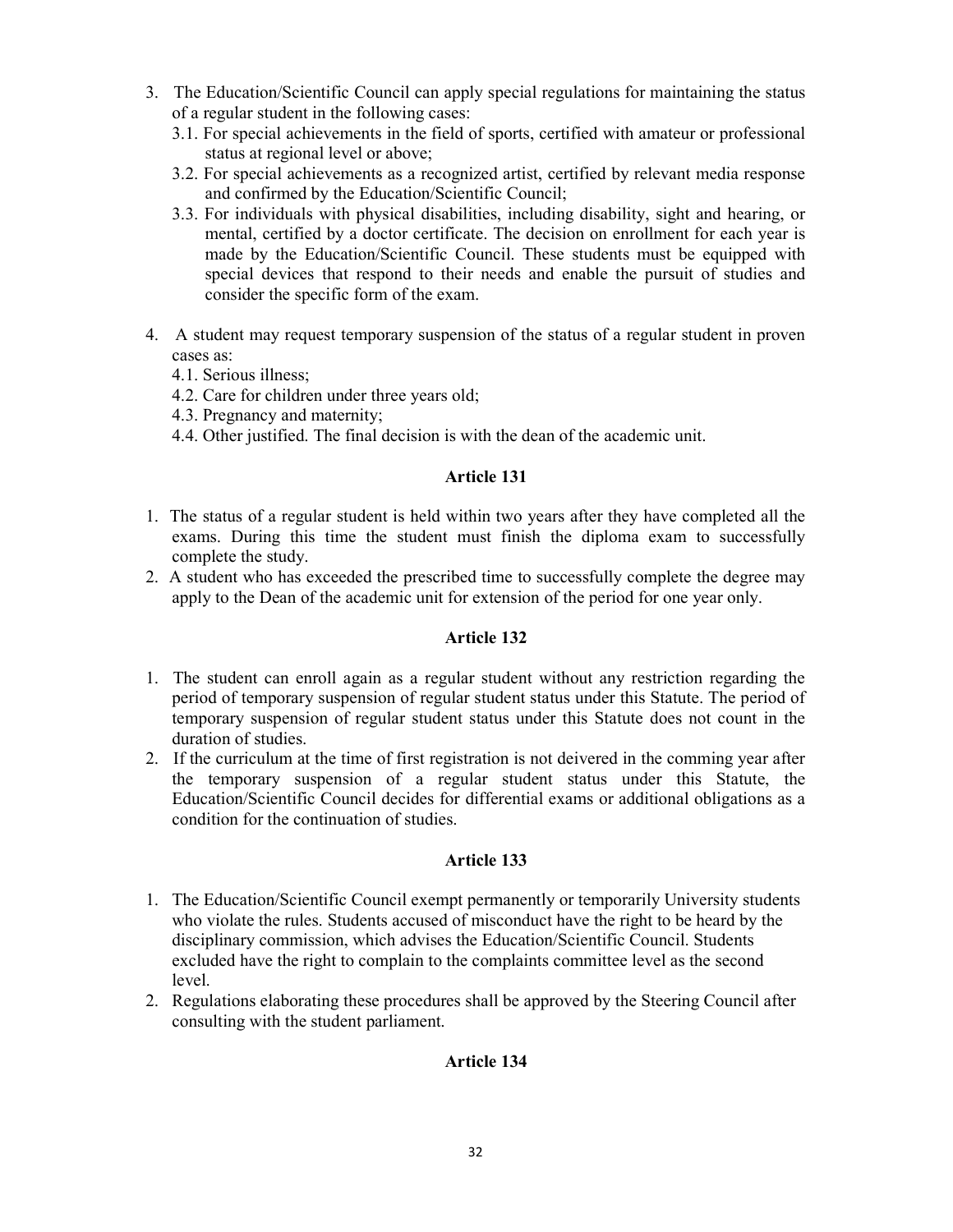- 1. Students have the right to appeal against the decision taken by the university authorities, academic units and organizational units dealing with rights and obligations.
- 2. Such complaints should be submitted Education / Scientific Council within 15 days after the decision is announced.
- 3. Education / Scientific Council is obliged to submit a report on the decision taken 30 working days after receiving the complaint.
- 4. Complaints about the decision in the second instance determined by the Commission established by the Senate.
- 5. Students have the right to challenge the decision of the Senate to the competent court.

#### Students Mobility

- 1. In accordance with the program of studies, students can choose and register certain subjects in other academic units of the university if selected content is not held in the faculty where the student is enrolled.
- 2. Registration of the subject can be done with the permission of the academic unit where the student is registered and with the consent of the student's academic unit where the modulet is delivered.
- 3. When a student is given permission to allow the registration of the certificate on the particular module, the value of ECTS credits can be earned upon completion of the course. ECTS credits earned will count in the student's program of study.
- 4. In the official document of student, following data recorded of te module are registered, the performance of students and the success of the show. For ECTS credits earned for student, proof of academic unit where the student has acquired them is issued.
- 5. The international mobility of students and between universities in Kosovo is regulated by a special act of the University. With this act, and by agreement with the University of origin student visitor will also regulate the rights and obligations of guest students, tuition and other issues related to student visitor.

#### Article 136 **Organisation of the students**

- 1. Students have the right to establish student organizations which may belong to all students.
- 2. Each student organization that has its statute approved by its members in accordance with the general regulations issued by the Steering Council. The Statute shall embody principles of equal opportunity and non-discrimination.

## Article 137

1. Interest of students will be represented within the University with the following bodies: 1.1. Parliament of students at the university level;

## Article 138

1. Members of Parliament of the students will be selected in accordance with the procedures of parliamentary elections student.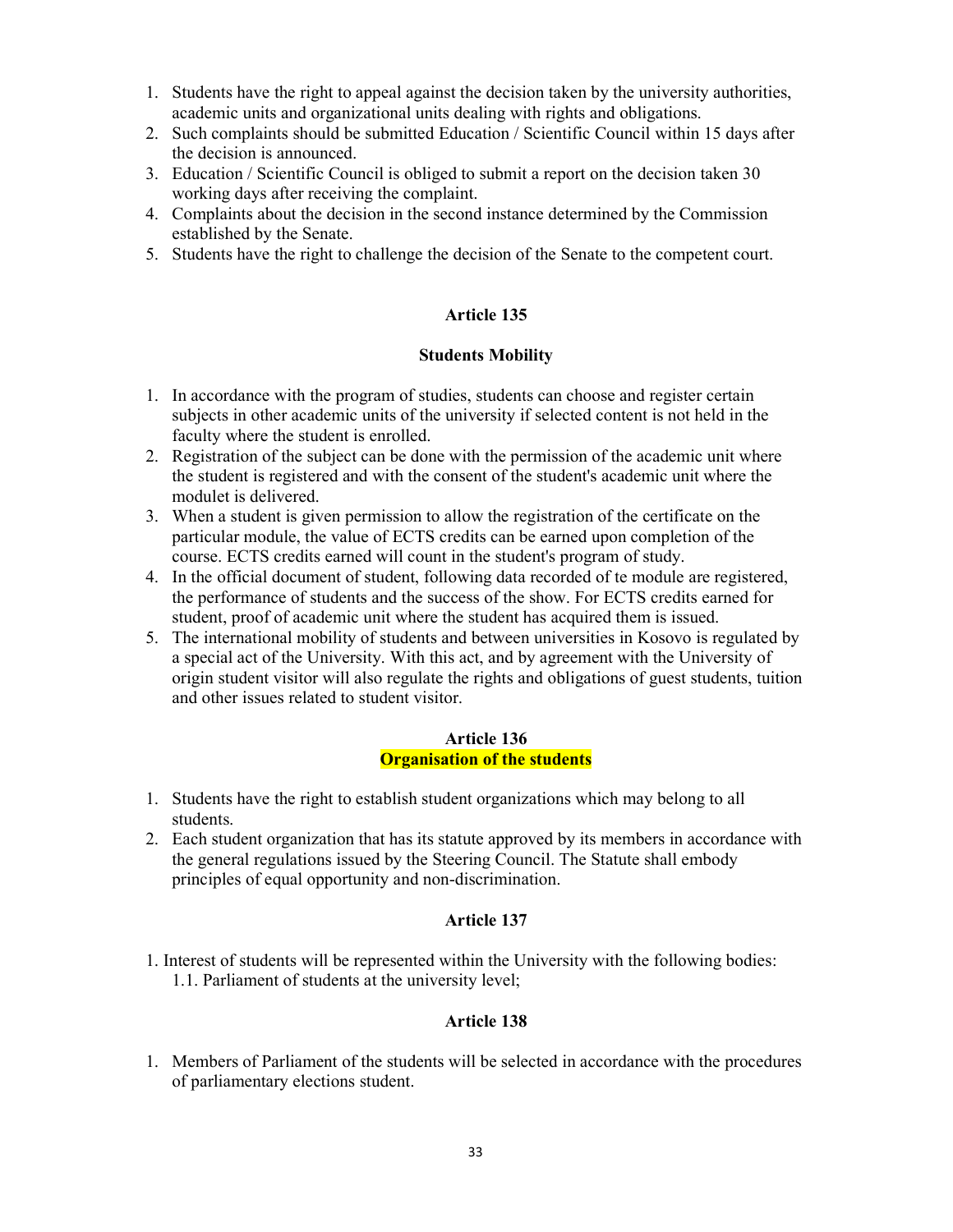- 2. Details of the election procedure shall be determined by special regulations issued by the Steering Council in consultation with the student parliament.
- 3. Student Parliament conducts its business on the principle of majority voting.

- 1. Student Parliament is the supreme body of student representation.
- 2. The total number of members of the student parliament 9 members elected by the students, who must have a GPA during the bachelor and master of not less than 8:00 in each of these studies.
- 3. The members shall be nominated by the student organizations based on the total number of votes achieved during the student elections and according to prioritized lists of candidates, published by each student organization at the beginning of the election campaign.
- 4. Members of the student parliament shall elect the chairman and deputy chairman. The elected members (incl president and vice-president) of the students must have a GPA during the bachelor and master of not less than 8:00 in each of these studies.
- 5. Steering Council issued regulations for the student parliament.
- 6. Student Parliament elects the members of the Senate and the Education/Scientific Council from a list of nominees prepared by the student parliament. Members elected by the students must have a GPA during the bachelor and master of not less than 8:00 in each of these studies.

## Article 141

Steering Council allocates an annual budget appropriate for the activity of the student parliament.

## Article 142

Students have the right to peaceful assembly.

## Article 143

Students have the right to form professional associations or societies for any purpose permitted by the Law on Higher Education in Kosovo.

## Article 144

## Scientific research and knowledge

- 1. The University does scientific research and artistic work with the purpose of:
	- 1.1. Development of the educational process;
	- 1.2. Recognition of student scientific research and artistic work;
	- 1.3. Continuing development of scientific professional and artistic youth;
	- 1.4. Establish international network of researchers and artists;
	- 1.5. Preparation and presentation of artistic projects and interdisciplinary studies competitive.
- 2. Research in done by the University's academic units in two ways:
	- 2.1. Basic research without immediate practical use;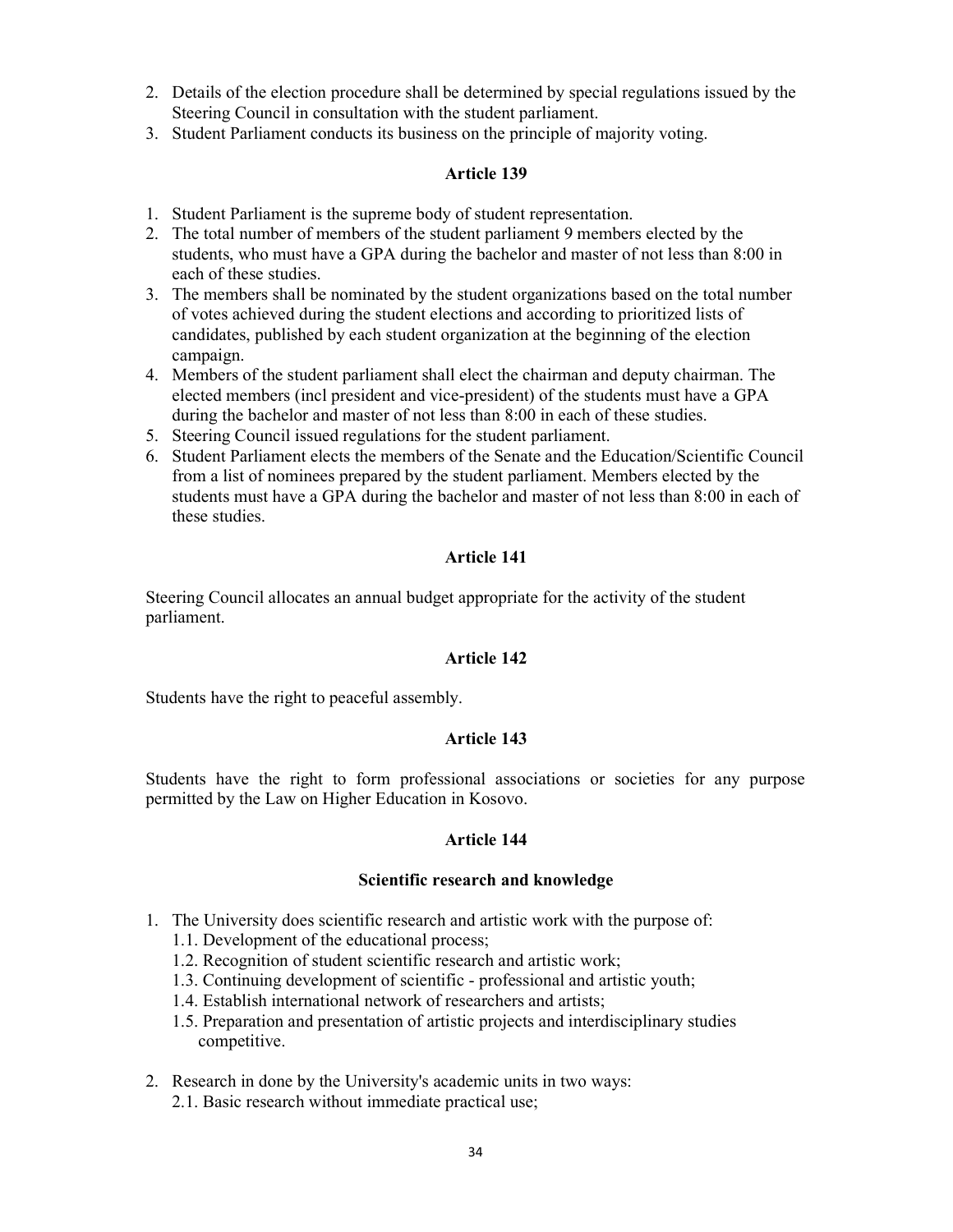2.2. Applied research that are closely related to the public interest and needs.

- 3. Research and artistic work is done by these basic conditions:
	- 3.1. Through public funds provided by the university;
	- 3.2. Through private funds from individual contracts with third parties.

# Article 145

- 1. The University is obliged to provide appropriate conditions for research and artistic creation and to allow academic staff to achieve competitive results at the international level.
- 2. The academic staff of the University are obliged to do scientific research and creative work in accordance with their professional skills and obligations arising from the strategic guidelines of the Senate and of the Education/Scientific Council of University.
- 3. Individual assessment of scientific research and artistic work will be taken into account in assessing the professional and career development.

# Article 146

- 1. Scientific research and artistic work shall be within the premises of the University.
- 2. based on the proposal of the Education/scientific council, the Rector may give permission to academic staff to perform research and creative work in certain locations outside the University and participate in joint projects with other institutions.

# Article 147

- 1. The scope and results of research scientific and artistic work, will be reported individually for each academic year by an employee before Education/Scientific Council.
- 2. Each academic unit must submit each year research profile and artistic work to the Rector and the Senate.
- 3. All data regarding scientific research and artistic work, as specified in this Statute, should be collected as standardized statistical data and should be stored in a central data base, powered by Rector.

- 1. University professors have the right to ask the Senate to allow a free year of research focused (sabbatical) in a foreign university.
- 2. A positive decision focused for a year (sabbatical) requires:
	- 2.1. Introduction to the research project;
	- 2.2. At least 5 years of full engagement in teaching and research;
	- 2.3. Proven scientific competence and recognition within the international scientific community;
	- 2.4. Call for scientific research from a foreign university or institute.
- 3. During the fiscal year the employee will receive full pay.
- 4. After the research focus of the employee is entitled to return to work the same position with the same conditions as before.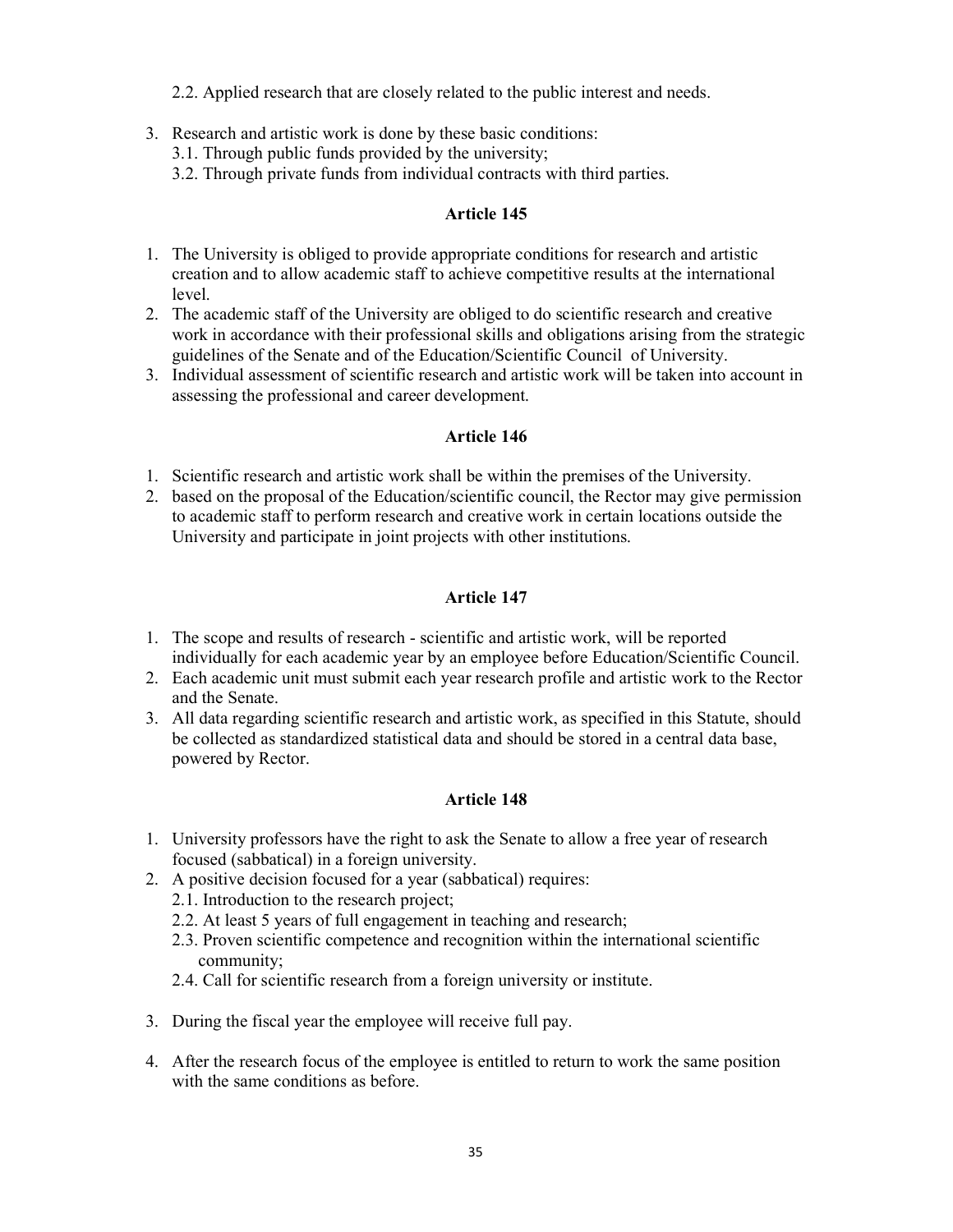## University Staff Academic and non-academic staff

- 1. All jobs will be based on full time contracts (100%), contracts with half rate (50%) and a quarter of the rate contracts (25%).
- 2. The Steering Council shall issue special regulations for collective contracts for academic and non-academic staff in accordance with the laws in force.
- 3. All new possitions for academic staff should be made in cooperation with the MEST.

#### Article 150

Full time personnel engaged at university when they are offered a full time job, the university will offer no more than half the rate  $(50%)$  to him / her. He / she is obliged to notify the university for his/her engageent to the institution outside the university. When he/she ends the work outside the university, then the university is obliged to offer the position back on a fulltime basis (100%).

Personnel employed fulltime (100%) at the university, may ask the Rector to reduce te engagement at the university to a half-time  $(50\%)$  or a quarter of the rate  $(25\%)$  for a certain period of time. Salaries shall conform to his/her commitment, and that of 100%, 50% or 25%. Full-time staff, in special cases, can be requested a leave without pay for a period of time. It is the Rector's decision to approve or reject the resuest. The member of staff whose leave without pay is approved will have their job frozen for the period in question. If the staff who's unpaid leave is approved does not respect the agreement with the rector then hi/she loses his/her job.

- 1. The academic staff of the University shall be persons engaged in:
	- 1.1. Academic education;
	- 1.2. Scientific research;
	- 1.3. Artistic creation.
- 2. The academic staff consists of:
	- 1.1. Regular professors;
	- 1.2. Associate professors;
	- 1.3. Assistant professors;
	- 1.4. Lecturer;
	- 1.5. University assistant;
	- 1.6. Lector.
- 3. Official abbreviations for academic staff are:
	- 1.1. Full Professor Prof. Dr .;
	- 1.2. Associate Professor Prof. Asoc. Dr .;
	- 1.3. Assistant Professor Prof. As. Dr .;
	- 1.4. Lecturer Ligj;
	- 1.5. Assistant University As.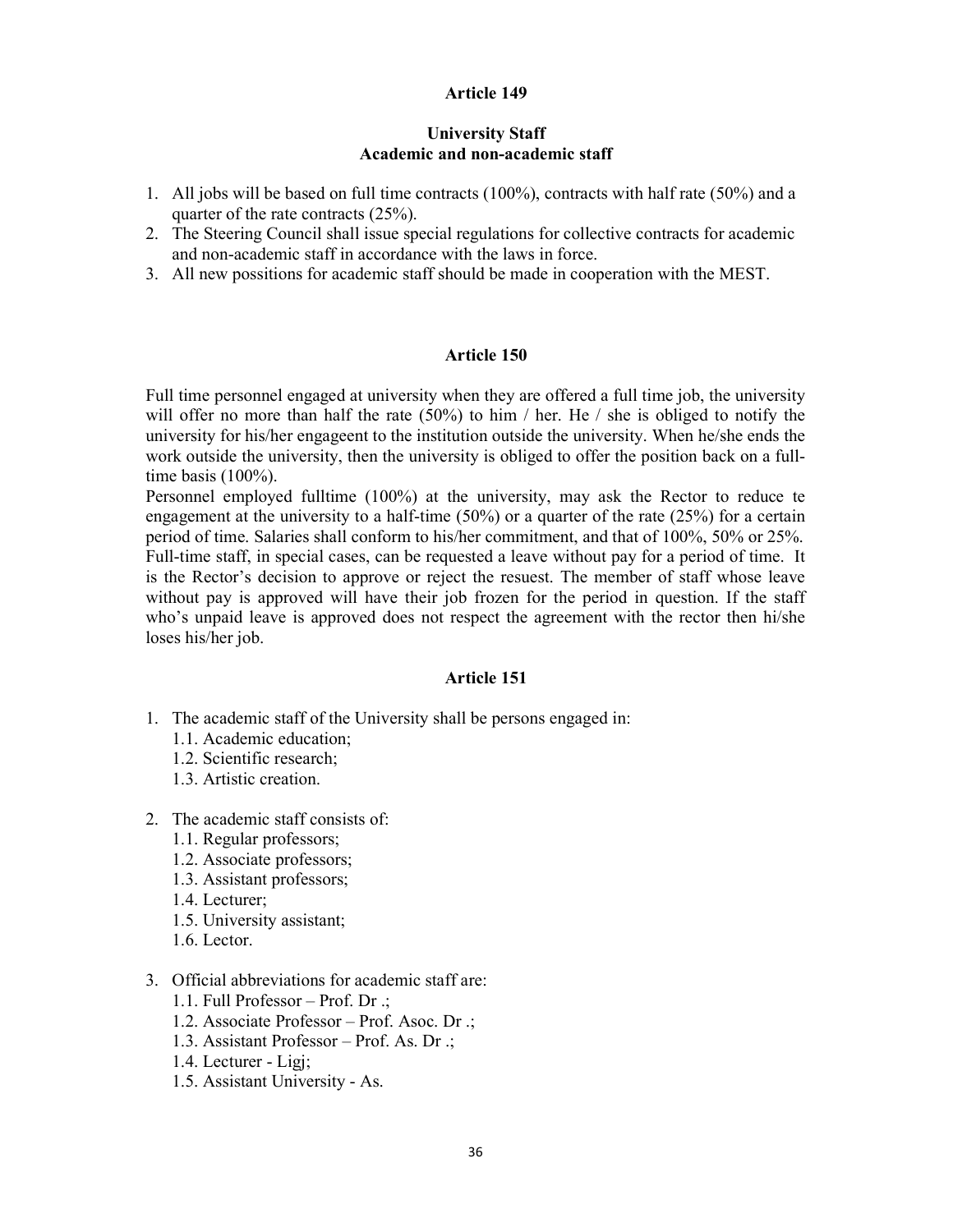- 1. Non-academic staff of the University shall be persons engaged in:
	- 1.1. Professional and management tasks;
	- 1.2. Administration;
	- 1.3. Technical work.
- 2. The responsibilities and specific qualifications for each position will be determined by the Rules of systematization of jobs in accordance with the legislation in force.

## Article 153

- 1. All academic staff during the interim period will be appointed by the Rector and Steering Councill in accordance with the decision ofvthe Senate based on the proposal of the Education/Scientific Council.
- 2. If the proposal is rejected, it is returned to teaching Education/Scientific Council for a review.
- 3. If the Education/Scientific Council review brings the same conclussion, in cooperation with the Rector Senate takes a final decision.
- 4. Procedures for appointment will be made in a transparent manner with public advertisement for the post.
- 5. All appointments shall be made after review the documentation of applicants by the evaluation committee formed by the Education/Scientific Council. The evaluation committee evaluates the candidates whose qualifications meet the requirements for the position.
- 6. The evaluation committee prepares a written report in the shortest possible time and informs the body that has formed.
- 7. No one may be a member of the evaluation committee if he/she is a spouse, partner or close family member of the candidate to be appointed.
- 8. Further details of the assessment procedures are defined in regulations issued by the Senate in accordance with this Statute.

# Article 154

Conditions for appointment and promotion to any academic grade are appropriate qualifications and experience relevant to the workplace.

- 1. Full Professor of an academic unit, the candidate must have the following qualifications: 1.1. Hold a Doctorate;
	- 1.2. Demonstrate a high level of academic competence and scientific experience in the subject, proven by:
		- 1.2.1. A significant number of monographs, textbooks, publications in international scientific or artistic journals with at least 5 key publications published in international scientific or artistic journals;
		- 1.2.2. Active participation in national and international conferences;
		- 1.2.3. Long experience in projects and applied research;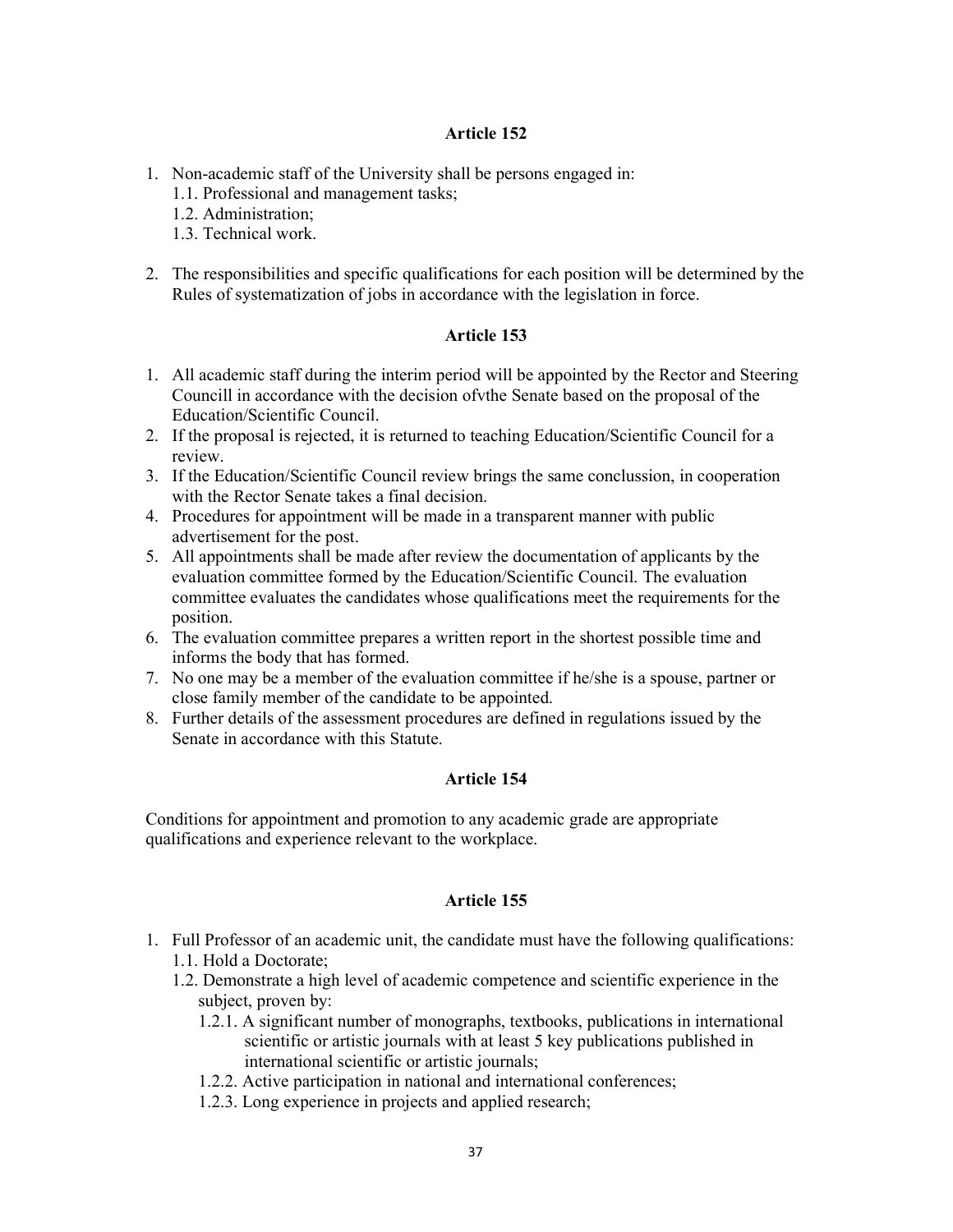- 1.3. High skills and pedagogical education through reasonable practice;
- 1.4. Academic leadership skills;
- 1.5. Mentorship of master and doctoral thesses.
- 2. The awarded title and the duration of employment are for an indefinite period.

- 1. For the title of associate professor, the candidate must fulfill the following conditions:
	- 1.1. We have call Doctorate (equivalent to the Faculty of Arts);
	- 1.2. Have a select number of monographs, publications in international scientific or artistic, with at least three key publications published in international journals;
	- 1.3. Experience in teaching;
	- 1.4. Demonstrate knowledge and skill in the aras of expertiese
- 2. The awarded title and the duration of employment are for a 4 years.

## Article 157

- 1. For the title of assistant professor, the candidate must fulfill the following conditions:
	- 1.1. We have call Doctorate (equivalent to the Faculty of Arts);
	- 1.2. Have a select number of monographs, publications in international scientific or artistic, with at least one key publications published in international journals;
	- 1.3. Experience in teaching;
	- 1.4. At least three years expertiese in university teaching.
- 2. The awarded title and the duration of employment are for a 4 years.

# Article 158

- 1. For the title of lecturer, the candidate must fulfill the following conditions:
	- 1.1. Has completed the second level studies (MA, MSc or Masters) or equivalent in the appropriate field;
	- 1.2. Is enrolled in doctoral studies at the University when it is re-elected;
	- 1.3. Experience in teaching.
	- 1.4. Have a GPA in bachelor and master of not less than 8.
- 2. The assessment of student will be under the supervision of a professor of the respective course at least with Ph.D. and the minimum title Prof. As. Dr ..
- 3. The awarded title and the duration of employment are for a 3 years.

- 1. For the title of Assistant the applicant must fulfill the following conditions:
	- 1.1. Have successfully completed a Master in the corresponding direction;
	- 1.2. Be no older than 32 years when appointed for the first time;
	- 1.3. He is enrolled in doctoral studies at the University of reelection;
- 2. Have a minimum GPA in bachelor and master no less than 8 for the first appointment.
- 3. Duration of all appointments and employments is 3 years.
- 4. The assistants is responsible for exercises in bachelor and master.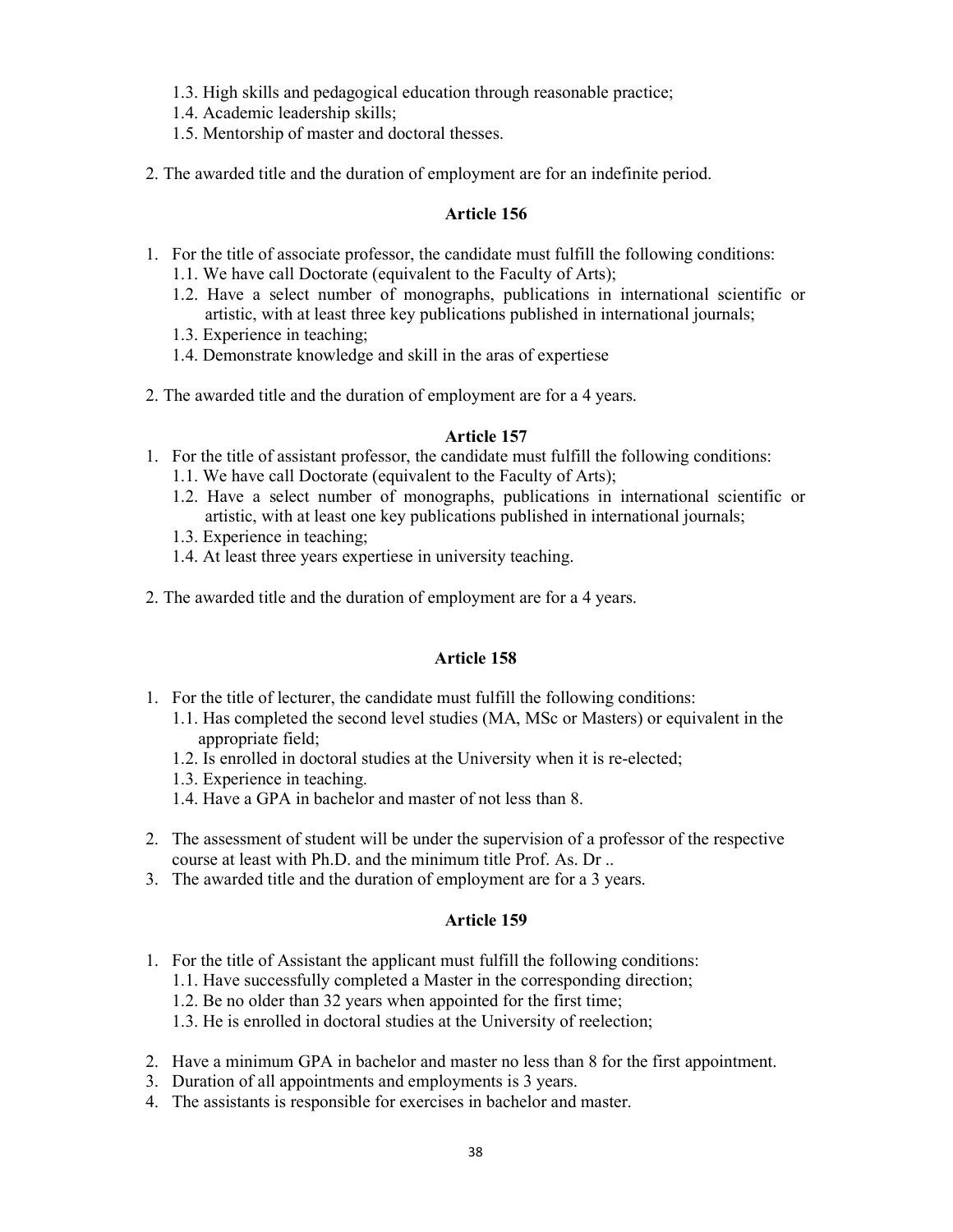5. In the absence of the professor for the course, the assistant may be authorized to hold lectures limited in bachelor studies with the approval of the Education/Sscientific Council and under the supervision of a teacher from the program of study.

## Article 160

- 1. The title of lecturer of foreign languages, the candidate must fulfill the following conditions:
	- 1.1. Have successfully completed a master in the selected language;
	- 1.2. Have excellent preferred language skills;
	- 1.3. He is enrolled in doctoral studies at the University during the reelection;
	- 1.4. Experience in teaching.
- 2. The awarded title and the duration of employment are for a 3 years.

## Article 161

1. Additional regulations about special qualifications of the faculty academic staff shall be issued by the Senate on the proposal of the Education /Scientific Council and in accordance with the provisions of this Statute.

## Article 162

1. Retired Professor of an academic unit can be engaged the most up to the age of seventy (70) years, if there is no other professor of certain modules and there is a need of such engagement. Retired Professors may not be members with the voting rights in the bodies of the university and academic units. Exceptionally, they may be members of professional evaluation committee if such a committee can not be formed with the Professor of the relevant field. Retired teachers can not lead doctoral candidates.

## Article 163

Steering Council with the proposal of the Senate shall issue regulations and code of ethics of the employees of the University.

## Article 164

- 1. The disciplinary responsibility of employees of the University and the measures to be taken are determined by regulations issued by the Steering Council.
- 2. The procedures and conditions for the revocation of securities, suspension or termination of staf contracts are determined by special regulations issued by the Steering Council after having consulted with the Senate.

## Article 165

## The rights and responsibilities of staf

1. The academic staff have freedom of speech. They have the freedom to question and test learning and to express new ideas and controversial thughts or unpopular opinions,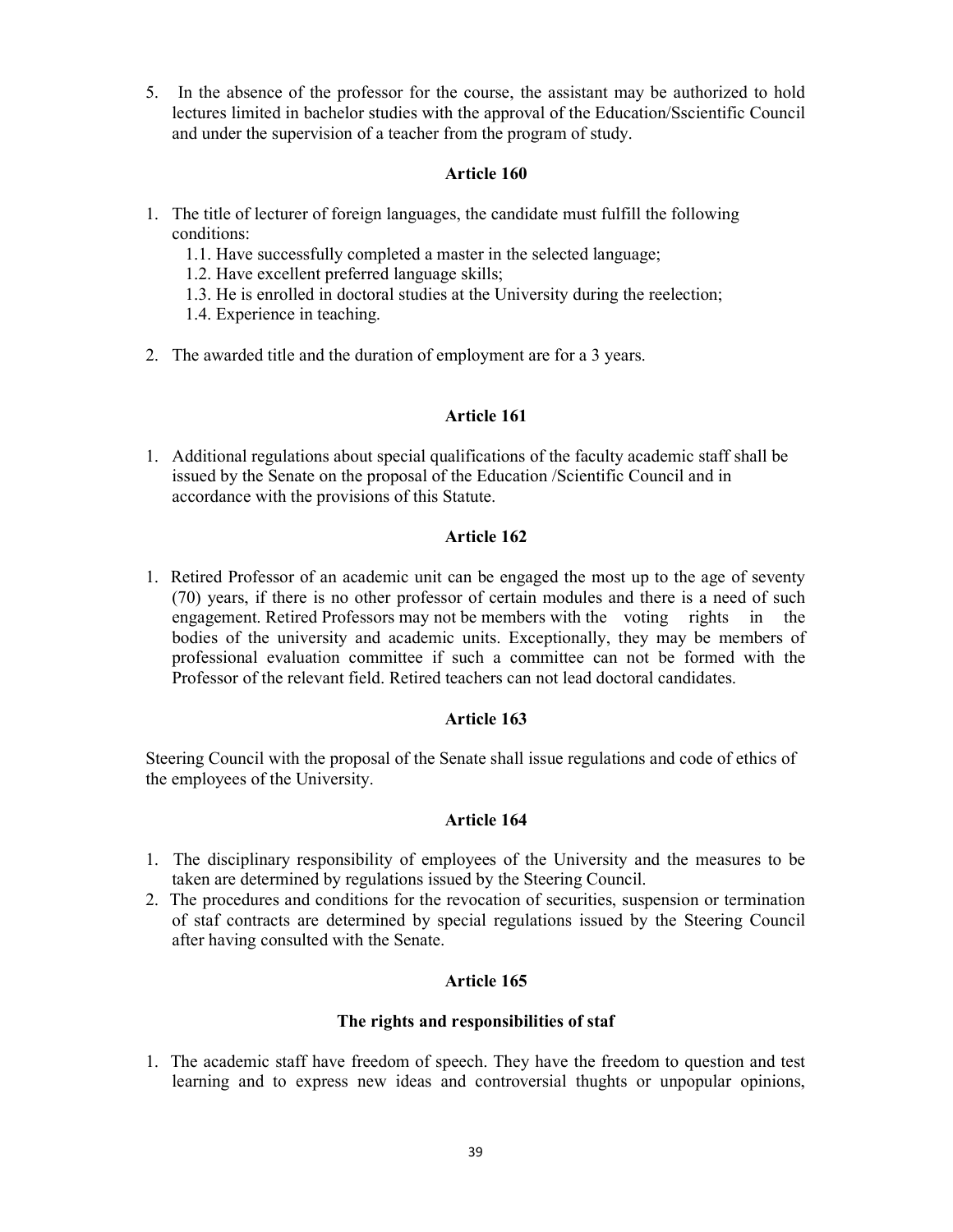without placing themselves in jeopardy of losing their job or any privileges they may have with the University.

2. The academic staff has the freedom to publish the results of their work and creative research, subject to the rules of this Statute which relates to the use of intellectual property rights for the benefit of the university.

## Article 166

- 1. The academic staff of the University is obliged to observe:
	- 1.1. Spirit of humanism;
	- 1.2. University's autonomy;
	- 1.3. Freedom of scientific and artistic creativity;
	- 1.4. University acts and decisions based on them;
	- 1.5. Principles of scientific and professional integrity;
	- 1.6. Code of ethics;
	- 1.7. The reputation of the university and to improve it.

#### Article 167

- 1. The academic staff of the University in the educational process is obliged to fulfill the following tasks:
	- 1.1. Prepare and lessons, seminars, exercises and other forms of lecturing;
	- 1.2. Prepare textbooks and appropriate literature for the modules within the study structure;
	- 1.3. Supervise Bachelor and Master theses and other research works of students;
	- 1.4. To ensure undisturbed examinations during the scheduled examination.

## Article 168

- 1. Personnel should participate in regularly meetings of bodies and commissions that are appointed as members and to perform such duties with dedication and sincerity.
- 2. In case of conflict of interest relating to the content, the appointed staff do not participate in meetings of governing bodies of the University.

## Article 169

The staff have the right to peaceful organisation and the right to form trade unions, staff associations or professional associations to represent their collective interests to the authorities of the University and for other purposes envisaged by the Law on Higher Education in Kosovo.

- 1. Academic and non-academic staff have the right to challenge decisions taken by the University, or organizational units about their rights, obligations and responsibilities.
- 2. Such objections must be submitted within 15 days after the relevant decision has been published.
- 3. Objection an the decision, unless otherwise specified in this Statute, shall be placed primarily by: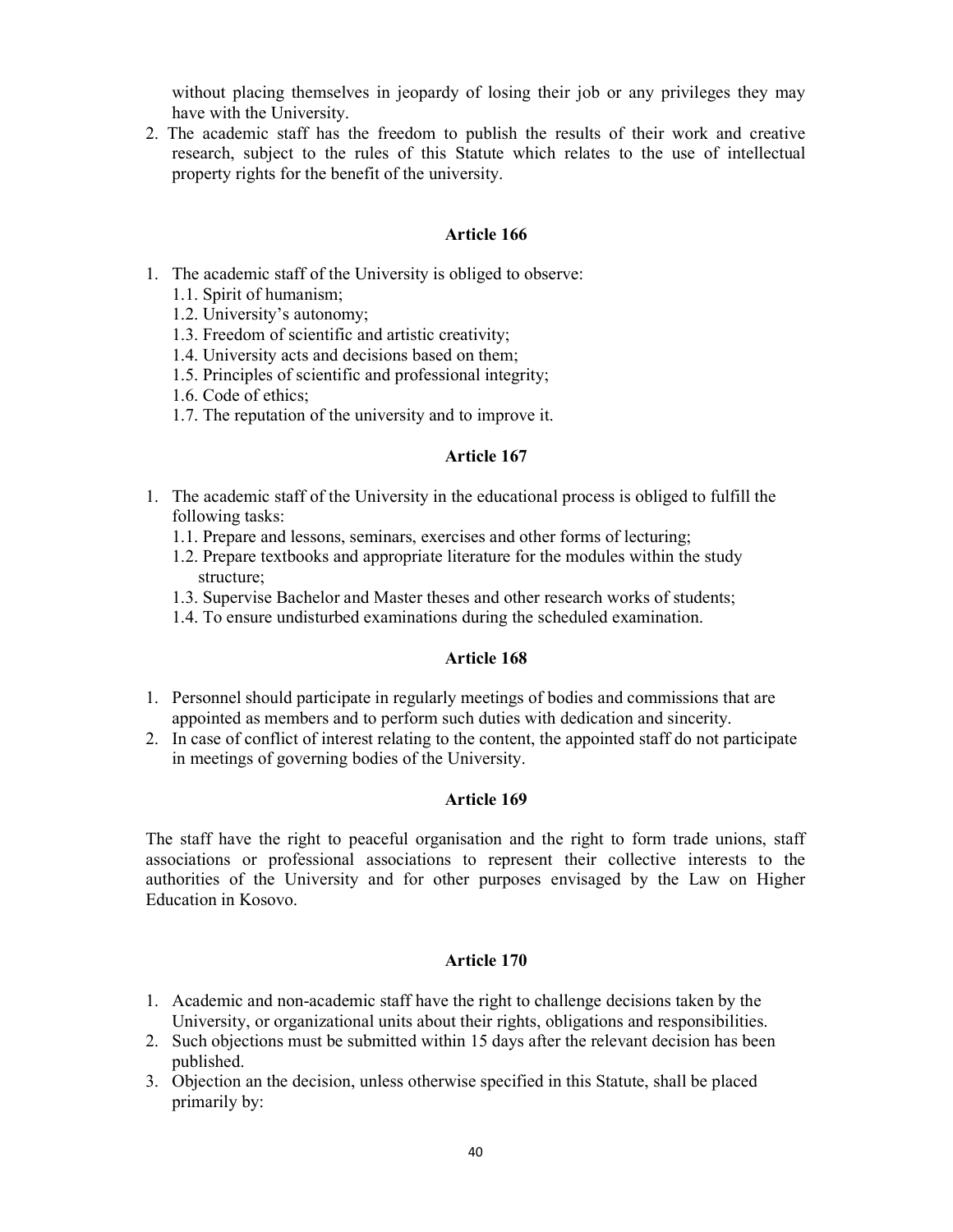- 3.1. Education/Scientific Council if in the first instance decision is made by the dean;
- 3.2. Education/Scientific Council, if the decision at first instance has been made by the Director:
- 3.3. Rector, if the decision at first instance has been made by Vice-Rector or the Secretary General;
- 3.4. Senate, if the decision at first instance has been made by the Education/Scientific Council;
- 3.5. Steering Council, whether in first instance decision is made by the Rector or the Senate;
- 3.6. Ministry, if the decision at first instance has been made by the Steering Council.

#### Management procedures, quality control and its administration -financial management and its control-

The Ministry of Finance has the obligation to provide adequate funding for the University to fulfill its obligations and responsibilities arising from the provisions of this Statute.

#### Article 172

- 1. University in accordance with the provisions of this Statute shall be entitled to receive funds from these sources:
	- 1.1. Allocation from the Ministry of Finance, for teaching, scientific research and artistic work of general interest on the basis of the approved budget;
	- 1.2. Tuition and other fees paid by students;
	- 1.3. Charges for commercial services and other services;
	- 1.4. Donations, gifts and grants;
	- 1.5. Contracts with local authorities, international, public and private teaching scientific research, artistic work and consultations.

## Article 173

- 1. The university is free to enter into contracts for any purpose that is related to higher education, scientific research and artistic work. University may invest funds other than public in any enterprise with educational, research - scientific or artistic purposes if: 1.1. Contracts that impose obligations on publicly owned assets are in accordance with
	- applicable law and the consent of MEST and MF;
	- 1.2. No public funds put at risk.

#### Article 179

1. Until the conditions for financial autonomy or for any other decision, the financial issue would be governed by the laws and regulations of the MEST.

## Article 180

#### Budgetary Procedures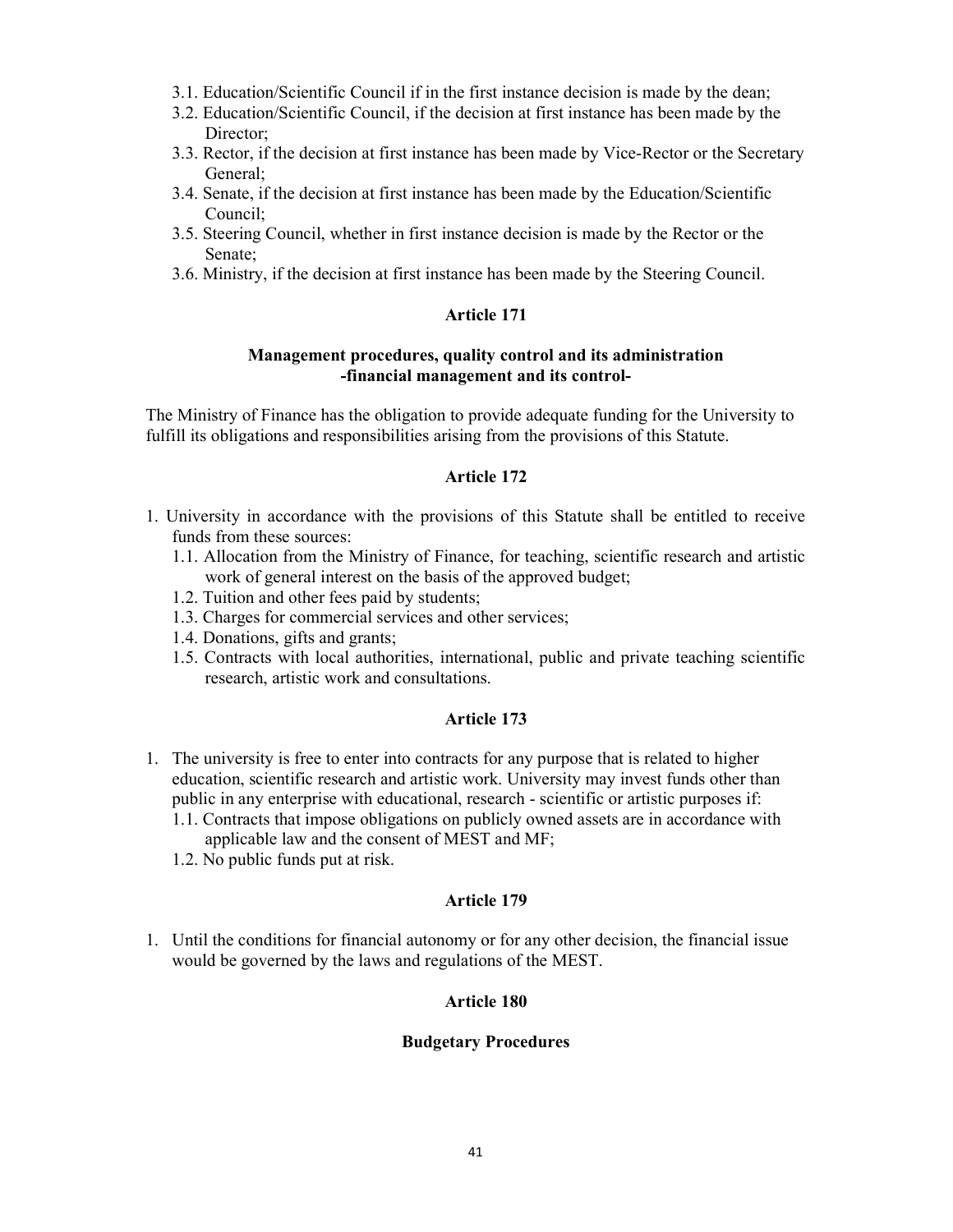Rector of the University, has a duty to prepare an annual plan of income and expenditure for the Steering Council, as well as for the report on budget management and resources approved by MEST according to the legal provisions in force.

## Article 181

Steering Council will issue annual financial plan based on budgetary procedures in accordance with this Constitution and laws.

## Article 182

## Student fees

- 1. Student fees are offered for specific services by the University at the time of the study program.
- 2. Annual student fees are inclusive in accordance with specific regulations of the Ministry and comprise all services provided during the regular course of studies in accordance with the provisions of this Statute.
- 3. Student fees apply to Basic studies and a master's degree.
- 4. Steering Council shall issue detailed regulations on the type and amount of student fees that will be in accordance with regulations issued by the Ministry.

## Article 183

- 1. Student fees will be deposited in a budget to be determined by the Steering Council and MEST.
- 2. During the annual budgeting procedure a corresponding percentage of student fees to the academic unit of which were taken for the development of educational services in accordance with this Statute.
- 3. Steering Council decided that a certain percentage allocated fairly and transparently.
- 4. The remainder of student fees held as "educational reserve budget" and will be available to the Steering Council. This amount is determined only for the development of specific programs of study and divided by the Steering Council.

## Article 184

#### Financial Control

- 1. In accordance with applicable laws, University on an annual basis, has to performm an external regularity audit and financial control by the authority established by law.
- 2. The law determined by the university submits a report on the audit. The answers given by the University, if any, associated with the report attached to the report and are part of it.
- 3. Following the publication of the report, the governing authorities and management of the University shall submit to the designated authority by law a report which sets out measures which intends to take to implement the recommendations made in the audit report of the General Auditor of Kosovo.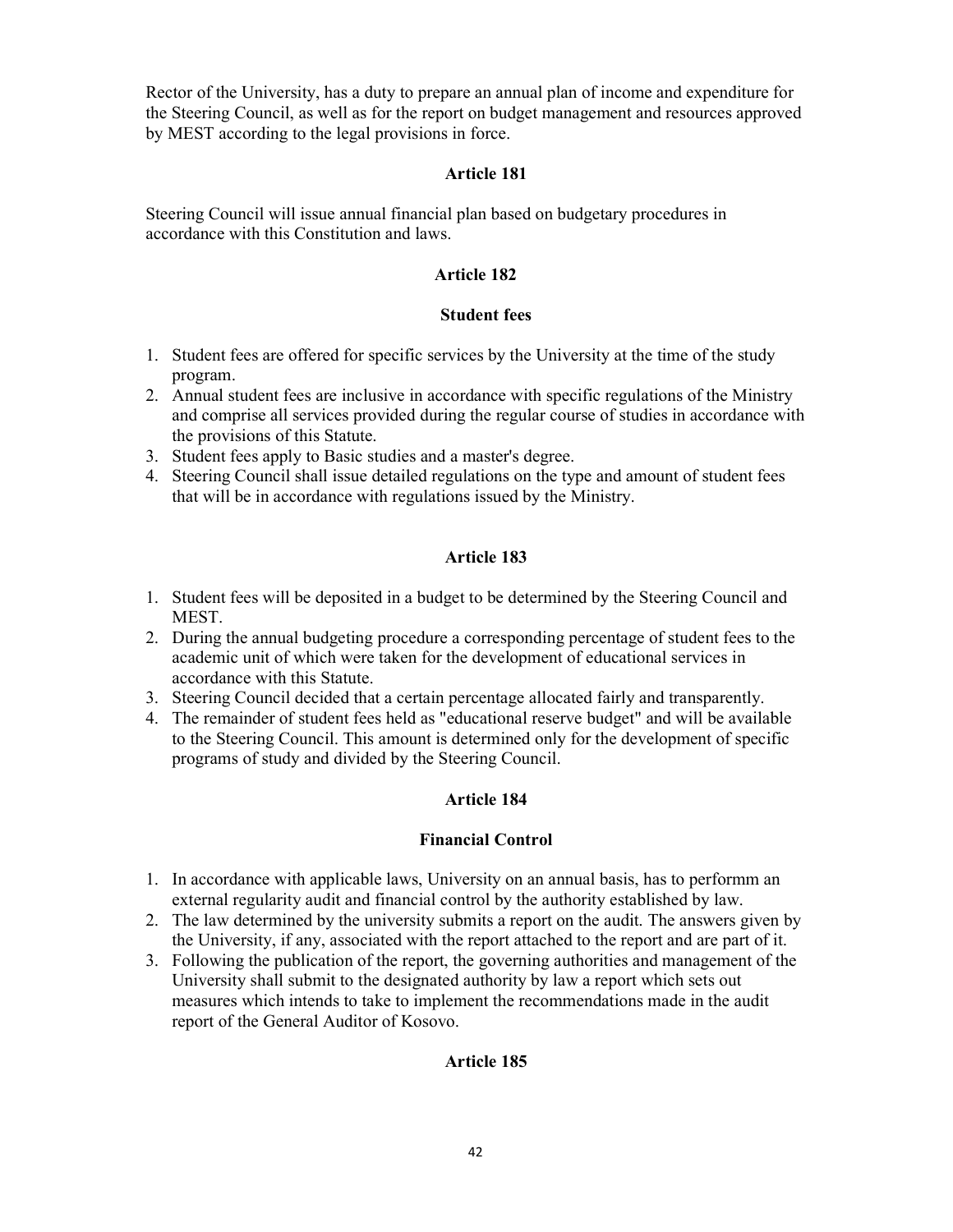- 1. In order to establish a greater operational efficiency, a greater budgetary discipline and fiscal policies and respect the rules concerning the proper use of funds, University in accordance with the of laws in force creates internal audit function.
- 2. Audit is an independent consulting activity that helps the university to fulfill its objectives by providing a systematic, disciplined approach to evaluate and improve the effectiveness of risk management, control and governance.
- 3. The university authorities will take all necessary measures to ensure the independence of the internal auditor.
- 4. The internal auditor will exercise its activities in accordance with laws and regulations in force.
- 5. Steering Council, the Rector, the Secretary General and the auditors, in accordance with the provisions of this Statute shall have the unrestricted right of access to all records and official documents of the University and its staff.

## Quality control and evaluation

University develops its own system of quality assurance in order to maintain the quality and achievement of its objectives.

#### Article 187

- 1. Everypne is subject of an evaluation and this evaluation includes the entire spectrum of the University and its services.
- 2. Evaluation analyzes the effectiveness and efficiency of University operations in all areas. It provides the evaluated units and government bodies responsible for security measures indicators and quality improvement, as well as decisions relating to personnel and organization.

#### Article 188

Evaluations conducted in accordance with international valuation standards.

## Article 189

- 1. Evaluations have the following effects:
	- 1.1. Motivation and public appreciation in case of positive results;
	- 1.2. Implementation of appropriate measures to improve the work in case of negative results.

## Article 190

Results and effects of the evaluation will be considered by the governing bodies of the University and its units and they will have an impact on the budget allocation.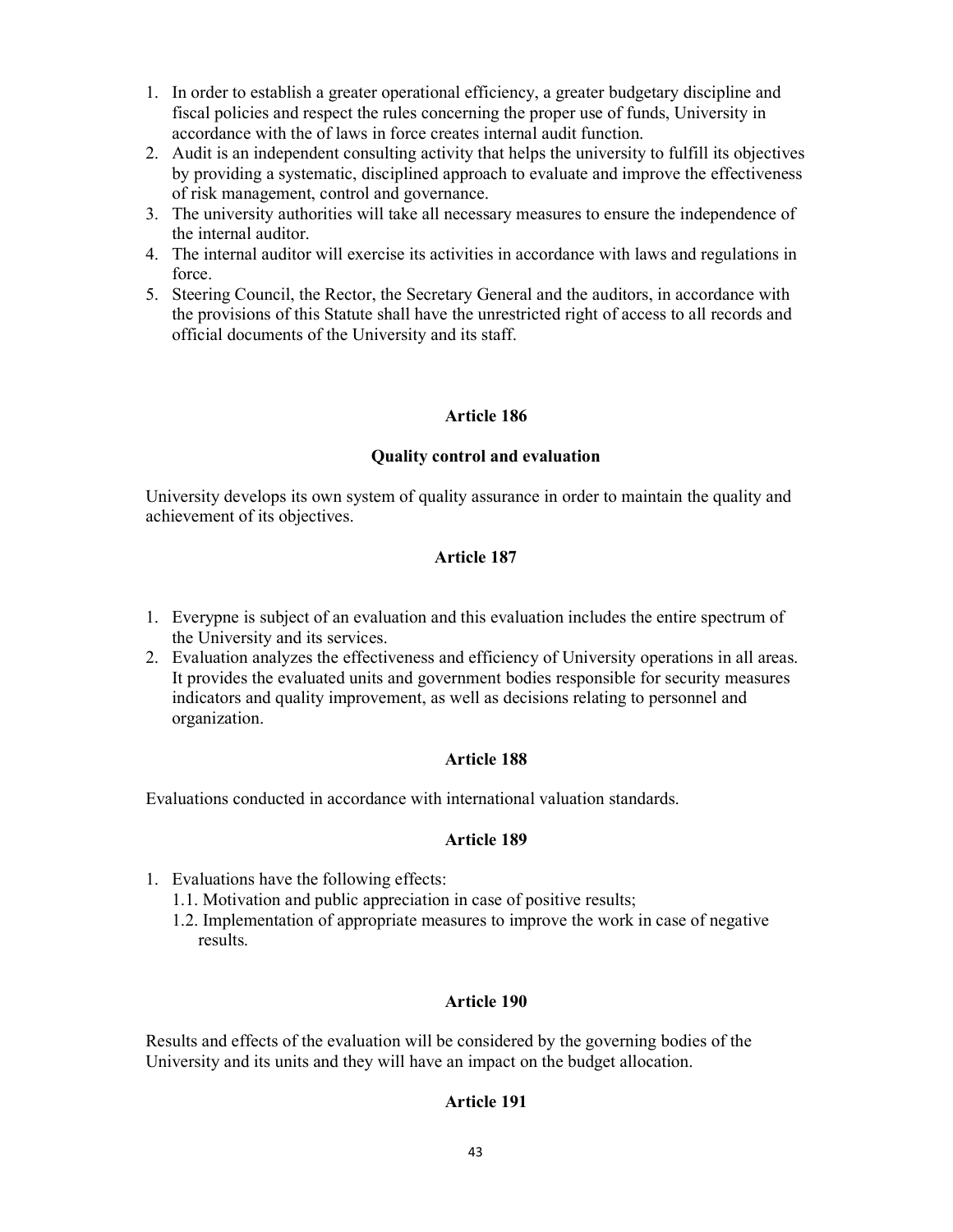- 1. Planned evaliations:
	- 1.1. Evaluation of management measures at all organizational levels about:
		- 1.1.1. Establishment and adjustment of study programs;
		- 1.1.2. Change of study programs;
		- 1.1.3. Organizational measures such as the establishment, adaptation and integration of institutional units;
		- 1.1.4. Achieving social goals;
	- 1.2. Evaluation of study programs and organization of studies;
	- 1.3. Assessing the quality of teaching;
	- 1.4. Evaluation of research activities;
	- 1.5. Evaluation of artistic work.
- 2. Evaluations are carried out to achieve the objectives, the adaptation of work and the economy of the measures taken.

- 1. Assessment of teaching, scientific research and artistic work done in this way:
	- 1.1. Internal assessments through self evaluation;
		- 1.1.1. Self-assessment questionnaires by academic staff;
		- 1.1.2. Anonymous evaluation questionnaires from students;
		- 1.1.3. Analysis of parameters based of the report of the work and performance;
	- 1.2. External assessments by international peers
		- 1.2.1. Presence per hour;
		- 1.2.2. Expert reports.
- 2. The University regularly external evaluations in accordance with this Statute and the standards set by the Kosovo Accreditation Agency.
- 3. The Senate shall issue regulations about schedules, procedures and measures all types of assessment in accordance with this Statute and having consulted with the Steering Council.

# Article 193

- 1. Assessment of the quality of teaching by the students takes place once a year through anonymous questionnaires coordinated by a special committee studies.
- 2. The Educational/Scientific Council will develop detailed questionnaires, based on a standardized questionnaire structure provided by the Senate and will be saved and will be used in computer mode.
- 3. 10% of the best results of the annual evaluation of teaching quality will be published by the head of each study commission.
- 4. The leader of each study commission is obliged to discuss with the teachers listed in 10% lower annual results by students and jointly decide on the measures to be taken to improve the quality of learning.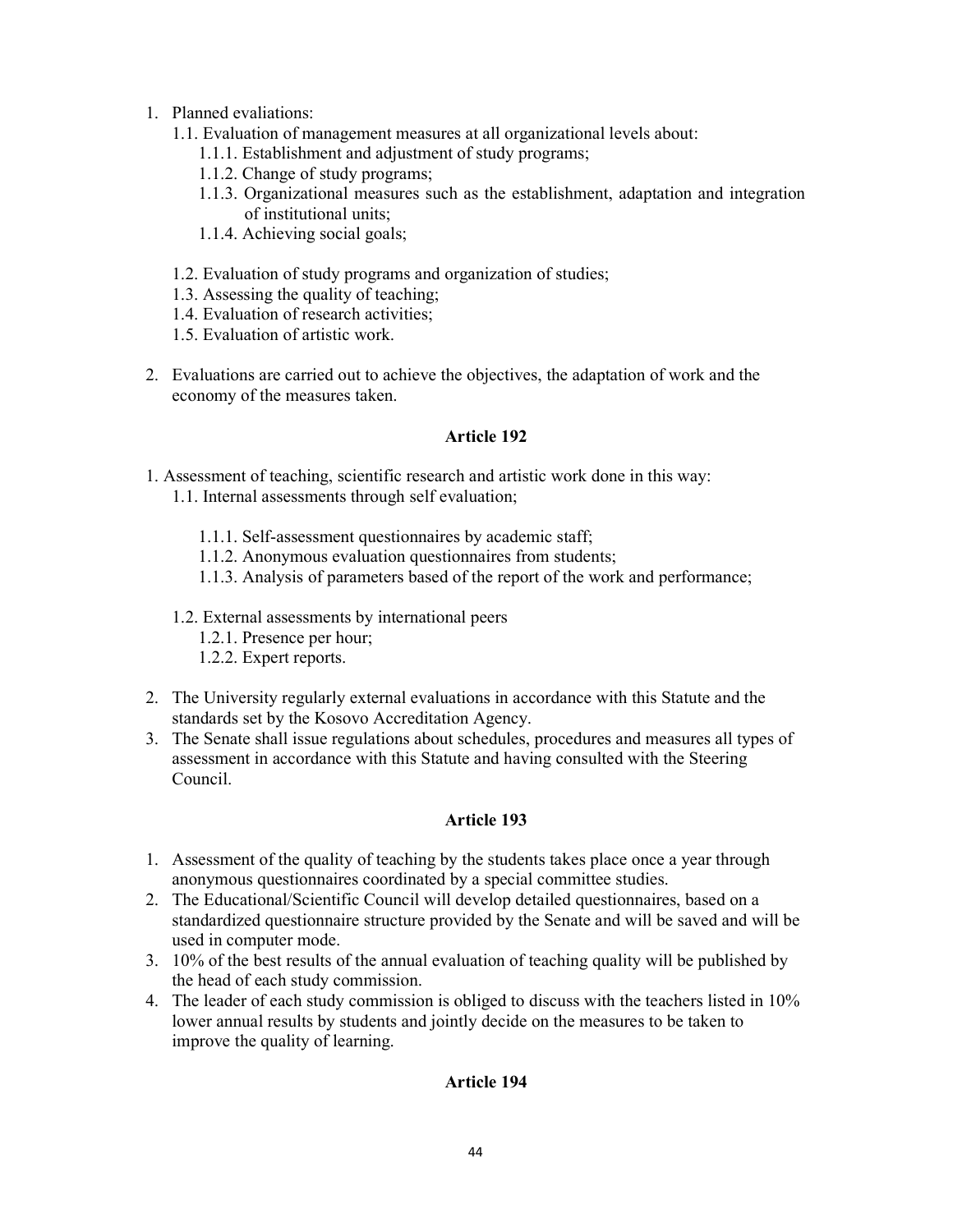- 1. All exterior and interior evaluations will be carried out with standard procedure, including the following actions:
	- 1.1. The managing authorities responsible for assessment before the assessment, informs the University units affected by this assessment about:
		- 1.1.1. Areas;
		- 1.1.2. Objectives;
		- 1.1.3. Procedures and timetables;
		- 1.1.4. Instruments.
	- 1.2. Preparing the draft report written after the completion of the evaluation:
		- 1.2.1. Assessment procedure;
		- 1.2.2. Results;
		- 1.2.3. The proposed measures.
	- 1.3. All Evaluated units are given a reasonable period of time to respond to the draft report. These comments will become an integral part of the evaluation report.
	- 1.4. The final evaluation report will be given to:
		- 1.4.1. All persons responsible of the evaluated units;
		- 1.4.2. Managing authorities are responsible for implementing these measures.

- 1. External evaluation is done:
	- 1.1. At the initiative of the Steering Council, the Senate or the Rector;
	- 1.2. At the initiative of the Education/Scientific Council and after having consulted with the Dean;
	- 1.3. Ministry's initiative and after having consulted with the Steering Council and the Rector of the University.
- 2. Cost of the evaluation, initiated by the Ministry, will be covered by university funds.

# Article 196

University units and their governing bodies are obliged to provide the necessary data and information for evaluation, and collaborate.

## Article 197

Performing works for all academic personnel are evaluated regularly on an institutional basis, at least every five years..

# Article 198

## Report of work and of performance of the duties

- 1. All chairpersons and heads of institutes or other organizational units of the University shall provide an annual report on the work and performance of their deans of academic units.
- 2. The annual performance report contains: 2.1. The latest data about teaching in the academic year;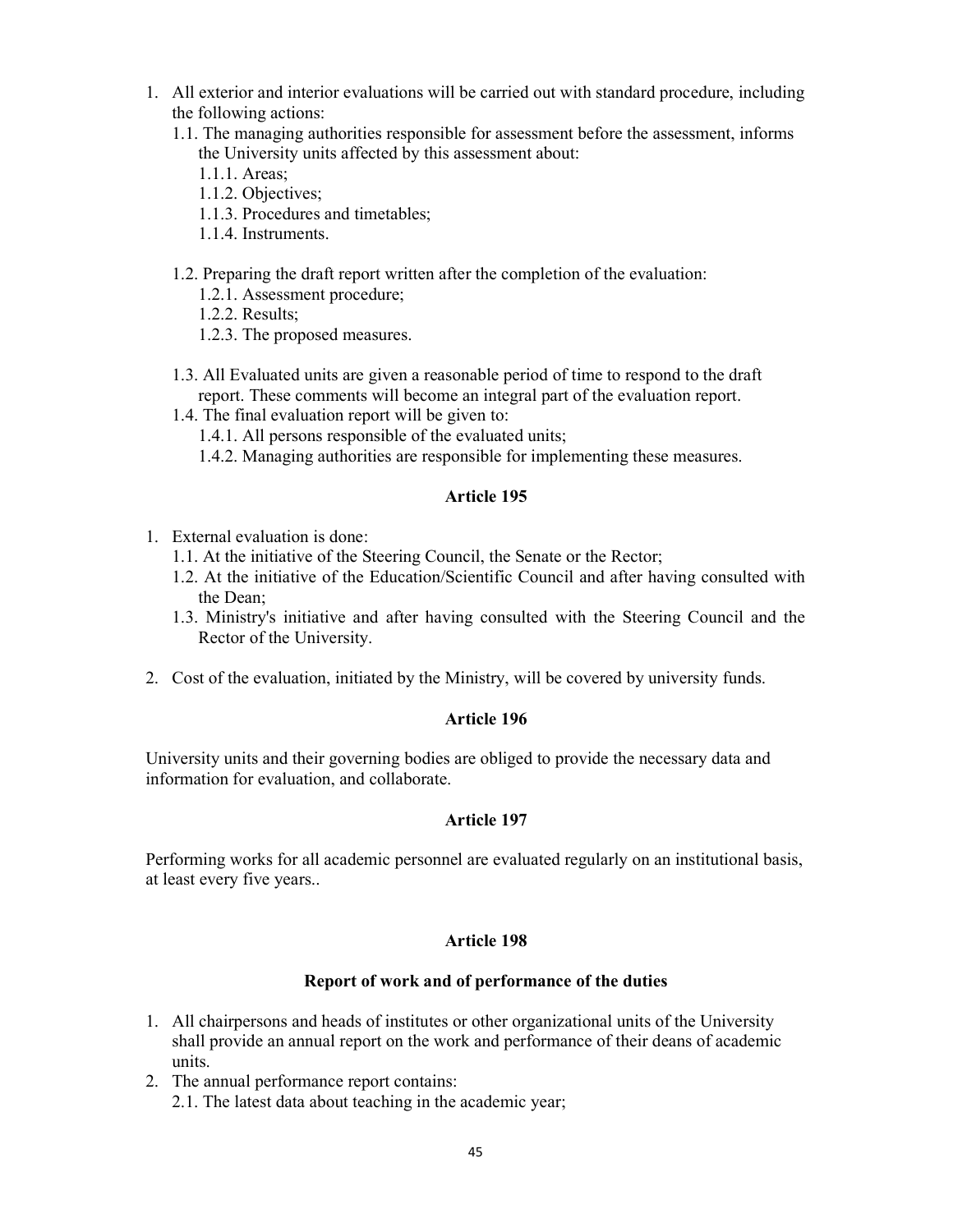2.2. Data for artistic work and research data of the last calendar year.

## Article 199

Each dean of the academic unit provides full Rector's annual report on the work of his own academic unit.

#### Article 200

- 1. Report of work and performance contains sufficient information regarding:
	- 1.1. The number of students (enrolled, total number, graduates);
	- 1.2. Academic teaching:
		- 1.2.1. Study programs and courses;
		- 1.2.2. Teachers, the responsibilities of teachers and lectures;
		- 1.2.3. Exams and seminar papers;
		- 1.2.4. Bachelor's and master's theses;
		- 1.2.5. Student assessment results.

#### 1.3. Research:

- 1.3.1. Published scientific articles, monographs and other scientific publications;
- 1.3.2. Reports of scientific projects;
- 1.3.3. Participation in conferences and papers;
- 1.3.4. Research projects funded by public and private sources;
- 1.3.5. Academic staff funded from private sources;
- 1.3.6. Other parameters relevant research;

1.4. Artistic creativity.

- 2. A detailed and standardized form is issued by the Senate for every academic unit on the proposal of the Rector and having consulted with the Dean of Academic Council of the respective unit.
- 3. The Senate determines the specific procedure for the annual collection of reports on the proposal of the Secretary-General.
- 4. All data reported performing duties are reported at the latest by 31 March of the following year.

#### Article 201

- 1. The reports shall be compiled, collected and stored in a computerized and standardized.
- 2. Central University Administration provides tools to collect data on the work and is responsible for data storage and data analysis.
- 3. The managing authority of each academic unit decides on the right of access to data of the unit. Secretary General as an administrative representative rectory, and as the most senior person responsible in this regard has unlimited access to all data.

## Article 202

## Administration and records administrative offices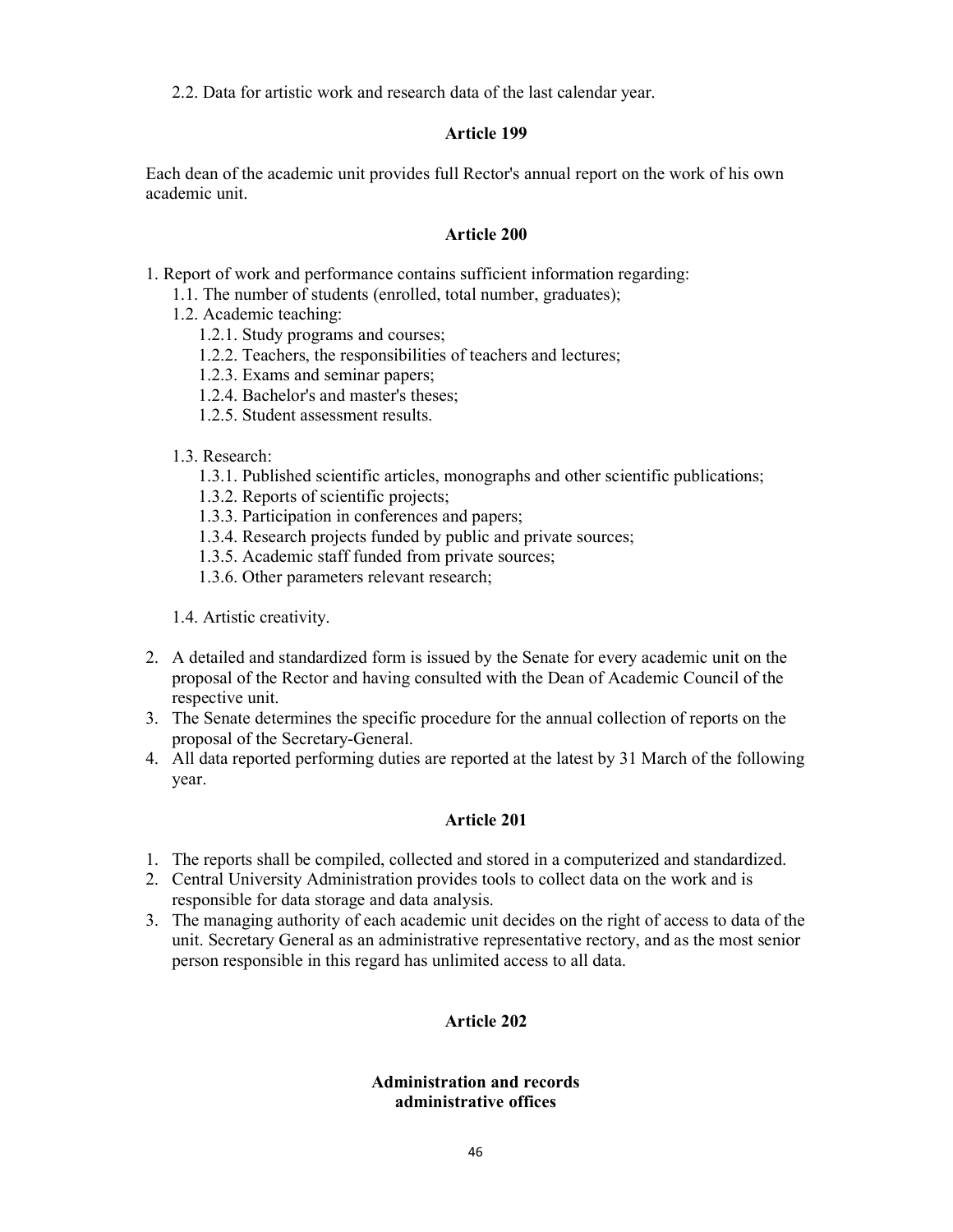- 1. The University will provide efficient and effective administrative services to enable academic staff to fulfill its objectives and obligations in the field of academic education, research and artistic work in the best way possible, as provided for by this statute.
- 2. As and when appropriate, University forms administrative offices at the University.

- 1. Central University Administration is responsible for professional, administrative and technical services in connection with:
	- 1.1. Arsimin, scientific research and artistic work;
	- 1.2. Administrimin recognition of studies;
	- 1.3. Administrimin personnel;
	- 1.4. Aspektet legal;
	- 1.5. Planin University development;
	- 1.6. Kontabilitetin and finances.
	- 1.7. Mirëmbajtjen and documentation of property;
	- 1.8. Dossier
	- 1.9. Qarkullimin goods;
	- 1.10. Menaxhimin information system;
	- 1.11. Central database;
	- 1.12. Other general administration of the University aspects.
- 2. All these tasks are coordinated by the Secretary General.

## Article 204

- 1. The administrative offices of the University are responsible for professional, administrative and technical structure of which will be determined by their scope in accordance with the provisions of this Statute.
- 2. All these tasks are coordinated by the Secretary General.
- 3. The number and duties of officials for legal matters assigned by the Secretary-General's proposal and approved by the Steering Council.

## Article 206

- 1. Steering Council, at the suggestion of the Rector shall issue regulations about the internal organization of the services of the University.
- 2. At the suggestion of the Secretary-General, Rector shall issue regulations about the systematization of jobs within the central administration of the University.
- 3. At the suggestion of the Secretary, the Dean or Director shall issue regulations about the systematization of jobs within the administrative office of the academic or organizational unit.

# Article 207

# Files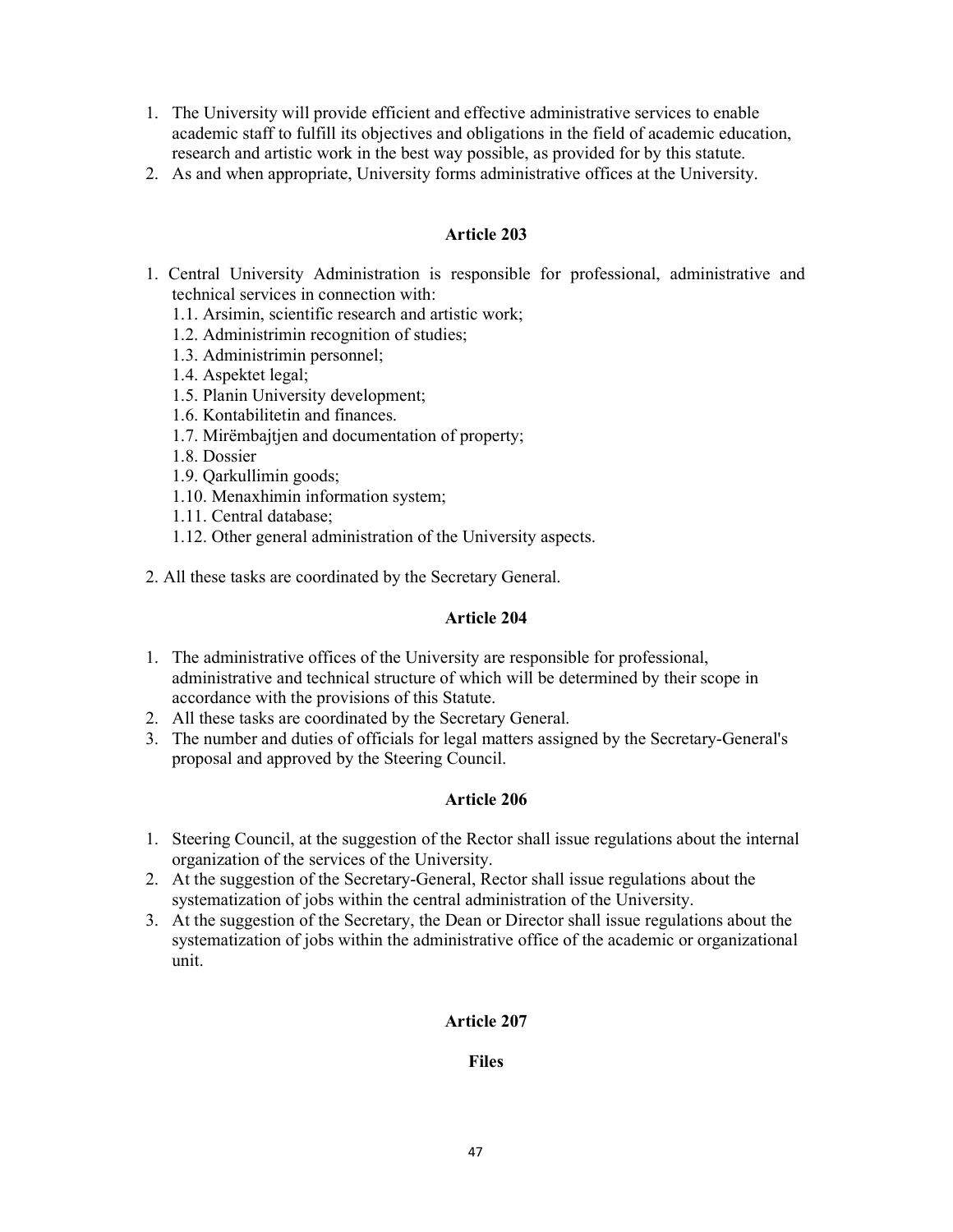- 1. The Secretary-General is responsible for maintaining accurate records of administrative offices.
- 2. In regards to these data should be kept consistent records:
	- 2.1. Applicants for admission;
	- 2.2. Students enrolled in all programs of study and research;
	- 2.3. Graduates;
	- 2.4. Contract staff;
	- 2.5. Ownership;
	- 2.6. Financial accounts;
	- 2.7. Research projects, creative and consultative;
	- 2.8. Commercial contracts;
	- 2.9. Reports of academic work;
	- 2.10. Evaluation:
		- 2.10.1. Own reports;
		- 2.10.2. External and internal evaluations;
	- 2.11. Other issues that are required by the Steering Council, the Rector or the Senate.

All staff and students of the University shall cooperate with the Secretary General of the University, providing the information required to be kept under the previous article.

## Article 209

- 1. All information must be stored electronically in a standardized way. This data is stored in a central data base at the service of every academic and organizational unit and maintained by the University Information Centre such as:
	- 1.1. The number of students and students book;
	- 1.2. The budget figures;
	- 1.3. Infrastructure data;
	- 1.4. Reports and evaluations.
- 2. The Secretary General shall be responsible for granting the right to access to a specific database. Regulations issued by the Rector on the proposal of the Secretary-General and after consulting with the deans and directors of academic and organizational units.

## Article 210

All data regarding personnel kept respecting their private nature, and can be opened only for specific purposes in accordance with applicable law and the provisions of this Statute.

# Article 211

## University Publications

- 1. Annual priorities for publication will be determined by the Senate based on the number and type of claims made by academic staff by academic units.
- 2. The Senate issues Regulations relating to the conditions and procedure of publication, edition and translation of publications.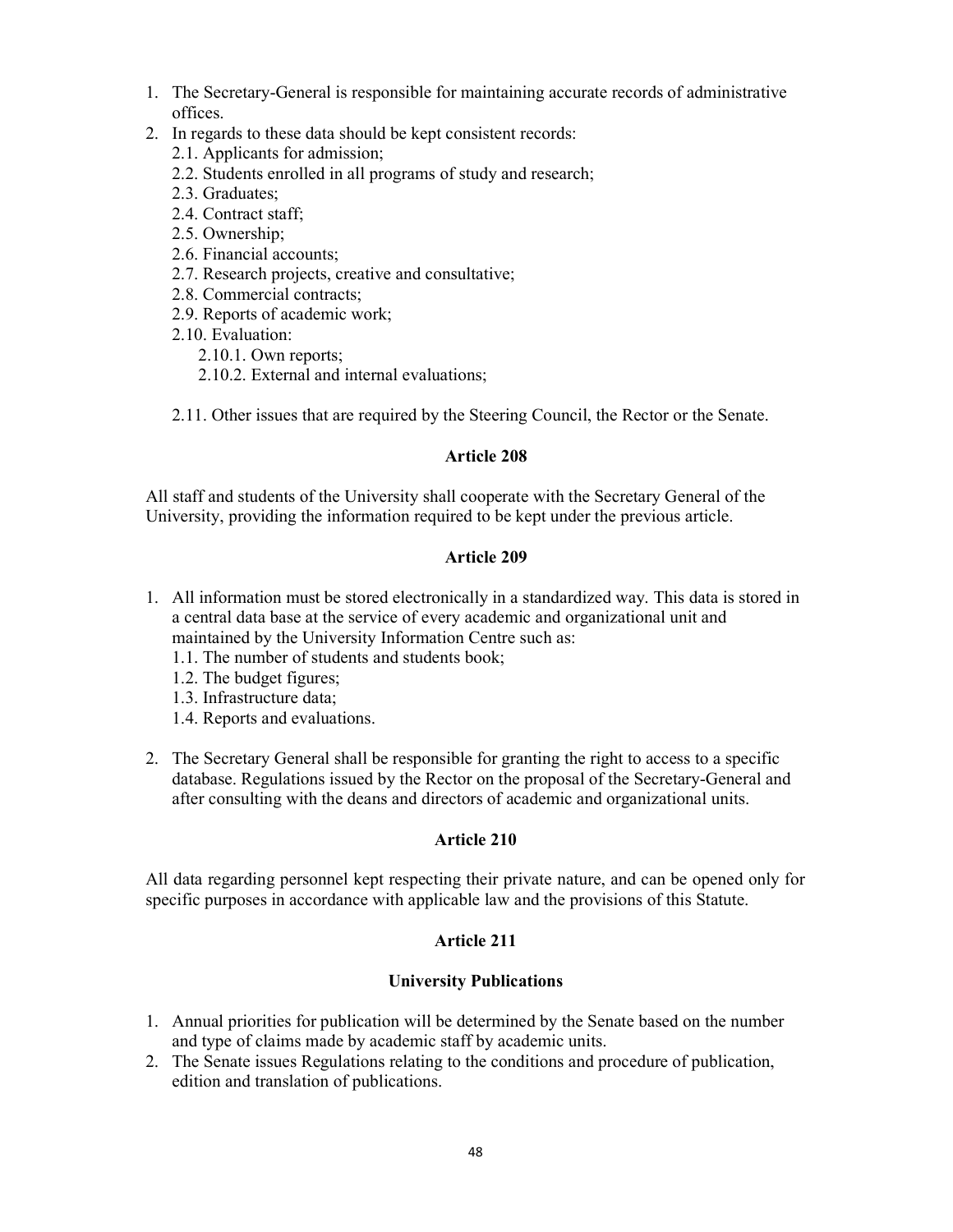- 1. University Bulletin is published regularly and serves as the official newspaper of the University.
- 2. The Secretary General of the University is the editor of the Bulletin of the University.
- 4. Professional Academic Unit issue scientific artistic journals.

# Article 213

Rector is responsible for public relations and the media, if not otherwise provided in the Statute or any regulation.

# Article 214

#### Transitional Provisions

- 1. This statute approved by the Steering Council, which has the obligation of completing the establishment of the university.
- 2. Since the university, until the entry into force of this Statute, was in its development phase, all the decisions, regulations and other acts that are issued by the Steering Council will remain in effect until adjusted and harmonized by the provisions of this Statute.
- 3. The Senate elected under this Statute has a mandate to review all decisions that affect academic and when deemed fit is likely to change or cancel.
- 4. From the date of entry into force of this Statute, the election procedures of officials and the governing bodies of the University are required.
- 5. The elections shall be conducted in order to ensure continuous procedure in accordance with the provisions of this Statute.

## Article 215

All study programs that are being implemented at the time of entry into force of this Statute considered approved in accordance with their decisions on accreditation issued by the KAA and Ministry.

## Article 216

- 1. All contracts of academic staff will continue under the same conditions until the date specified in the contract. Continuation of contracts will be made in accordance with this Statute.
- 2. Personnel who bear the title of "Lecturer" and "New Assistant" will continue to hold this title untill its deadline.
- 3. All acts of appointment and contracts of non-academic staff continue under the same conditions in accordance with the legislation in force.

## Article 217

#### Final Provisions

1. University's academic and organizational units shall harmonize their acts and regulations in accordance with this Statute, as this Statute comes into force.